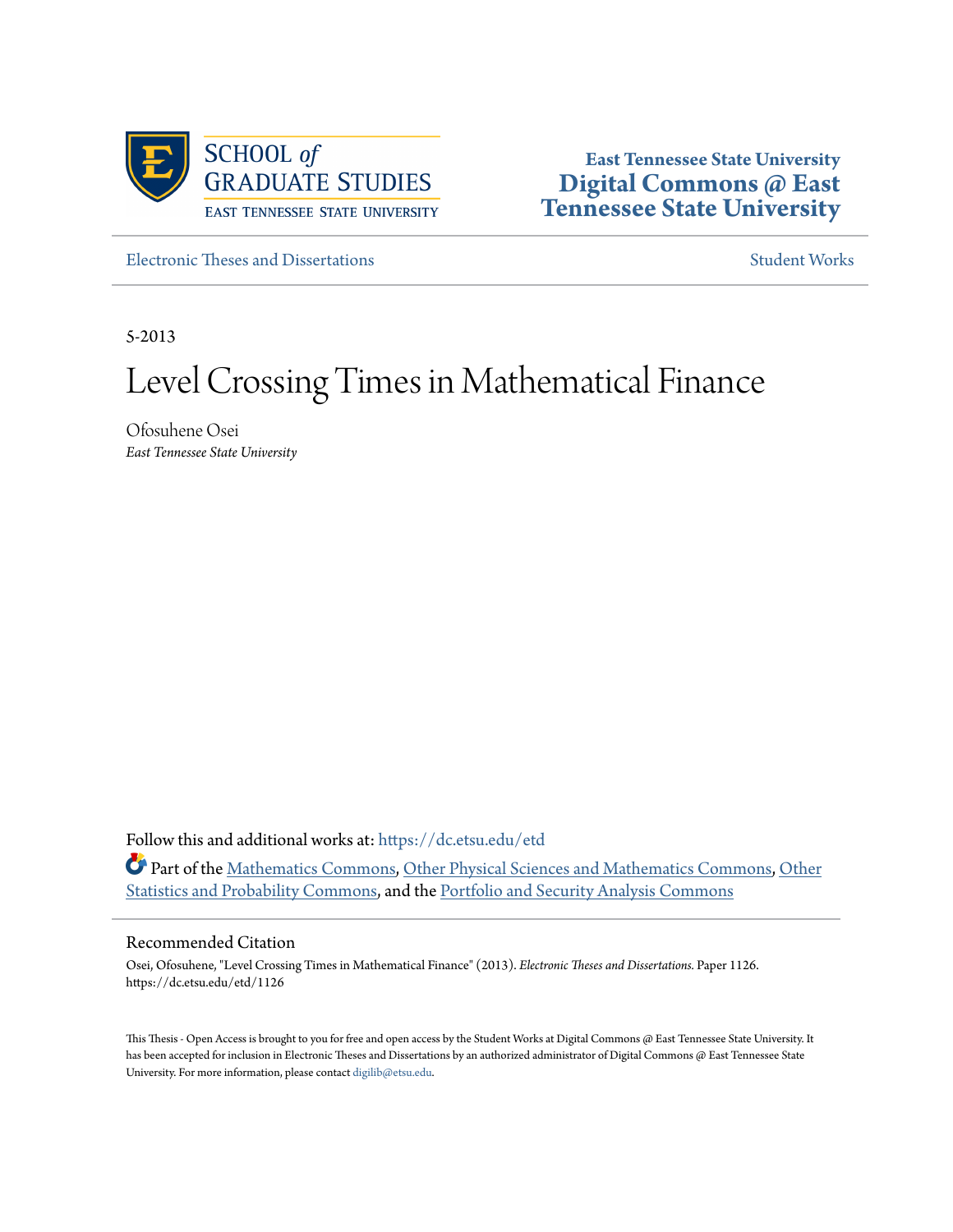Level Crossing Times in Mathematical Finance

A thesis

presented to

the faculty of the Department of Mathematics

East Tennessee State University

In partial fulfillment

of the requirements for the degree

Master of Science in Mathematical Sciences

by

Ofosuhene Osei

May 2013

Anant Godbole, Ph.D.

Jeff Knisley, Ph.D.

Rick Norwood, Ph.D.

Keywords: Level Crossing Time Models, Wald's Lemma, Wald's Application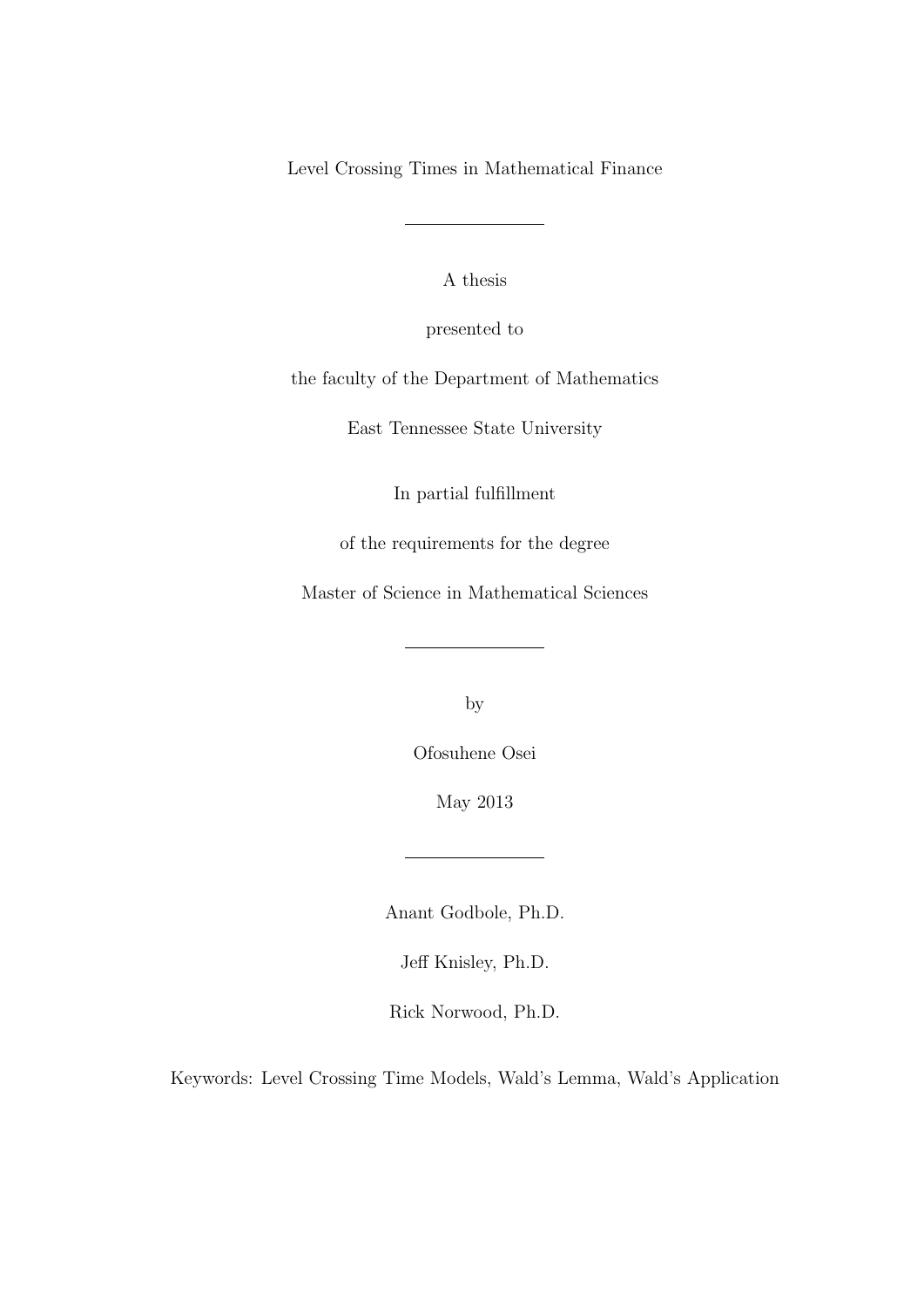# ABSTRACT

Level Crossing Times in Mathematical Finance

by

# Ofosuhene Osei

Level crossing times and their applications in finance are of importance, given certain threshold levels that represent the "desirable" or "sell" values of a stock. In this thesis, we make use of Wald's lemmas and various deep results from renewal theory, in the context of finance, in modelling the growth of a portfolio of stocks. Several models are employed.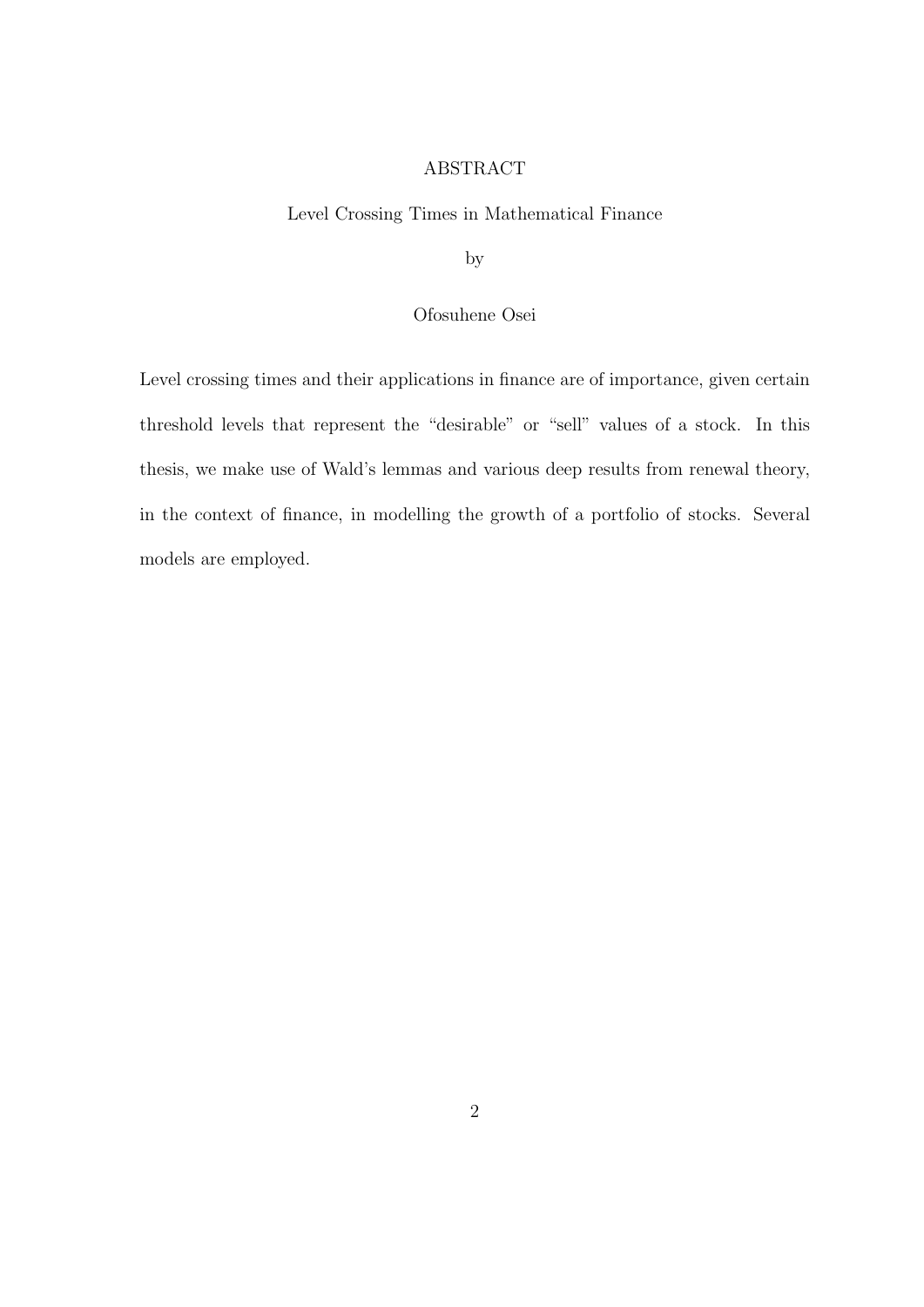Copyright by Ofosuhene Osei 2013.

All Rights Reserved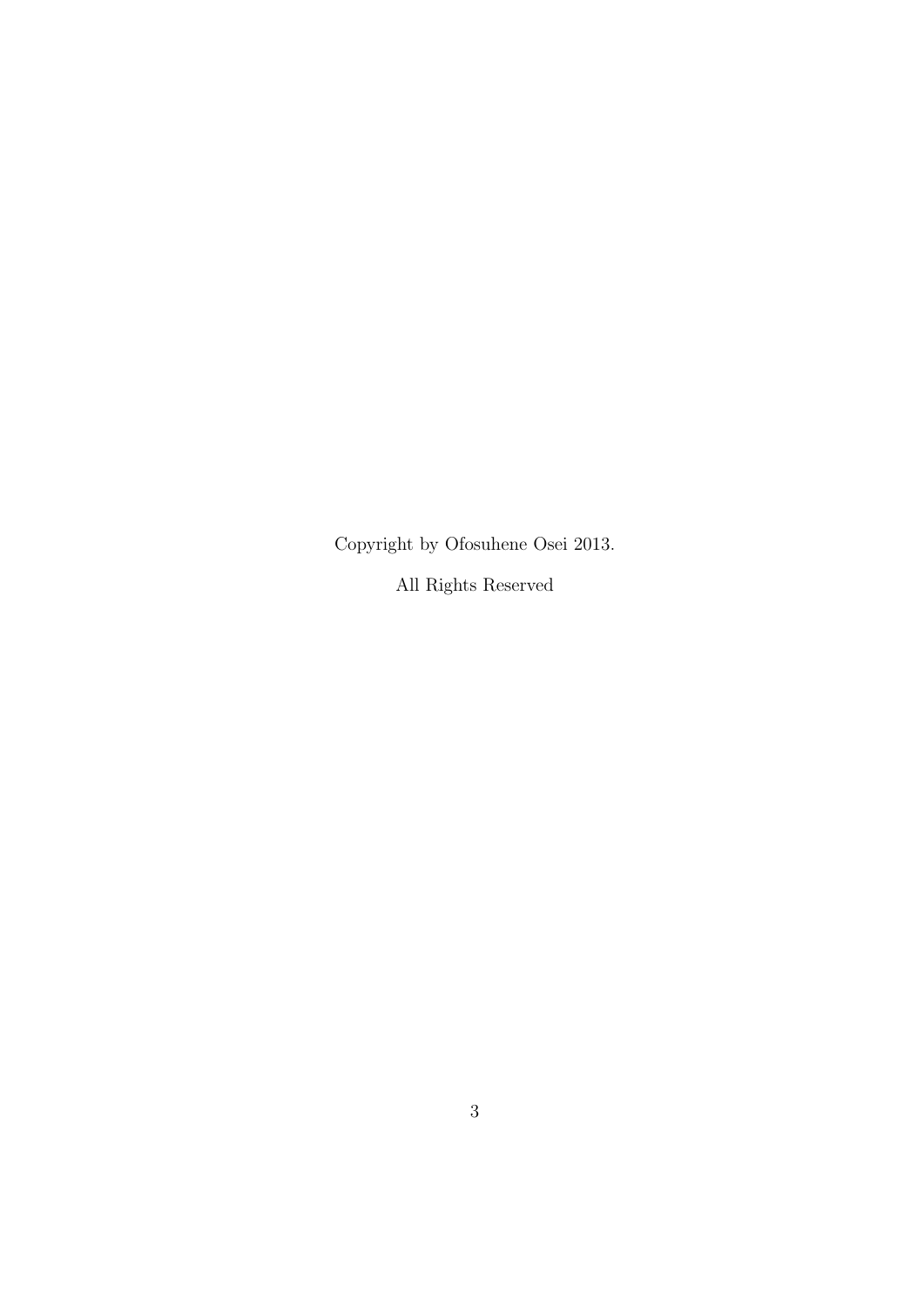# ACKNOWLEDGMENTS

I would like to thank Dr. Anant Godbole for his constant support and fatherly love. I would also like to extend my profound gratitude to my committee members for their suggestions and comments during the research. Lastly, I would like to thank my mum for her prayers and Edna, for her support.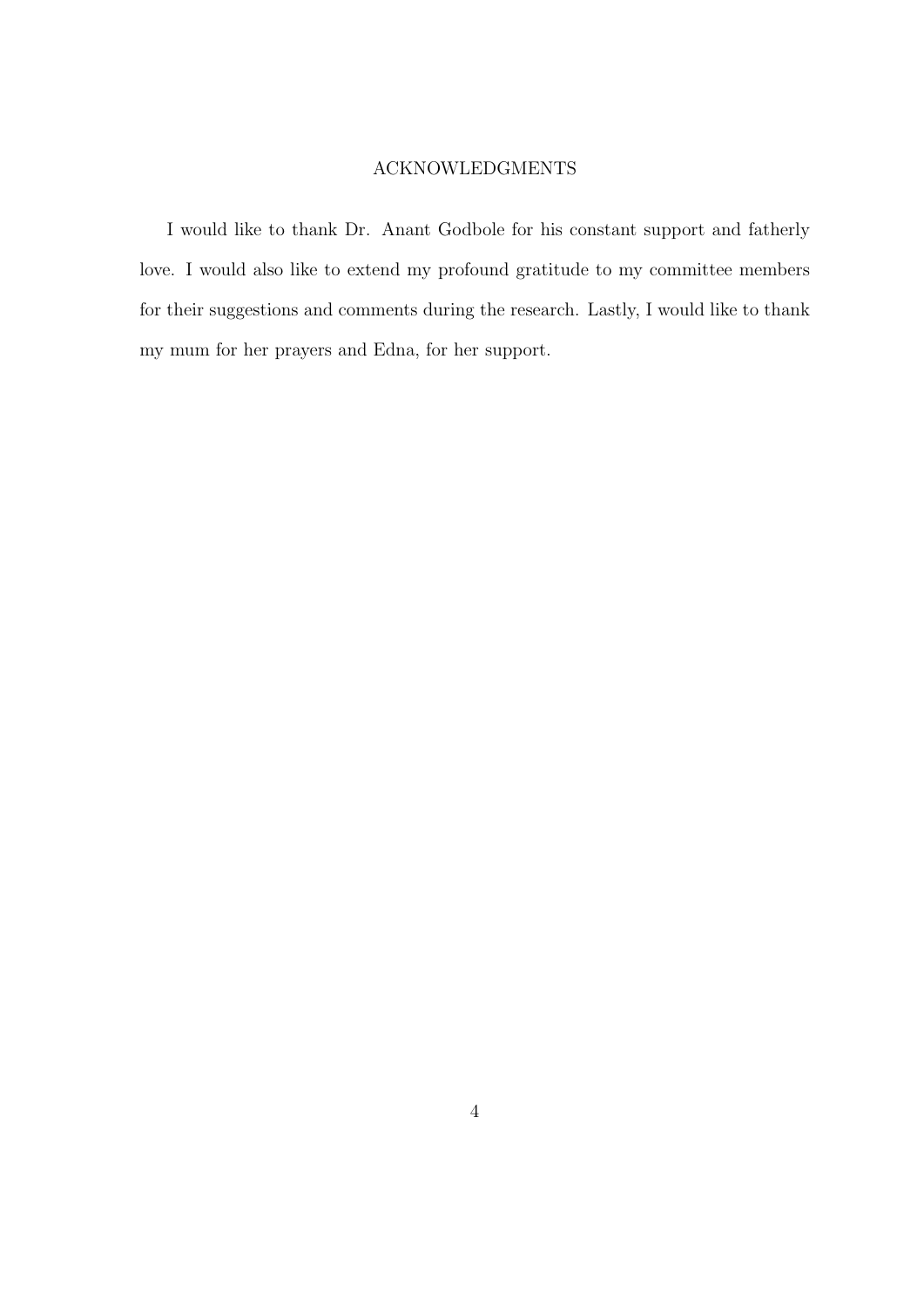# TABLE OF CONTENTS

| $\overline{2}$ |
|----------------|
| $\overline{4}$ |
| 6              |
| $\overline{7}$ |
| 11             |
| 12             |
| 18             |
| 27             |
| 38             |
| 40             |
| 41             |
| 42             |
| 42             |
| 43             |
| 43             |
|                |
| 44             |
|                |
| 45             |
| 45             |
| 47             |
| 48             |
|                |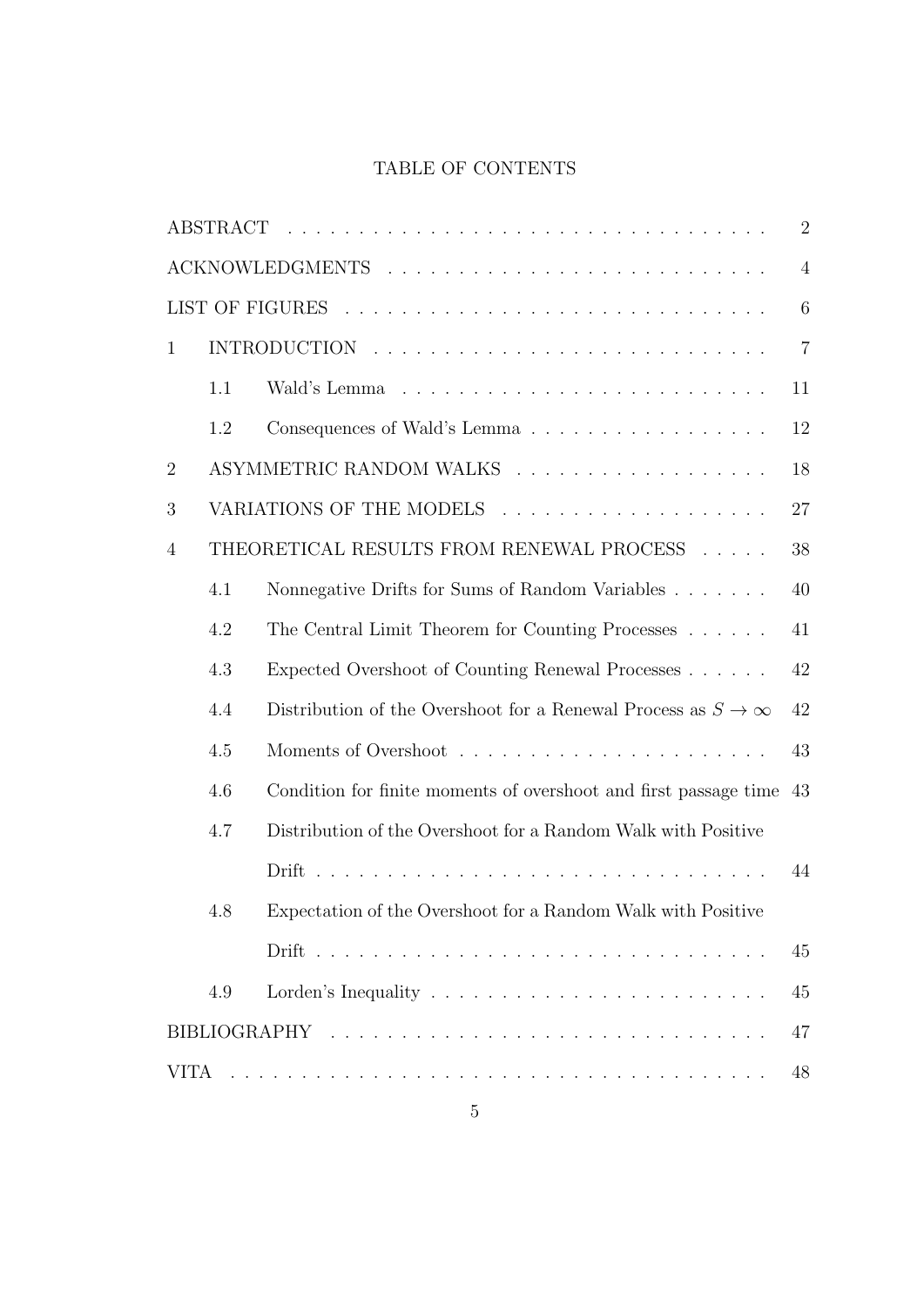# LIST OF FIGURES

| 3 Reults of Monte Carlo procedure showing the distribution of mean 17       |  |
|-----------------------------------------------------------------------------|--|
| 4 Monte Carlo procedure showing the distribution of standard deviation 17   |  |
| 5 The first passage of the random walk through r is at $n \ldots \ldots$ 25 |  |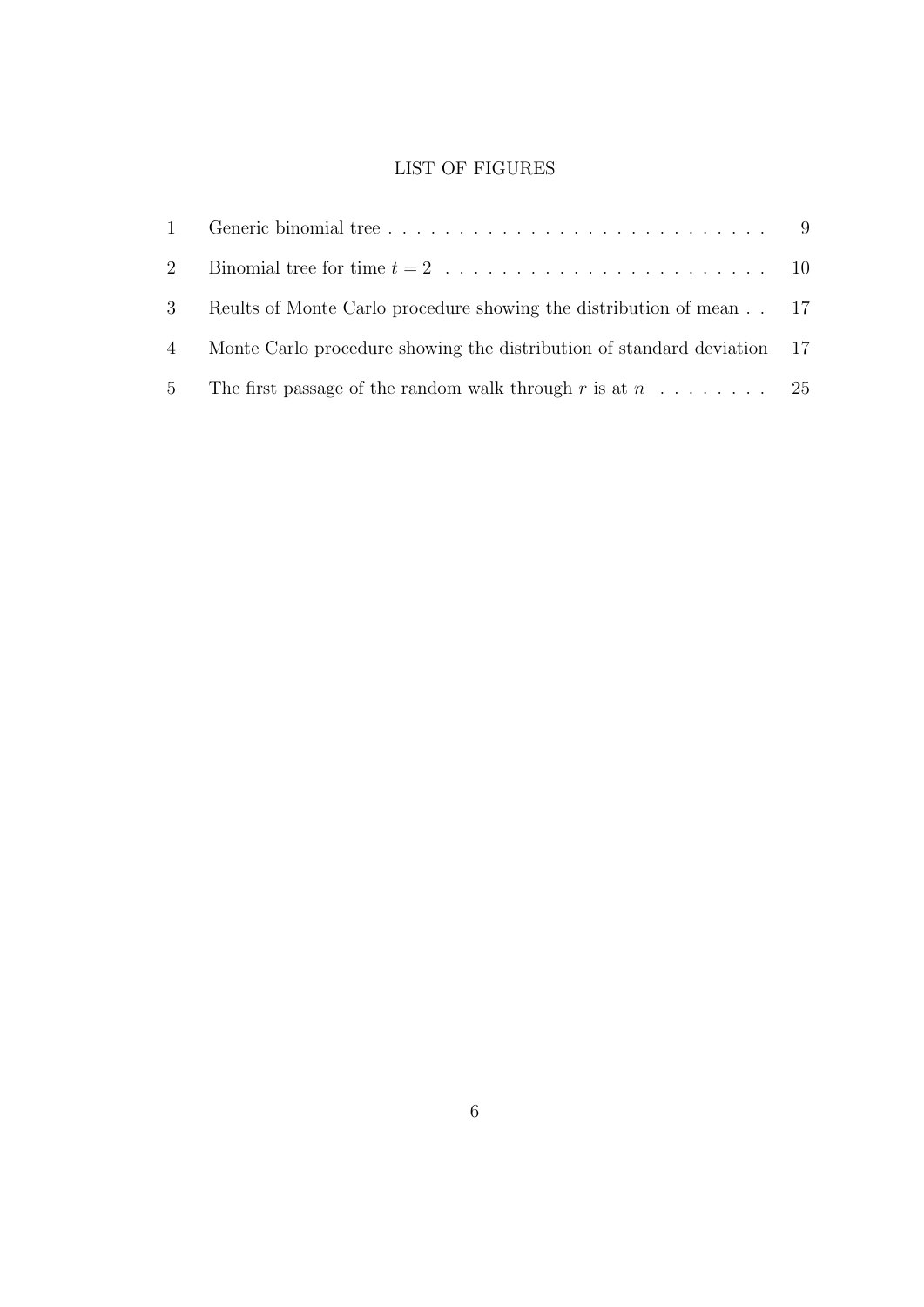#### 1 INTRODUCTION

Level crossing times in finance modeling are first-occurrence or threshold levels that the variables in the model in question should satisfy, [2]. In this research, the assumption is that there is a positive drift in the overall behavior of the models explored. The increments in the models possess characteristics of a random walk i.e., they are independent, identically distributed random variables. Generally, there exist overshoots or residual life of the random walk which surpasses the level crossing time, i.e., the level at which it was to be stopped. For example, consider a stock model with increments which are independent and identically distributed. The stock has an initial value of  $B = $0$ , and the level crossing time, t, at which the model stops is  $S = $20$ . We seek to find the expectation and variance for the increments and the waiting times. We could then deduce a central limit theorem for the waiting time. If the increment is always either zero or \$0*.*03, then we see that there is going to be an overshoot of \$0*.*02 when the stock value surpasses \$20.

First, we take a look at some basic distributions, give background terminology and then introduce and consider the models. We later look into renewal processes and their applications to the models treated in this research. Probability models are heavily employed in Mathematical Finance and its applications. An overview of some of the probability models and their applications include the following:

#### **Binomial Distributions**

Binomial distributions are discrete probability models which involve *n* independent trials each of which is a "success" with probability p or a "failure" with prob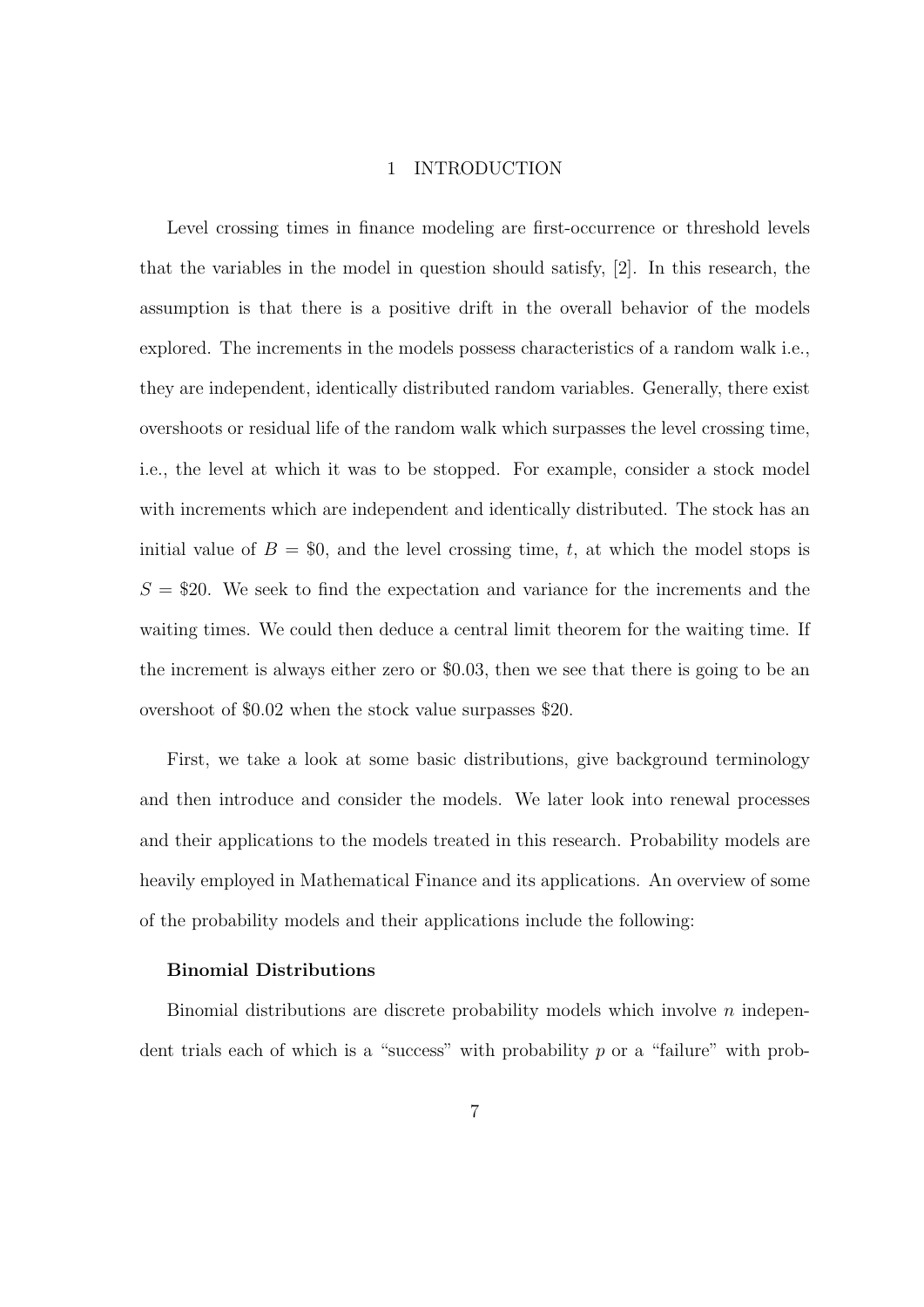ability  $1 - p$ , [1]. The probability mass function of a binomial distribution is given by:

$$
p(k) = {n \choose k} p^{k} (1-p)^{n-k} \ k = 0, 1, 2, 3, \dots n
$$

The binomial distribution describes the behavior of a *count variable X* if the following conditions apply:

- 1. The number of trials *n* is fixed.
- 2. The trials are independent.
- 3. Each observation representing the outcome of any trial can be one of two outcomes (*"success"* or *"failure"*).
- 4. The probability of success *p* is the same for each trial.

If these conditions are met, then *X*, the number of successes, has a binomial distribution with parameters *n* and *p*, abbreviated  $B(n, p)$ .

The Binomial distribution yields a Bernoulli distribution if the the number of independent trials *n* equals 1, and if we set  $X = 1$  with a probability of *p* if the outcome is a success and  $X = 0$  with probability  $1 - p$  if the outcome is a failure. Thus, the probability mass function is given by:

$$
p(0) = P\{X = 0\} = 1 - p
$$

$$
p(1) = P\{X = 1\} = p
$$

where  $p \in (0, 1)$ .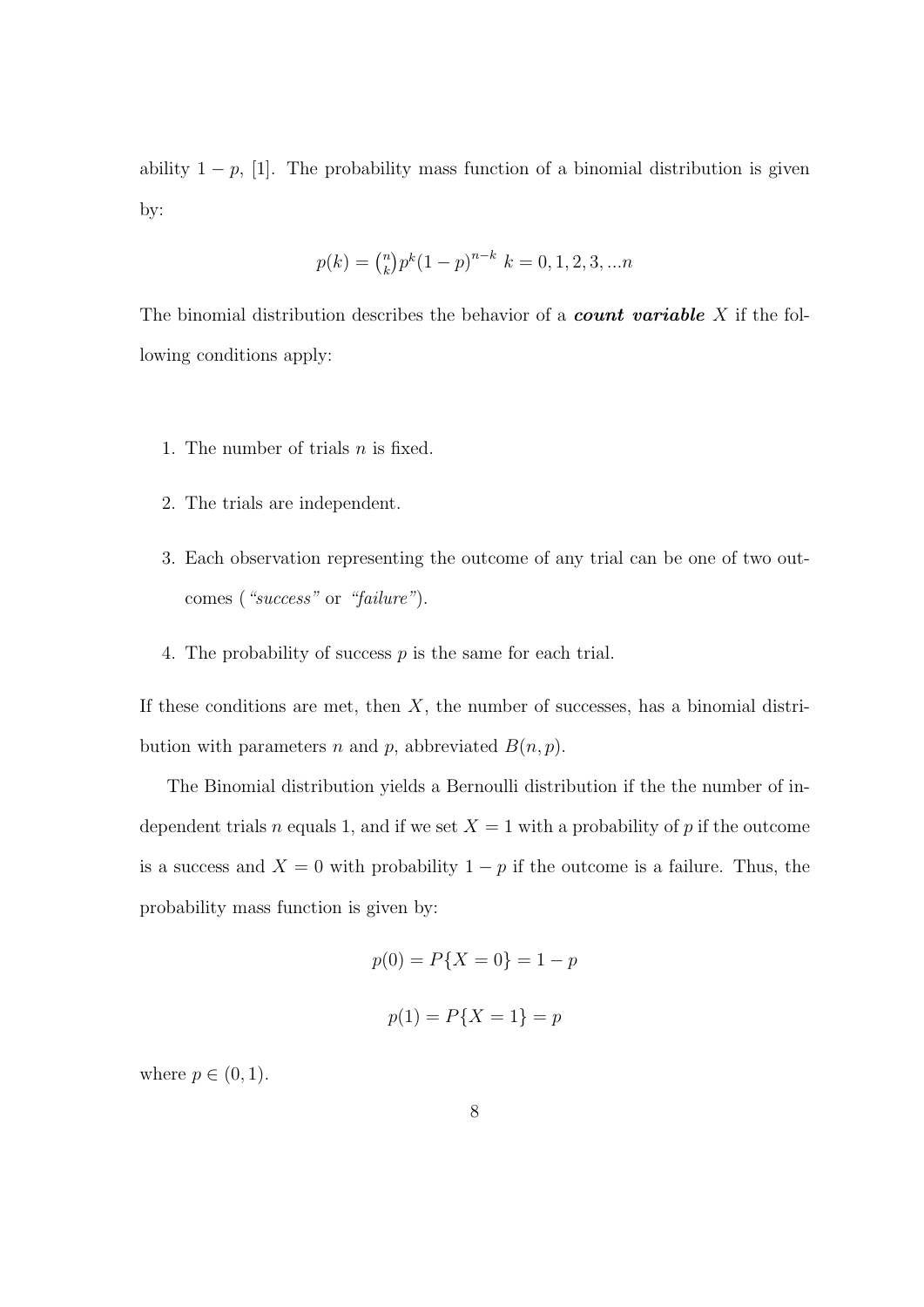#### **The Binomial Model for Stock Pricing.**

The binomial model for pricing stocks in discrete time is given by the Markov chain given by the recursion  $S_{n+1} = S_n K_{n+1}$  where the  $K_i$ 's are identically, independently distributed random variables with  $p = P(K_i = u)$  and  $1 - p = P(K_i = d)$ ,  $n \ge 0$ . Thus

$$
S_{n+1} = \begin{cases} uS_n, \text{with probability } p \\ dS_n, \text{with probability } 1 - p \end{cases}
$$

An arbitrage is a trading strategy with a positive probability of earning money and zero probability of losing with an initial wealth of zero. The two-state binomial option pricing model is based on the assumption of zero arbitrage and its mathematical properties are simple.

#### **Binomial Trees**

The behavior of portfolios can be described by the binomial tree model, which can be used in pricing options and its derivatives. For a binomial tree with initial price  $S_0$  with a probability of "*p*" for going up by a factor *u* and a probability "1 *− p*" for going down by a factor *d*, we have the following schematic diagram (Figure 1):



- The expected value of  $S_1$  is given by  $E[S_1] = puS_0 + qdS_0$ .
- The drift of the stock price is measured by the expression,  $pu + qd$ .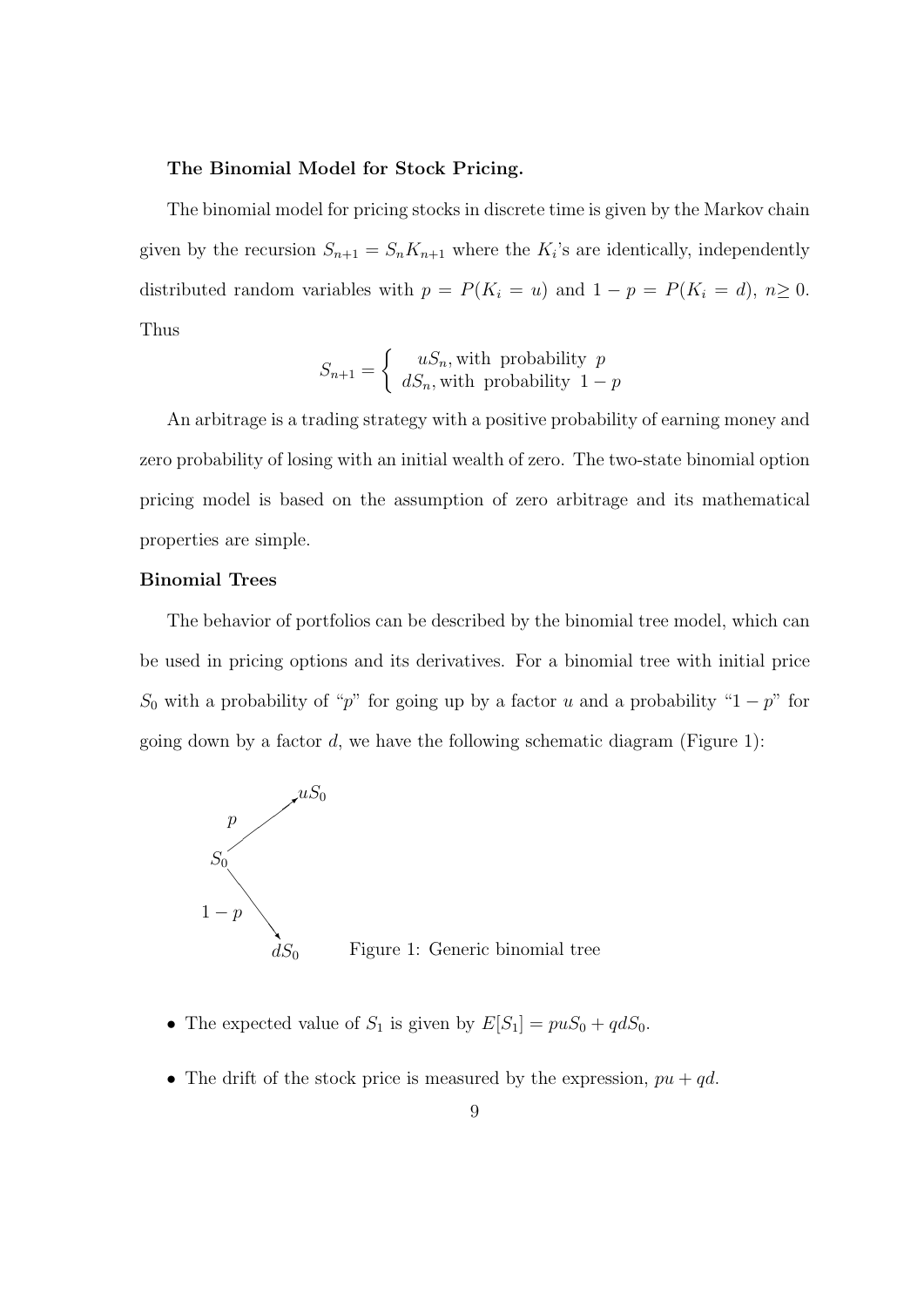- *•* An upward price drift is said to exist if *pu* + *qd >* 1, a downward price drift occurs if  $pu + qd < 1$ , and there is no price drift if  $pu + qd = 1$
- Figure 2 is an extension of the generic binomial tree with  $t = 2$



 $t = 0$   $t = 1$   $t = 2$ 

Figure 2: Binomial tree for time  $t = 2$ 

Thus,

$$
E[S_2] = p^2 u^2 S_0 + p q u dS_0 + p q u dS_0 + q^2 d^2 S_0
$$
  
=  $p^2 u^2 S_0 + 2p q u dS_0 + q^2 d^2 S_0$   
=  $(pu + q d)^2 S_0$   
=  $(pu + q d) E[S_1]$ 

More generally,  $E[S_{k+1}] = (pu + qd)E[S_k]$ , and we observe that the drift term  $pu + qd$ multiplies the expected value for any time period to give the expected price for the next period. It follows that  $E[S_k] = (pu + qd)^k E[S_k]$ .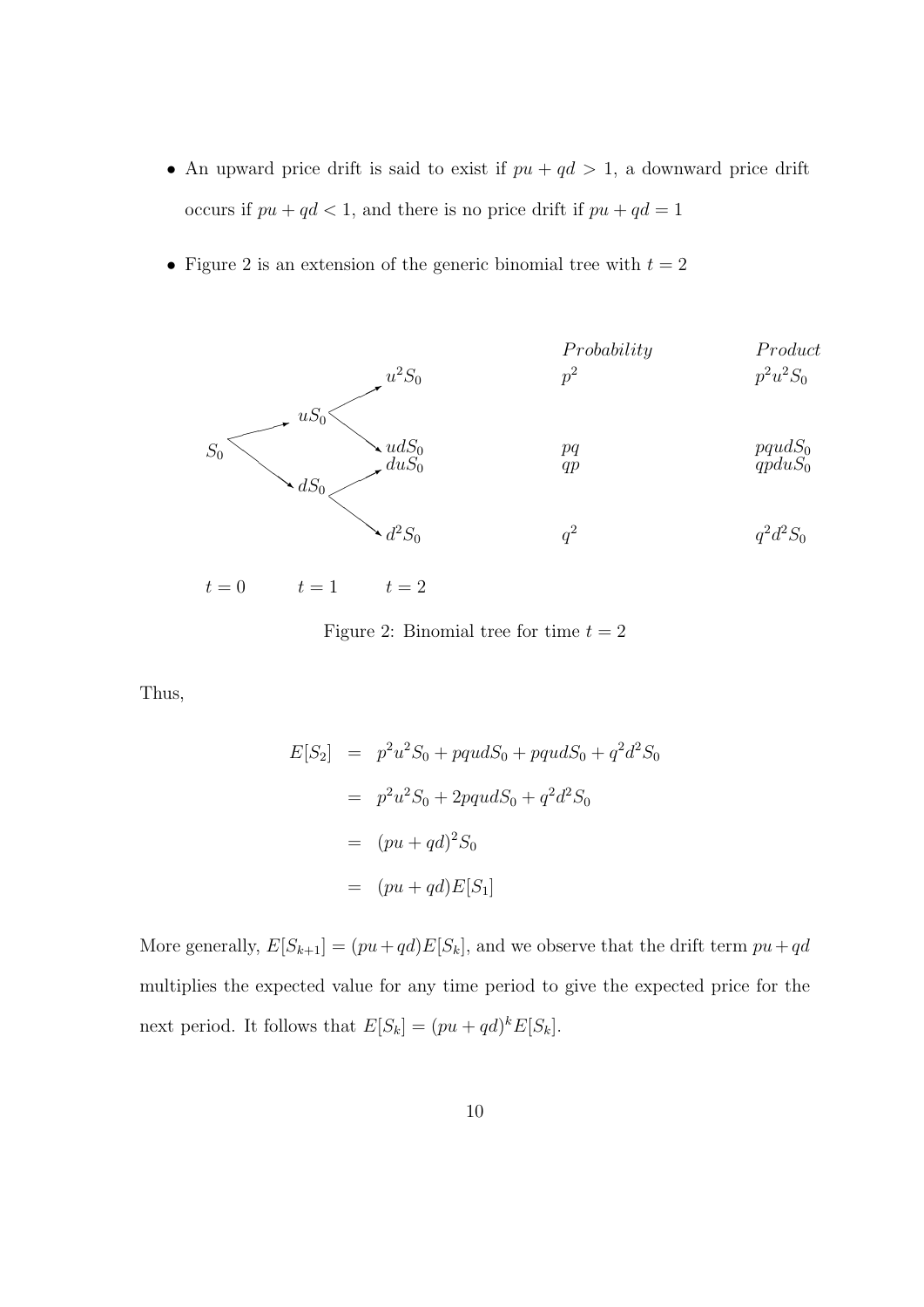#### 1.1 Wald's Lemma

**Definition 1.1** For a given stochastic process  $\mathbf{X} = \{X_n : n \geq 0\}$ , a stopping time *τ* with respect to *X is a random time t such that for each*  $t \geq 0$ ,  $\tau$  *is completely determined by the history of the process up to and including time t. More specifically, the event*  $\{\tau = t\}$  *can be determined to either occur or not depending on the history of the process up till time t.*

**Example 1.2** *(* Hitting time/Passage time/Gambler's ruin problem)

 $\tau_a = \inf\{t \geq 0 | X = a\}$ , i.e the first time the random process hits *a*. This is because we can observe the value of the process *X* till time *t* and decide whether to stop or not solely on the basis of information available to us at every time prior to and including *t*.

**Example 1.3** (i) A gambler plays roulette and gambles until he is broke and (ii) A person flips a coin until s/he gets 5 successive tails are other examples of stopping times.

#### **Example 1.4** (Example of a non-stopping time)

Let  $\tau_b = \sup\{t \geq 0 | X = b\}$ , i.e.,  $\tau_b$  is the last time the random process hits *b*. Consider a stock with a random price behavior; the last time the stock hits a certain price, *b*, is not a stopping time because we don't know the future evolution of the random process and looking into the future will be a violation of the very definition of a stopping time.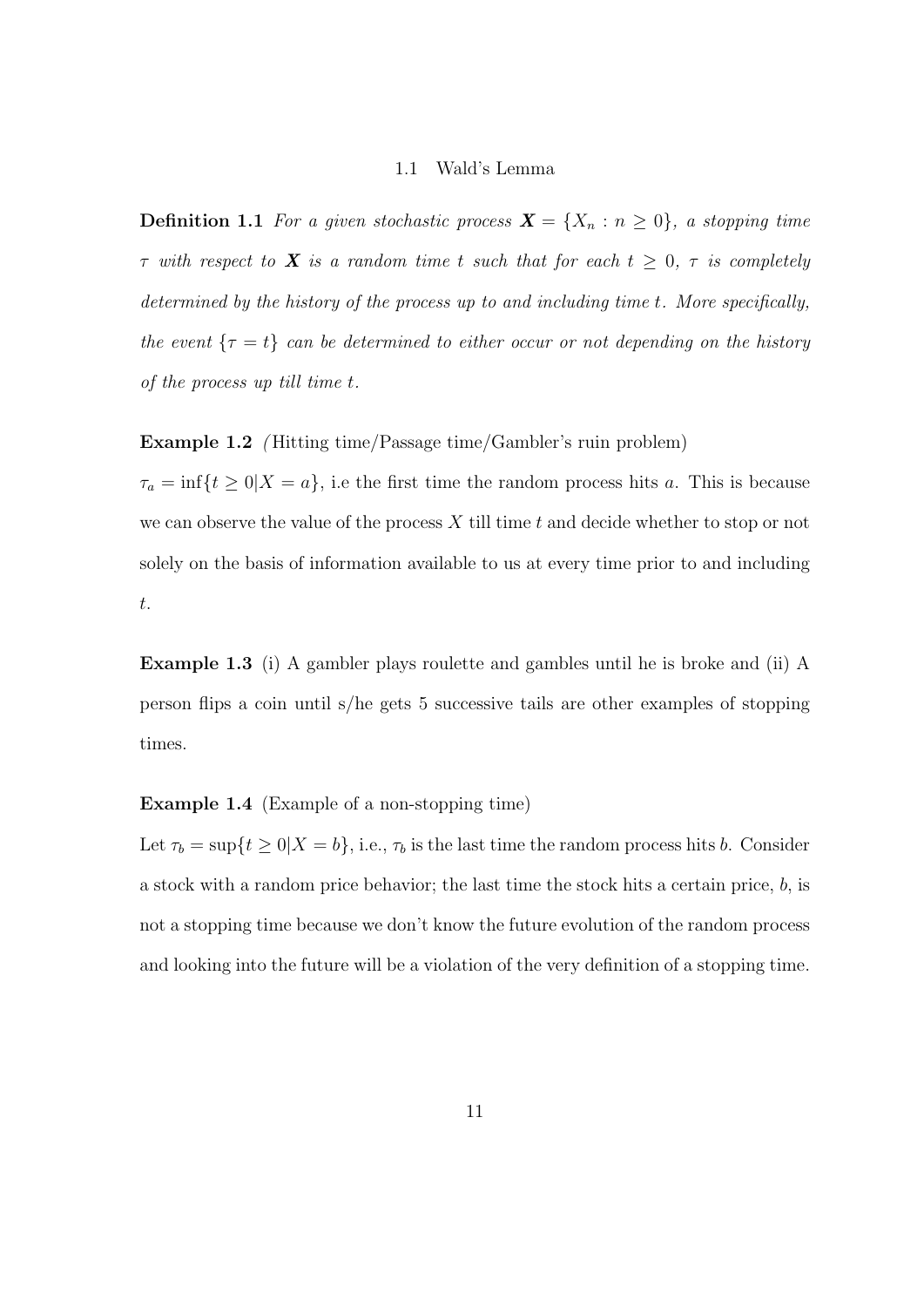Wald's Lemma relates the expectation of the sum of finite random variables  $X_i$ which are independent and identically distributed to the expected number of terms in the sum and the expectation of the random variables under the condition that the number of terms in the sum and summands are independent.

**Theorem 1.5 Wald's Lemma:** [4] Given a sequence  $\{X_i\}_{i=1}^{\infty}$  of i.i.d. random variables with distribution the same as that of  $X$ , and a stopping time  $\tau$ , we have

$$
\mathbb{E}(\sum_{i=1}^{\tau} X_i) = \mathbb{E}(\tau)\mathbb{E}(X).
$$

1.2 Consequences of Wald's Lemma

#### **Model 1: Additive Model**

With  $X_0 = B$ , we consider the following model:

- $\bullet$  *τ* = inf $\{n > 0 | X(n) \geq S\}$
- *• τ* is a stopping time
- $X_{n+1} = X_n$  with probability  $1 p$
- $X_{n+1} = X_n + \varepsilon$  with probability *p*
- With  $I_n = 1$  if the stock goes up at time *n* (zero otherwise), Wald's lemma yields

$$
\lceil \frac{S-B}{\varepsilon} \rceil = \sum_{n=1}^{\tau} I_n, \text{ so that}
$$

$$
\mathbb{E}(\tau) = \frac{1}{p} \lceil \frac{S-B}{\varepsilon} \rceil.
$$
 (1)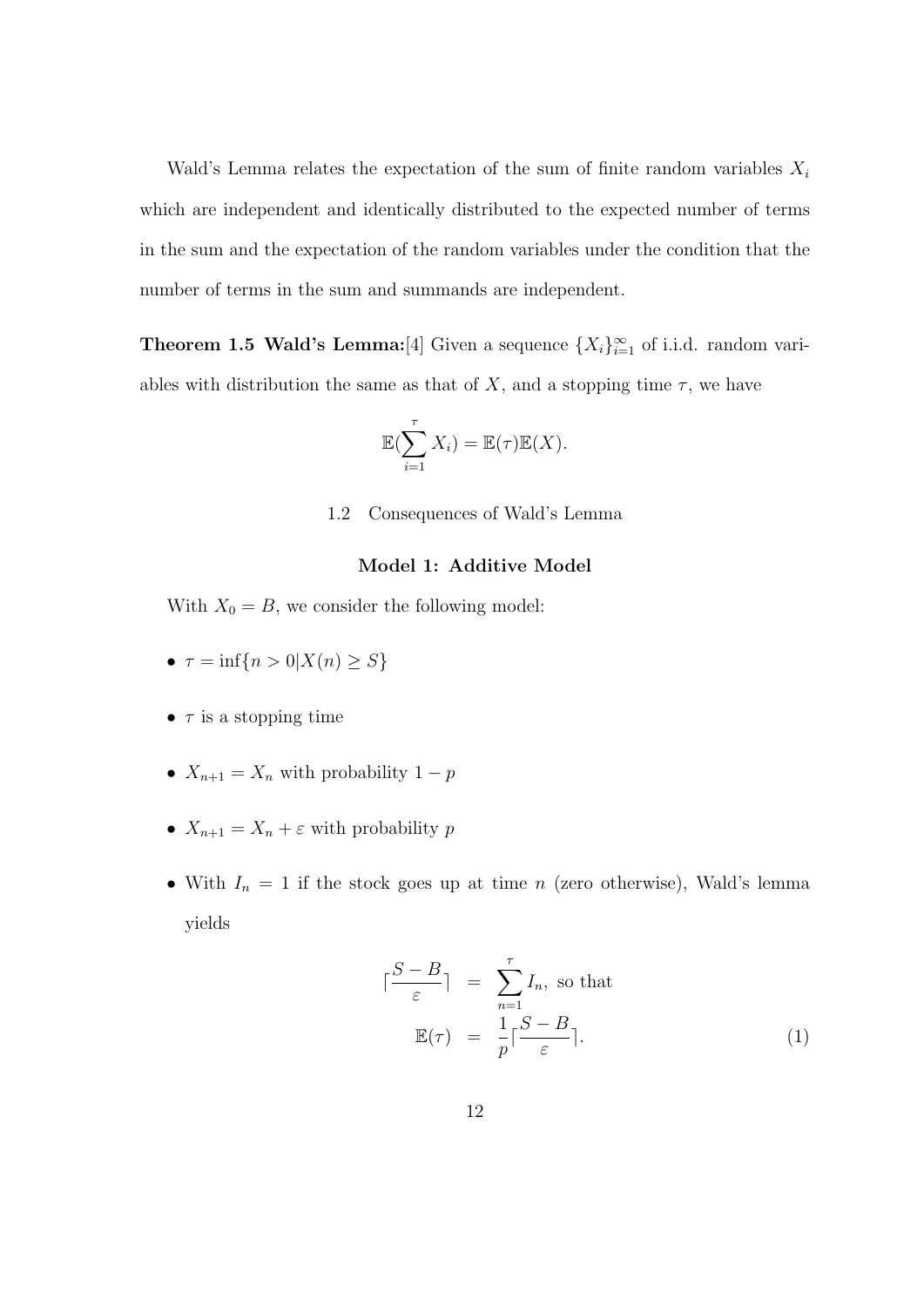#### **Proof of Equation (1),**  $E(\tau)$  for Model 1

Suppose the random variables  $I_1, I_2, I_3, \ldots$  are independent and identically distributed, having finite expectations, then if  $\tau$  is a stopping time for  $I_1$ ,  $I_2$ ,  $I_3$ ,... for which  $E[\tau] < \infty$ , then by Wald's lemma we know that with  $\lceil \frac{S-B}{\epsilon} \rceil$  upwards steps, the value of the stock, starting at \$S, will be  $B + \epsilon \cdot \lceil \frac{S-B}{\epsilon} \rceil \approx S$ , so that, in terms of 0-1 indicators, we see that

$$
\mathbb{E}(\tau) \approx \frac{S - B}{p\epsilon}.
$$

The exact calculation, with an exact overshoot term, is given by (1).

#### **Model 2: Additive Model with Increments and Decrements**

Consider an additive model where the next iteration either increases the stock value by  $\varepsilon$  or decreases it by  $\delta$ , both with a probability of p, and keeps it unchanged with probability  $1 - 2p$ . After buying the stock at \$*B*, we seek to find the expected value of the stopping time  $T = \inf\{n \geq 1 : X_n \geq S\}$ . The positive drift condition is satisfied if we assume that  $\varepsilon > \delta$ .

$$
X_{n+1} = \begin{cases} X_n + \varepsilon & \text{with probability } p \\ X_n - \delta & \text{with probability } p \\ X_n & \text{with probability } 1 - 2p, \text{ where } \varepsilon > \delta \end{cases}
$$

#### **Proof**

If  $\varepsilon \leq \delta$  we have no drift or negative drift and  $E(T) = \infty$ , so we assume the positive drift model  $\varepsilon > \delta$ . As before, ignoring ceilings and floors of quantities, we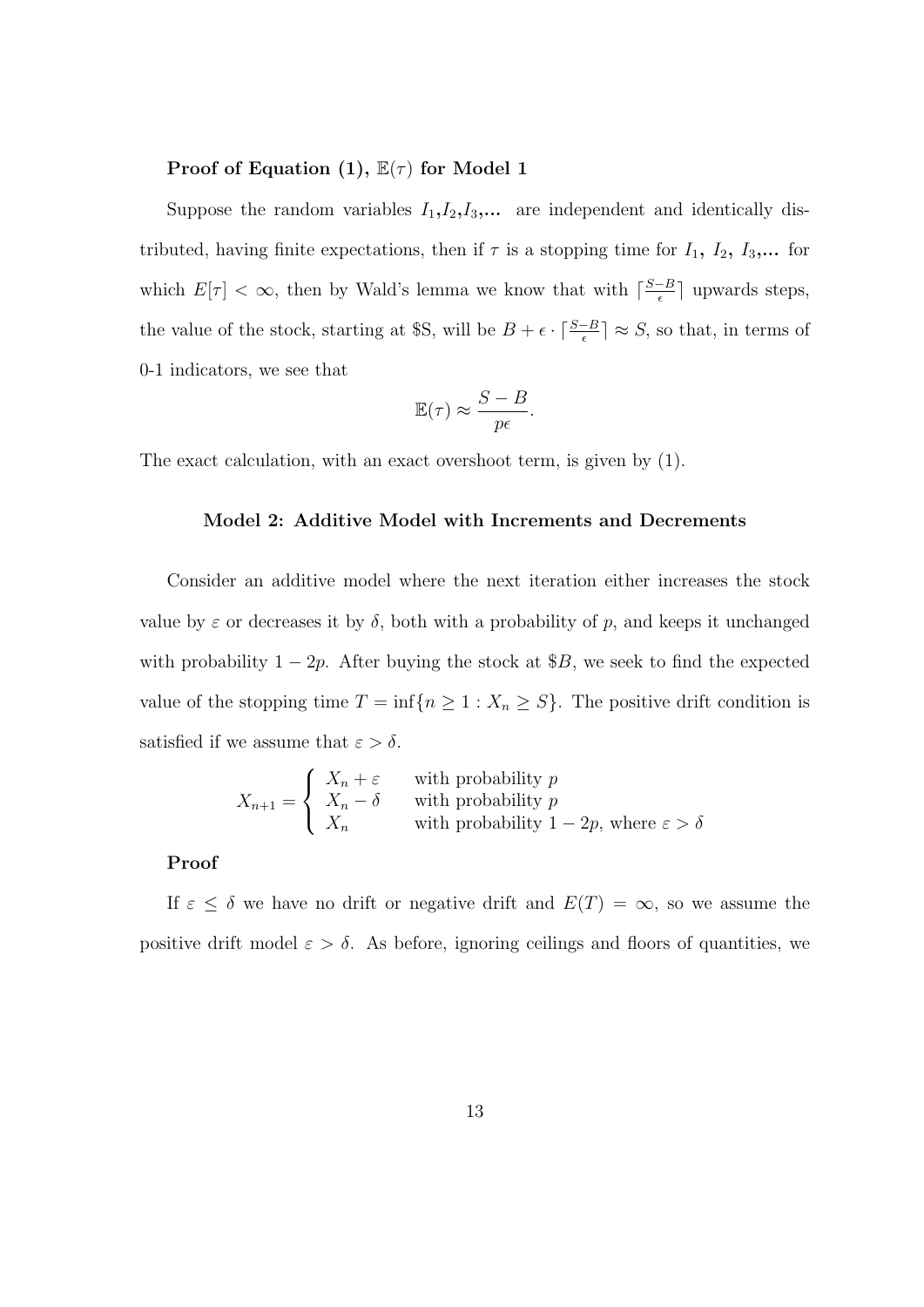see that subject to some rounding error as in the previous case we have the equation,

$$
S - B = \sum_{n=1}^{T} I_n
$$
  
=  $E(T)E(I_j)$   
=  $E(T)[p\epsilon + p(-\delta) + 0(1 - 2p)]$   
=  $E(T)p(\epsilon - \delta)$ , so that  
 $E(T) = \frac{S - B}{p(\epsilon - \delta)}$ .

Let us next reconsider the model where the next iteration increases by  $\varepsilon$  or remains the same with probabilities  $p$  and  $1 - p$  respectively.

## **Model 1 reconsidered**

$$
X_{n+1} = \begin{cases} X_n + \varepsilon & \text{with probability } p \\ X_n & \text{with probability } 1 - p \end{cases}
$$

The waiting time,  $\tau^+$  defined as how long it takes  $X_n$  to become positive is of critical importance, as is the ladder variable  $H$ , which is defined as the value of  $X_n$  at the first positive amount. In general, *H* is the rather complex "overshoot" term, but in this example it is clear that  $H = \varepsilon$ . It is also clear that  $\tau^+$  is a geometric variable with parameter *p*, so

$$
E(\tau^+) = \frac{1}{p}.
$$

The variance of  $\tau^+$  can be found easily too:

$$
\mathbb{V}(\tau) = \frac{1-p}{p^2} = \frac{q}{p^2},
$$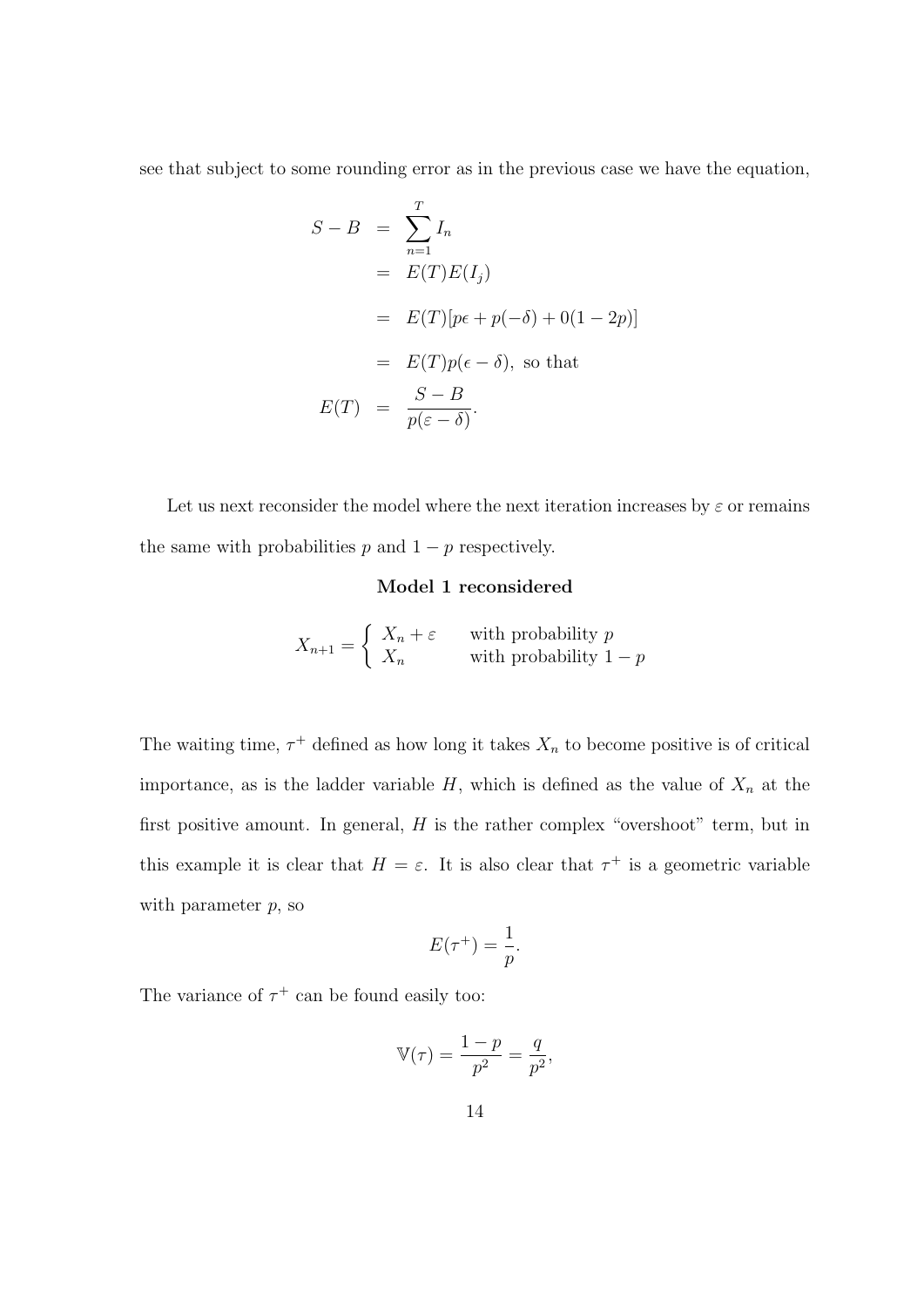and an easy calculation reveals that

$$
\mathbb{V}(I_j) = \varepsilon^2 pq.
$$

From Lai and Siegmund's work [1], for a nonlattice *X* with independent, identical distribution with positive drift and variance,  $\mu$  and  $\sigma^2$  respectively, where  $S_0 = 0$  and  $S_n = \sum_{i=1}^n X_i$ , the level crossing time  $\tau(b) = \{\inf n : S_n > b\}$  has variance given as

$$
\mathbb{V}\tau(b) = \frac{b\sigma^2}{\mu^3} + \frac{K}{\mu^2} + o(1) \quad \text{as} \quad b \to \infty,
$$

where  $K$  is a complicated expression. The constant  $K$  is deduced from the moments of the ladder height from Spitzer's identity[6] and is given as shown below; note that we can calculate the constant *K* exactly for this model. We will later see that even in the simplest of other models, this calculation presents a great challenge.

$$
K = \frac{\sigma^2 E H^2}{2\mu E H} + \frac{3}{4} \left(\frac{E H^2}{E H}\right)^2 - \frac{2}{3} \left(\frac{E H^3}{E H}\right) - \left(\frac{E H^2 E H \tau^+}{E H E \tau^+}\right) + \left(\frac{E H^2 \tau^+}{E \tau^+}\right)
$$
  
=  $\frac{(\varepsilon^2 p q) \varepsilon^2}{2\varepsilon p \varepsilon} + \frac{3}{4} \left(\frac{\varepsilon^2}{\varepsilon}\right)^2 - \frac{2}{3} \left(\frac{\varepsilon^3}{\varepsilon}\right) - \left(\frac{\varepsilon^3 \frac{1}{p}}{\varepsilon \frac{1}{p}}\right) + \varepsilon^2$ , and thus

$$
\begin{split} \mathbb{V}(T) &= \frac{(S-B)\sigma^2}{\mu^3} + \frac{K}{\varepsilon^2 p^2} + o(1), \quad (K = \frac{\varepsilon^2 q}{2} + \frac{3\varepsilon^2}{4} - \frac{2\varepsilon^2}{3} = \frac{\varepsilon^2 q}{2} + \frac{\varepsilon^2}{12}) \\ &= \frac{(S-B)\varepsilon^2 pq}{\varepsilon^3 p^3} + \frac{\frac{\varepsilon^2 q}{2} + \frac{\varepsilon^2}{12}}{\varepsilon^2 p^2} + o(1) \\ &= \frac{(S-B)q}{\varepsilon p^2} + \frac{q}{2p^2} + \frac{1}{12p^2} + o(1) \quad (S-B \to \infty). \end{split}
$$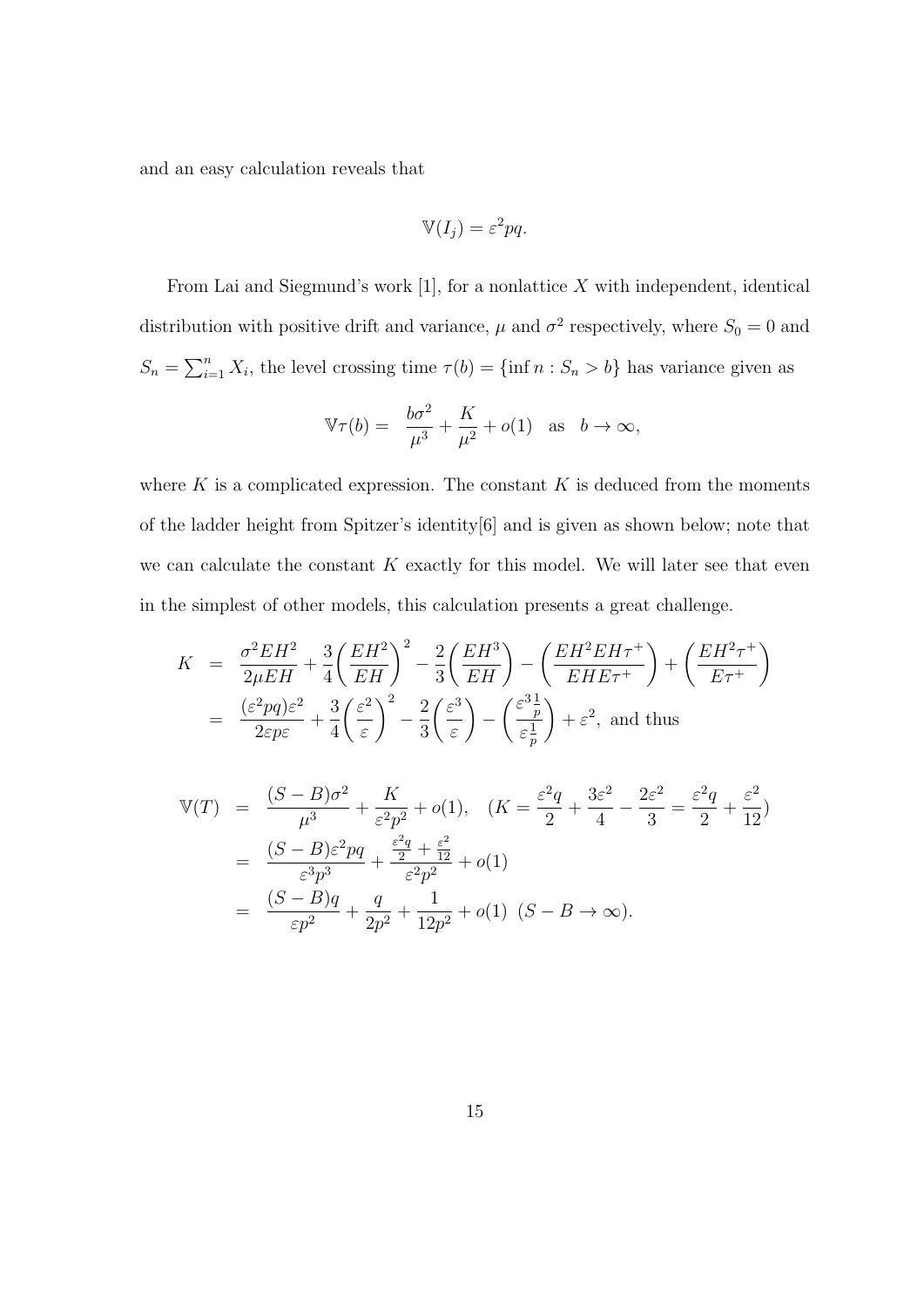**Central Limit Theorem:** As  $S - B \to \infty$ , i.e  $S \to \infty$ , we expect that a central limit theorem would hold. Specifically, Theorem 3.3.2 of [5] states that:

Suppose  $\mu = EY_1 = \int_0^\infty x F(dx) < \infty$  is the mean inter-arrival time in a renewal process.

- (1) If  $P[Y_0, \infty] = 1$ , then almost surely  $\frac{N(t)}{t} \to \mu^{-1}$ , as  $t \to \infty$
- (2) If  $\sigma^2 = Var(Y_1) < \infty$

*then*  $M(t)$  *is approximately*  $N(\mu t^{-1}, t\sigma^2 \mu^{-3})$ ; *i.e* 

$$
\lim_{t \to \infty} P\left[ \frac{(M(t) - t\mu^{-1})}{(t\sigma^2 \mu^{-3})^{\frac{1}{2}}} \le x \right] = N(0, 1, x)
$$

where  $N(0,1,x)$  is the standard normal distribution function and  $M(t)$  is the level crossing time for the level *t*. Notice the beginning of a trend; all deep results hold only if the level to be crossed grows large. We, on the other hand, have modest goals: to cross the level  $S \nrightarrow \infty$ .

For a Monte Carlo simulation with an initial value of 0, a final value of 20, a probability of "taking a step" of 0.2, and step distance of 0.1, we ran 100 Monte Carlo simulations 1000 times, producing a mean with a lower bound of 999.642500 and an upper bound of 1000.294630 (Figure 3), and a standard deviation with a lower bound of 62.764970 and upper bound of 63.306784 (Figure 4). Notice that  $\mathbb{E}(\tau) = \frac{S-B}{\varepsilon p} = 1000$  and  $\sigma(\tau_b) = \sqrt{\frac{(S-B)q}{\varepsilon p^2} + \frac{q}{2p^2}}$  $\frac{q}{2p^2} + \frac{1}{12p}$  $\frac{1}{12p^2}$  = *√*  $(4012.08, \sigma(\tau_b) = 63.34)$ This discrepancy in the variance or deviation exists because  $S - B = 20 \nrightarrow \infty$ . From[5], it suffices to say that  $\frac{\tau - \mathbb{E}(\tau)}{\sigma(\tau)} \to N(0, 1)$ , so that  $\frac{\tau - \frac{S - B}{p \varepsilon}}{\sqrt{\frac{(S - B)q}{\varepsilon p^2}}}$  $\rightarrow N(0, 1)$ .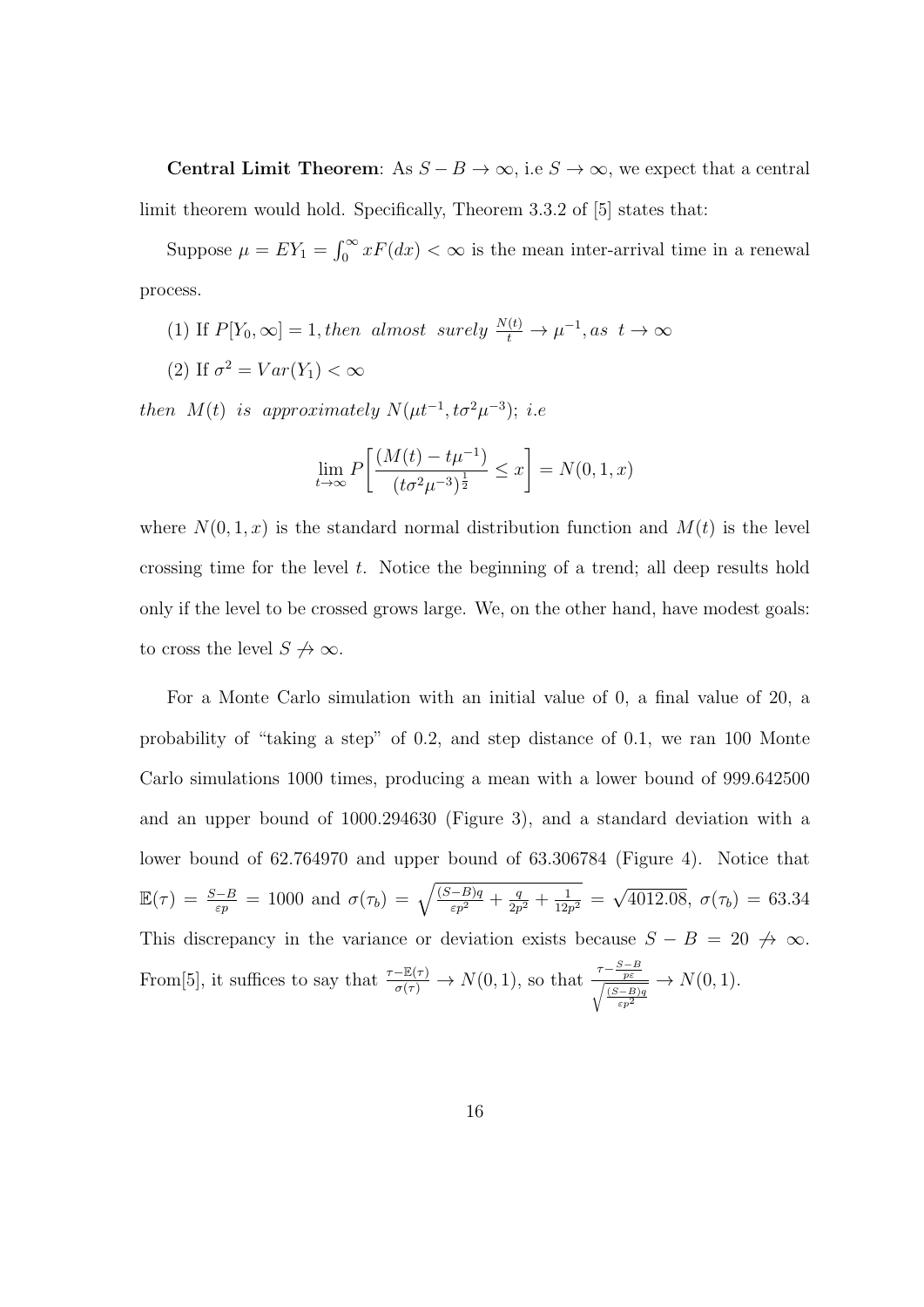

Histograms for the mean and variance are displayed below.

Figure 3: Reults of Monte Carlo procedure showing the distribution of mean



Figure 4: Monte Carlo procedure showing the distribution of standard deviation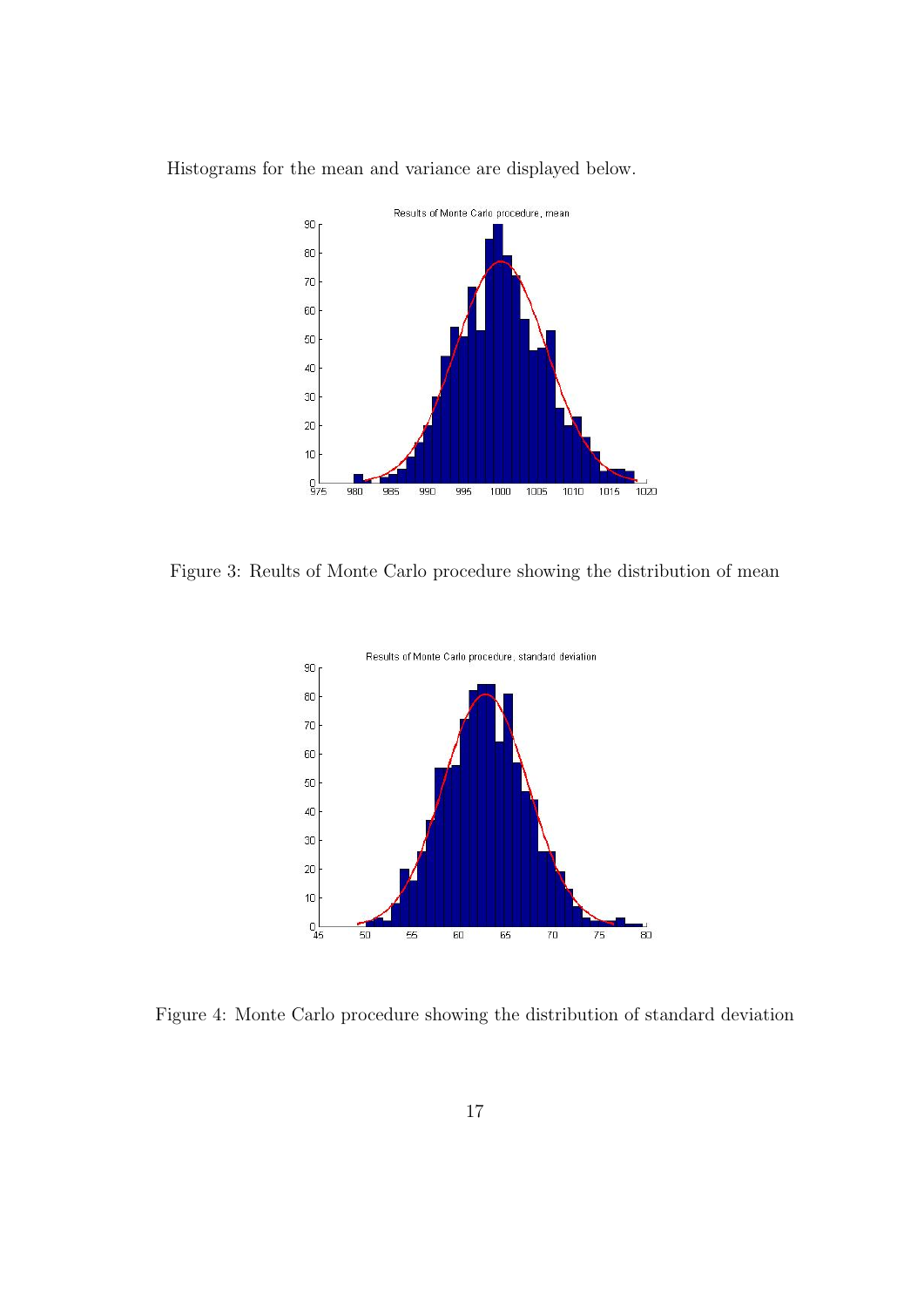# 2 ASYMMETRIC RANDOM WALKS

In this chapter we focus on the asymmetric random walk, where the increments from one period to another vary as follows:

$$
X_n = \begin{cases} \varepsilon & \text{with probability } p > \frac{1}{2} \\ -\varepsilon & \text{with probability } 1 - p \end{cases}
$$

Notice that we are now referring to  $X_n$  as the change in portfolio value as opposed to the value at time *n*; this is because we will now be adopting more standard random walk terminology and renaming the portfolio value as  $S_n = \sum_{j=0}^n X_j$ , with  $X_0 = B$ . The assumption that  $p > 1/2$  ensures a positive drift.

## **Model 3**

$$
X_{n+1} = \begin{cases} X_n + \varepsilon & \text{with probability } p > \frac{1}{2} \\ X_n - \varepsilon & \text{with probability } q = 1 - p; \ p > q \end{cases}
$$

In this case, it is easy to see that  $H = \varepsilon$ , and finding  $\mathbb{V}(\tau)$  is not a trite calculation.

$$
\mathbb{E}(\tau)E(X_i) = S - B, \text{ and since}
$$
  
\n
$$
\mathbb{E}(\tau) = \frac{S - B}{\varepsilon(p - q)}
$$
 we conclude that  
\n
$$
\mathbb{E}(X_i) = \varepsilon(p - q) = \mu. \text{ Similarly,}
$$
  
\n
$$
\mathbb{E}(X_i^2) = \varepsilon^2 p + \varepsilon^2 q = \varepsilon^2 \text{ and thus}
$$
  
\n
$$
\mathbb{V}(X_i) = \varepsilon^2 - \varepsilon^2 (p - q)^2 = \varepsilon^2 \{1 - (p - q)^2\} = \varepsilon^2 (1 - p^2 - q^2 + 2pq).
$$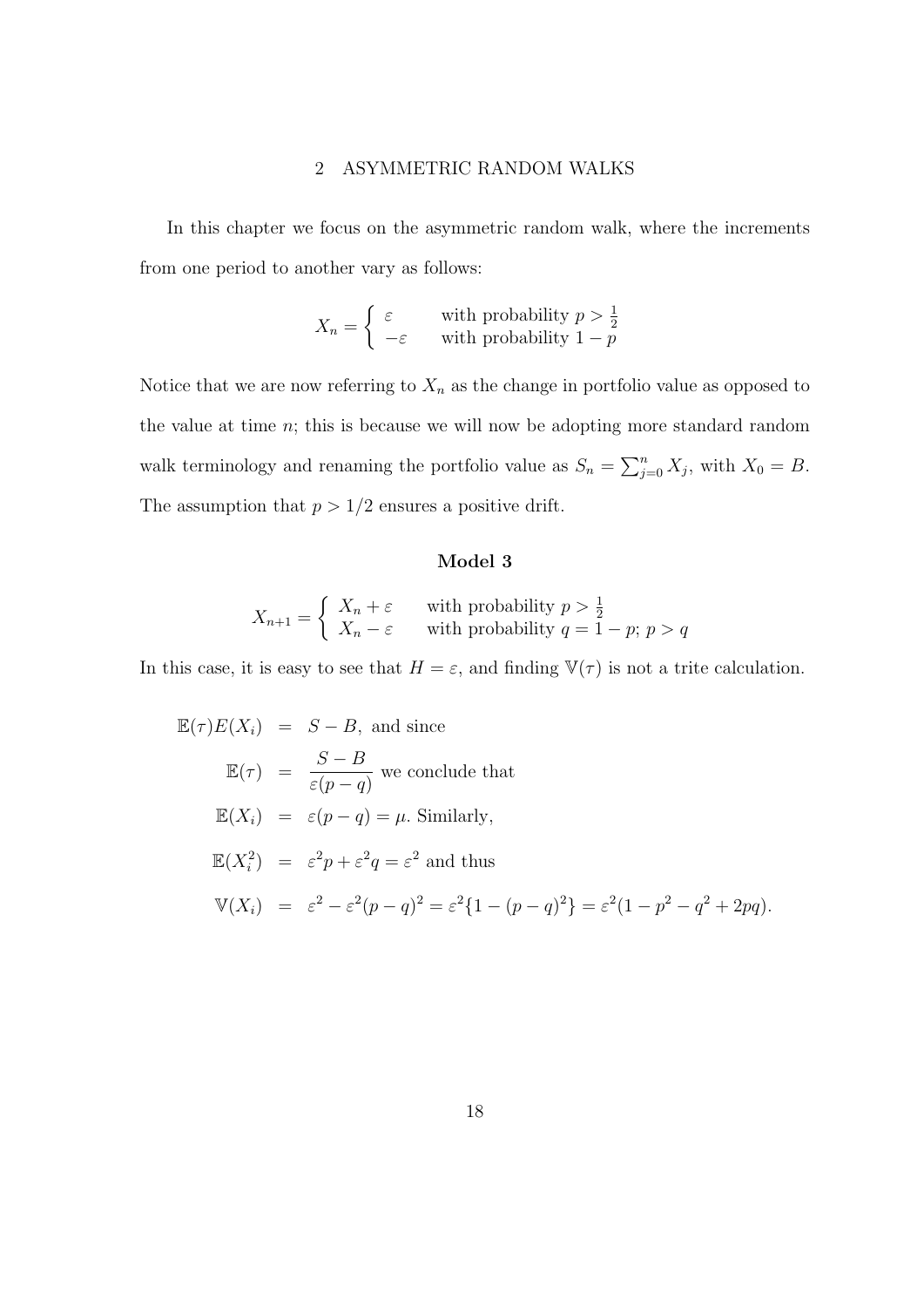As for Model 1 (and unlike Model 4 that appears later), the value of *K* can be found exactly,

$$
K = \frac{\sigma^2 \varepsilon^2}{2\mu\varepsilon} + \frac{3}{4} \left(\frac{\varepsilon^2}{\varepsilon}\right)^2 - \frac{2}{3} \left(\frac{\varepsilon^3}{\varepsilon}\right) - \left(\frac{\varepsilon^2 \frac{1}{p-q}}{\varepsilon \frac{1}{p-q}}\right) + \frac{\varepsilon^2 \frac{1}{p-q}}{\frac{1}{p-q}}
$$
  
=  $\frac{\sigma^2 \varepsilon^2}{2\mu} + \frac{3\varepsilon^2}{4} - \frac{2\varepsilon^2}{3} - \varepsilon + \varepsilon^2$   
=  $\frac{\sigma^2 \varepsilon}{2\mu} + \frac{13\varepsilon^2}{12} - \varepsilon$ ,

so that

$$
\mathbb{V}(\tau_b) = \frac{(S-B)\varepsilon^2(1-p^2-q^2+2pq)}{\varepsilon^3(p-q)^3} + \frac{\frac{\varepsilon^2q}{p-q} + \frac{13\varepsilon^2}{12} - \varepsilon}{\varepsilon^2(p-q)^2}
$$
\n
$$
= \frac{(S-B)2(1-p^2-q^2+2pq)}{\varepsilon(p-q)^3} + \frac{\frac{\varepsilon q}{p-q} + \frac{13\varepsilon}{12} - 1}{\varepsilon(p-q)^2}
$$
\n
$$
= \frac{(S-B)2(1-p^2-q^2+2pq) + \varepsilon q + \frac{13\varepsilon(p-q)}{12} - (p-q)}{\varepsilon(p-q)^3}
$$
\n
$$
= \frac{(S-B)2(1-p^2-q^2+2pq) - \frac{\varepsilon q}{12} + \frac{13\varepsilon p}{12} - (p-q)}{\varepsilon(p-q)^3}
$$

and thus as  $S \to \infty$ , we have

$$
\mathbb{E}(\tau) = \frac{S - B}{\varepsilon (p - q)},
$$
 which leads to

$$
\sigma(\tau) \;\; \approx \;\; \sqrt{\frac{(S-B)2(1-p^2-q^2+2pq)}{\varepsilon (p-q)^3}}.
$$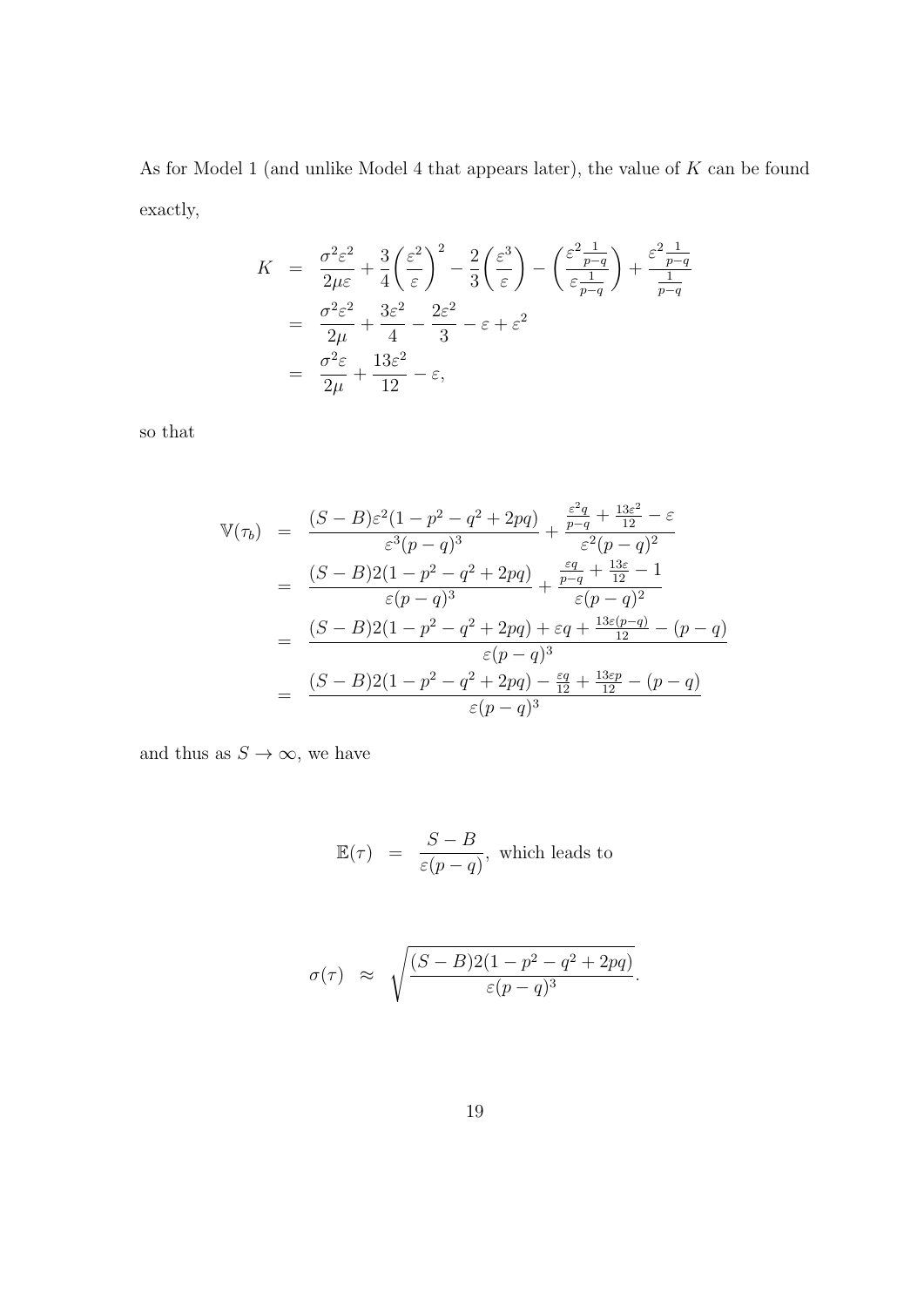Suppose that in an election year, candidate *Q* has *q* votes and candidate *P* has *p* votes where *q* is always greater than *q*. We could compute the number of ways the ballot is ordered by thinking of the ballot permutation as a lattice path starting at the origin with upward steps for  $Q$  as  $(1, 1)$  and downward steps for  $P$  as  $(1, -1)$ .

**Theorem 2.1** *[3]* **Ballot Theorem***. Let n and x be positive integers. There are exactly*  $\frac{x}{n}N_{n,x}$  *paths* (*s*<sub>1</sub>*, ..., s<sub>n</sub>* = *x*) *from the origin to the point* (*n,x*) *such that s*<sub>1</sub> >  $0, ..., s_n > 0.$ 

Let us arrange  $p + 1$ 's, for player  $P$  and  $q < p - 1$ 's for player  $Q$  so that  $P$  always leads. The desired probability is given as  $\frac{p-q}{p+q}$ . If  $p=5$  and  $q=3$ , then the probability that *p* always leads is  $\frac{5-3}{5+3} = \frac{1}{4}$  $\frac{1}{4}$ .  $\binom{p+q}{p}$  ${+q \choose p} = {p+q \choose q}$  $\binom{+q}{q} = \binom{8}{5}$  ${8 \choose 5} = {8 \choose 3}$  $_3^8$  = 56 arrangements of +1's and -1's. In 14 of them *P* always leads. This illustrates the ballot theorem with  $N_{n,x} = \binom{8}{3}$  $_{3}^{8}$ ) and  $x = 2, n = 8$ .

The probability of the first positive gain being at the *j*th trial among the *n* trials with success probability *p* is given as

$$
\phi_{2k-1} = \frac{(-1)^{k-1}}{2q} \binom{\frac{1}{2}}{k} (4pq)^k; \qquad \Phi_{2k} = 0;
$$

when  $k = 1$ , note that the above reduces to

$$
\phi_1 = \frac{(-1)^0}{2q} \binom{\frac{1}{2}}{1} (4pq)^1 = p;
$$

when  $k = 2$  we see that the only possibilities are  $\downarrow \uparrow \uparrow = qp^2$ , which is verified by the equation:

$$
\begin{array}{rcl}\n\phi_3 & = & \frac{(-1)^1}{2q} \left(\frac{1}{2}\right) \left(\frac{-1}{2}\right) \left(\frac{1}{2!}\right) 16p^2 q^2; \\
& = & qp^2\n\end{array}
$$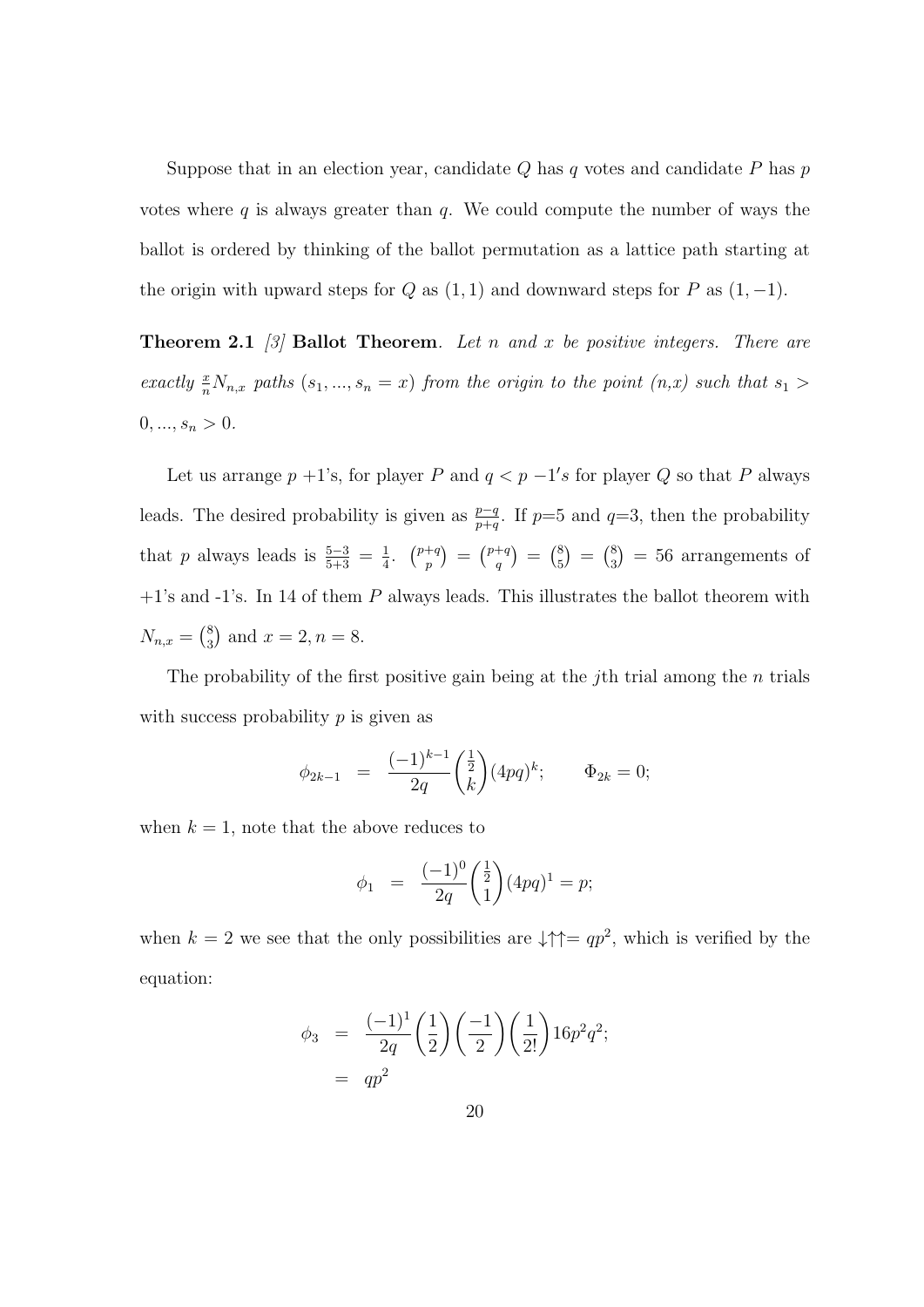The generating function Φ of the first positive gain and other useful statistics are given [3] as

$$
\Phi(s) = \sum P(w = n)s^n
$$
  
\n
$$
E(s) = \Phi'(s)|_{s=1} = \sum P(w = n)n
$$
  
\n
$$
\Phi(s) - ps = qs\Phi^2(s)
$$
  
\n
$$
\Phi'(s) - p = q\Phi^2(s) + qs2\Phi(s)\Phi'(s)
$$
  
\n
$$
\Phi'(1) - p = q\Phi^2(1) + 2q\Phi(1)\Phi'(1); \quad \Phi(1) = 1, \quad p > q
$$
  
\n
$$
\Phi'(1)(1 - 2q) = p + q
$$
  
\n
$$
\Phi'(1) = \frac{p + q}{1 - 2q} = \frac{1}{1 - q - q} = \frac{1}{p - q}.
$$

Wald equations yield the same result, as seen in our initial analysis of Model 2 in Chapter 1. W have

$$
\sum_{1}^{W} X_i = 1, \text{ but since}
$$
  

$$
E(W)E(X_i) = 1, \text{ we finally have}
$$
  

$$
E(X_i) = p - q, \text{ or}
$$
  

$$
E(W) = \frac{1}{p - q}.
$$

A unique bounded solution of the generating function Φ(*s*) that satisfies the equation

$$
\Phi(s) - ps = qs\Phi^2(s)
$$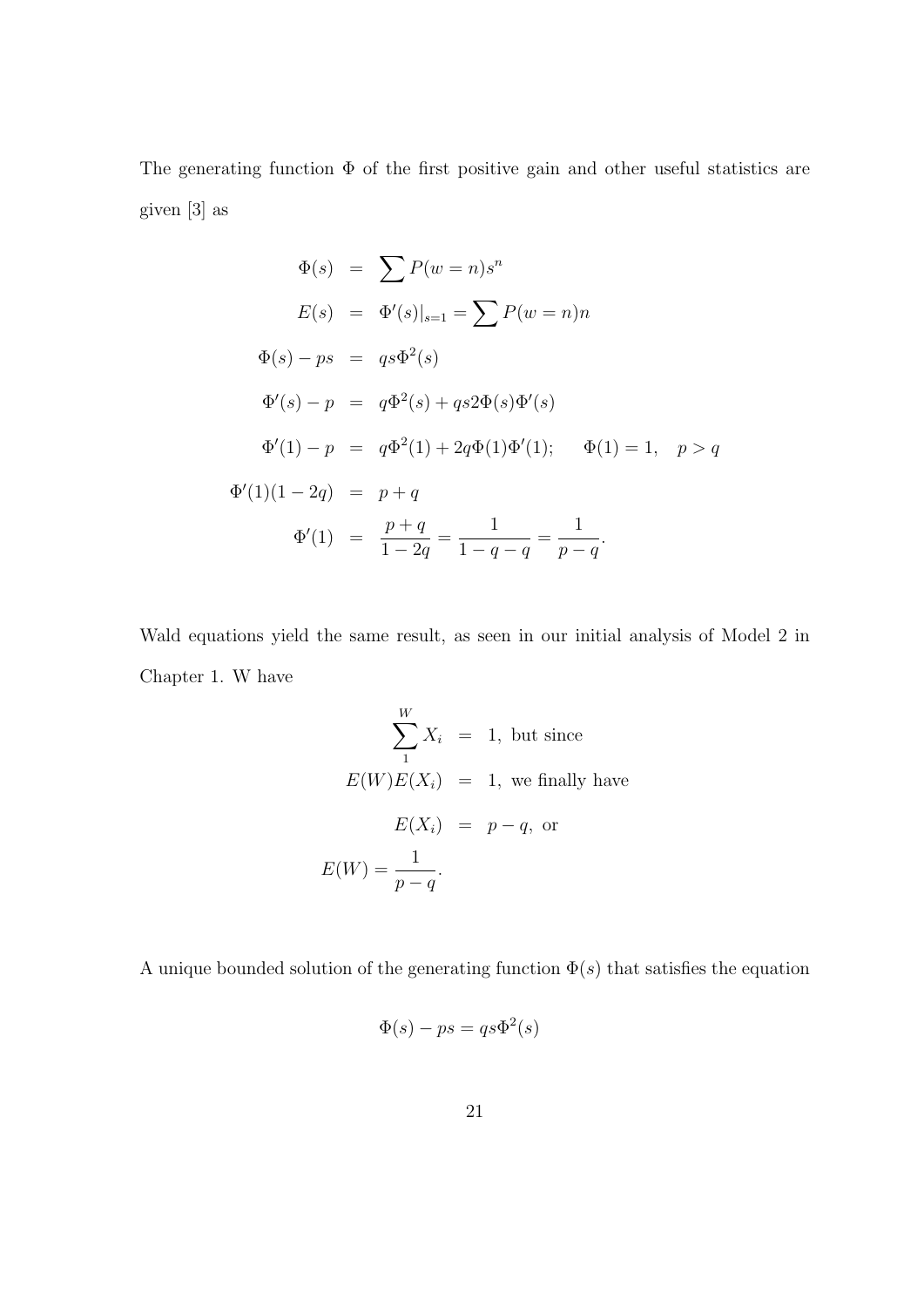is given as

$$
\Phi(s) = \frac{1 - \sqrt{1 - 4pqs^2}}{2qs}, \text{ so}
$$

$$
\Phi(1) = \frac{1 - \sqrt{1 - 4pq}}{2q}. \text{ Since}
$$

$$
1 = (p + q)^2 \text{ and}
$$

$$
\sqrt{1 - 4pq} = p - q, \text{ it follows that}
$$

$$
\Phi(1) = \frac{1 - |p - q|}{2q}.
$$

When  $p \geq q$ 

$$
\frac{1 - (p - q)}{2q} = \frac{q + q}{2q} = 1
$$

and when *p < q*

$$
\frac{1 - (q - p)}{2q} = \frac{p + p}{2q} = \frac{p}{q};
$$

this fact proves that for  $p \geq q$ , the waiting time is finite with probability one, whereas for  $p < q,$  the earnings reach the level 1 with probability  $p/q,$  which, e.g., equals  $1/2$ when  $p = 1/3$ , and tends to zero as  $p \to 0$ . Also we have

$$
\Phi(s) = \sum \Phi_n S^n
$$
  
= 
$$
\frac{1 - \sqrt{1 - 4pqs^2}}{2qs}
$$
, so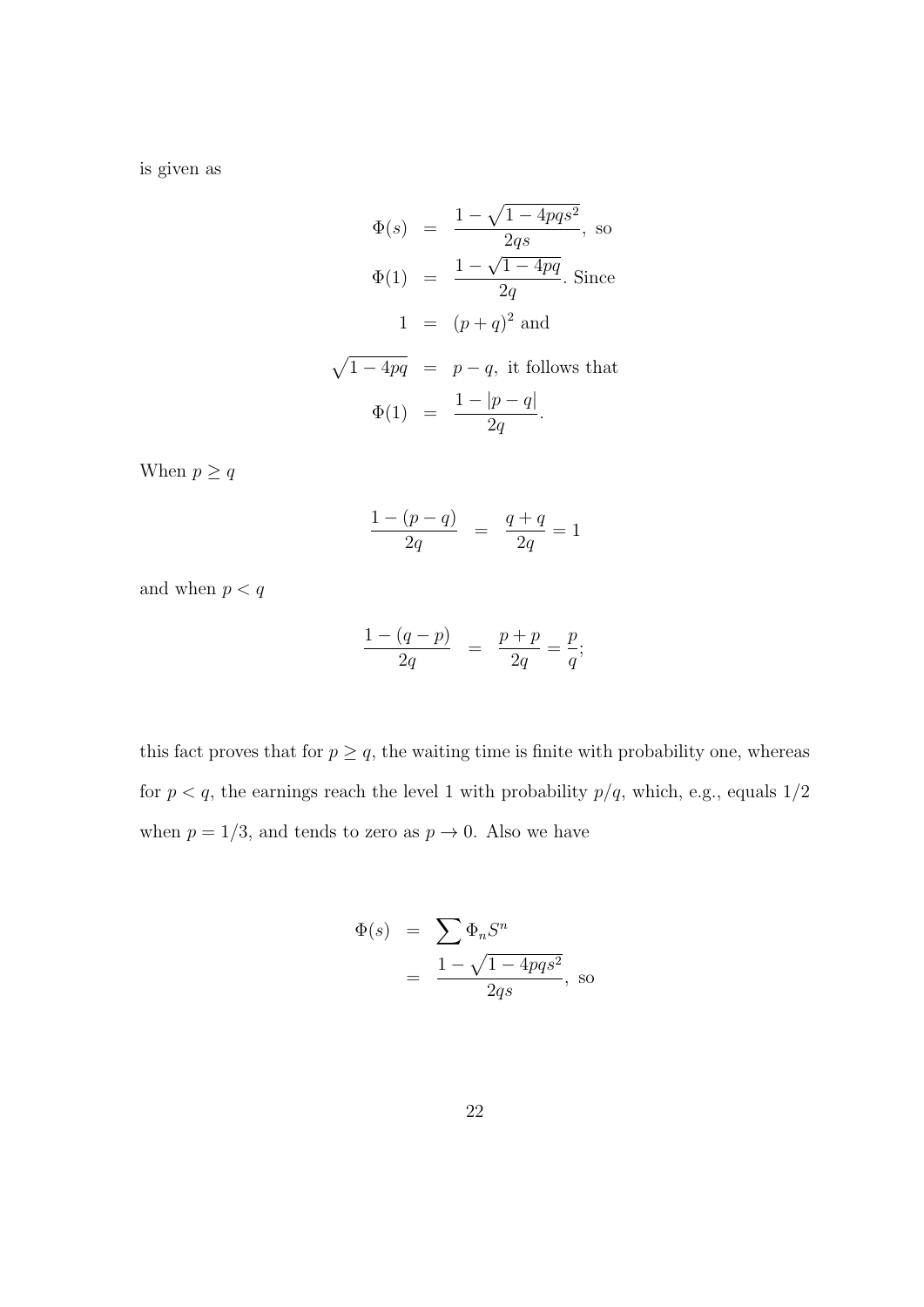$$
\Phi'(s) = \frac{2qs \frac{1}{2\sqrt{1-4pqs^2}} 8pqs - (1 - \sqrt{1 - 4pqs^2})2q}{4q^2s^2}
$$
  
\n
$$
= \frac{8pq^2 - 2q(p - q)(1 - (p - q))}{4q^2(p - q)}, \quad \sqrt{1 - 4pq} = |p - q|, \text{ and thus}
$$
  
\n
$$
\Phi'(s)|_{s=1} = \frac{1}{p - q}, \text{ yielding}
$$
  
\n
$$
E(W) = \Phi'(s)|_{s=1} = \frac{1}{p - q}
$$

If there are  $p : +1's$  and  $q : -1's$  and  $S_j = \sum_j^i \varepsilon_i$  and  $(s_1, s_2, s_3..., s_n)$  is a path with  $s_1 = (0, 0)$  *s<sub>n</sub>* =  $(n, p - q) = (n, x)$ , then there are 2<sup>*n*</sup> paths (total), with

$$
n = p + q
$$

$$
x = p - q
$$

The number of legal paths equals  $\binom{p+q}{p}$  ${+q \choose p} = {p+q \choose q}$  $\binom{+q}{q}$ .

**Refection Principle** [3]. The number of paths from *A* to *B* which touches or cross the *X*-axis equals the number of all paths from *A′* to *B*, where *A′* is a reflection of *A* along the *X*-axis. The reflection principle is used to prove the ballot theorem. Let  $S_n$  be the position of the particle at time *n* with upward steps of  $+1's$  and downward steps of *−*1 *′ s.* The following equations follow easily:

$$
S_n = \text{number of } (+1's = H) - \text{number of } (-1's = T) = r
$$
  

$$
x - (n - x) = r
$$
  

$$
2x - n = r
$$
  

$$
x = \frac{n + r}{2}
$$
  

$$
P\{S_n = r\} = \left(\frac{n}{\frac{n+r}{2}}\right)\frac{1}{2^{2n}}
$$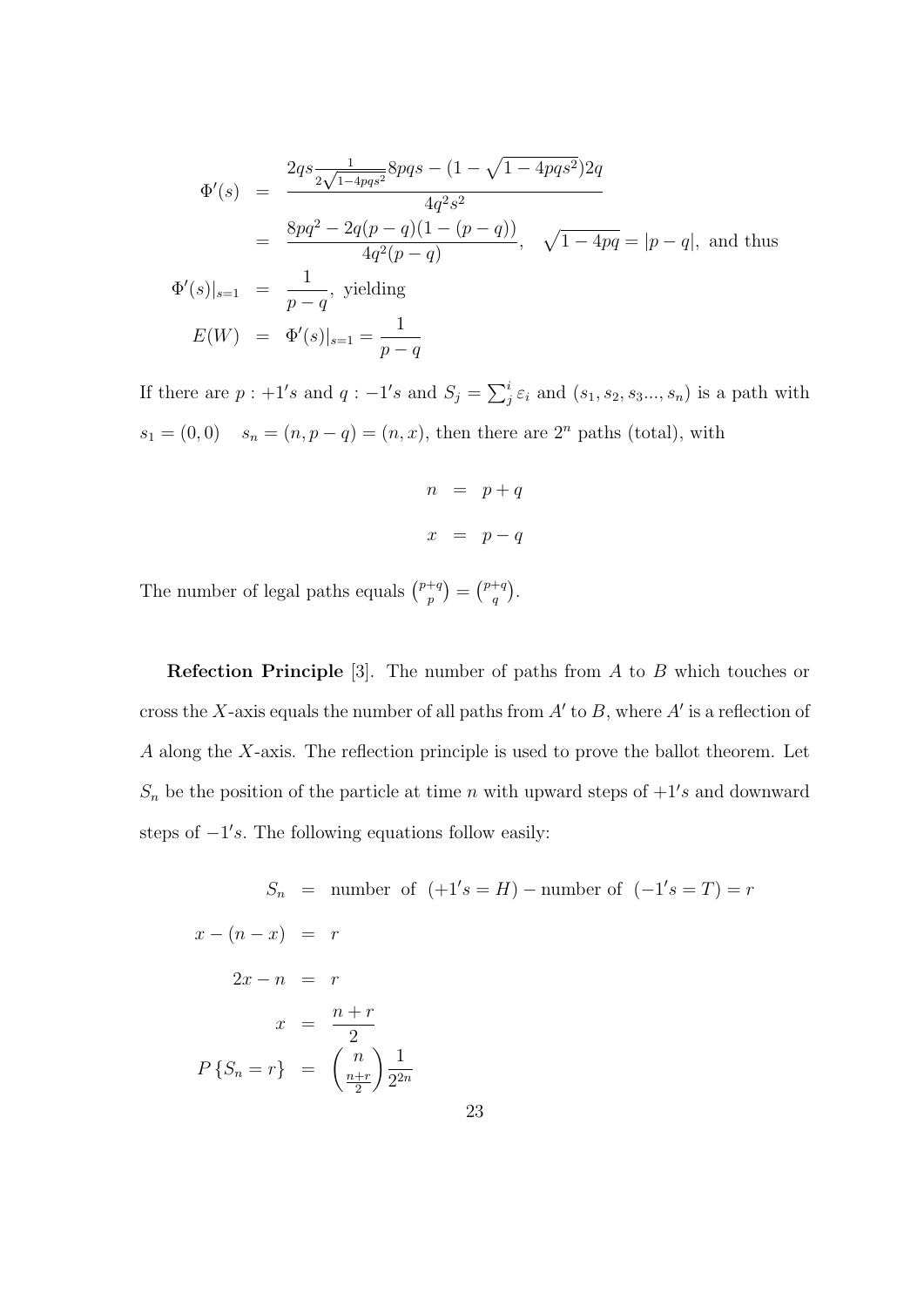If  $S_v = 0$  then there is a return to the origin at time *v* where *v* is even. We set

$$
f_{2v} = P(S_1 \neq 0, S_2 \neq ..., S_{2v-1} \neq 0, S_{2v} = 0), \text{ and note that}
$$

$$
P(\#H = \#T) = {2v \choose v} \frac{1}{2^{2v}}.
$$

Using Stirling's formula,

$$
n! \approx \sqrt{2\pi v} \binom{v}{e}^v
$$

the above simplifies to

$$
P(H=T) \approx \frac{1}{\sqrt{\pi v}}
$$

**Example 2.2**

$$
P(S_1 \neq 0, S_2 \neq ..., S_{2v-1} \neq 0, S_{2v} = 0) = P(S_{2v} = 0)
$$
  
For  $v = 2$  we have  

$$
P(S_4 = 0) = {4 \choose 2} \left(\frac{1}{2^2}\right)^2 = \frac{6}{16}
$$

*,*

verified as follows: For  $S_1 \neq 0, S_2 \neq ..., S_{2v-1} \neq 0$ , there are 6 possibilites, 3 above the *X*-axis and the remainder by reflection. The possibilities above the *X*-axis are given below as:

|  | $\begin{matrix} 1 \qquad & 1 \qquad & 1 \qquad & 1 \end{matrix}$ |  |
|--|------------------------------------------------------------------|--|
|  | $1 \t 1 \t 1 \t -1$                                              |  |
|  | $1 \t 1 \t -1 \t 1$                                              |  |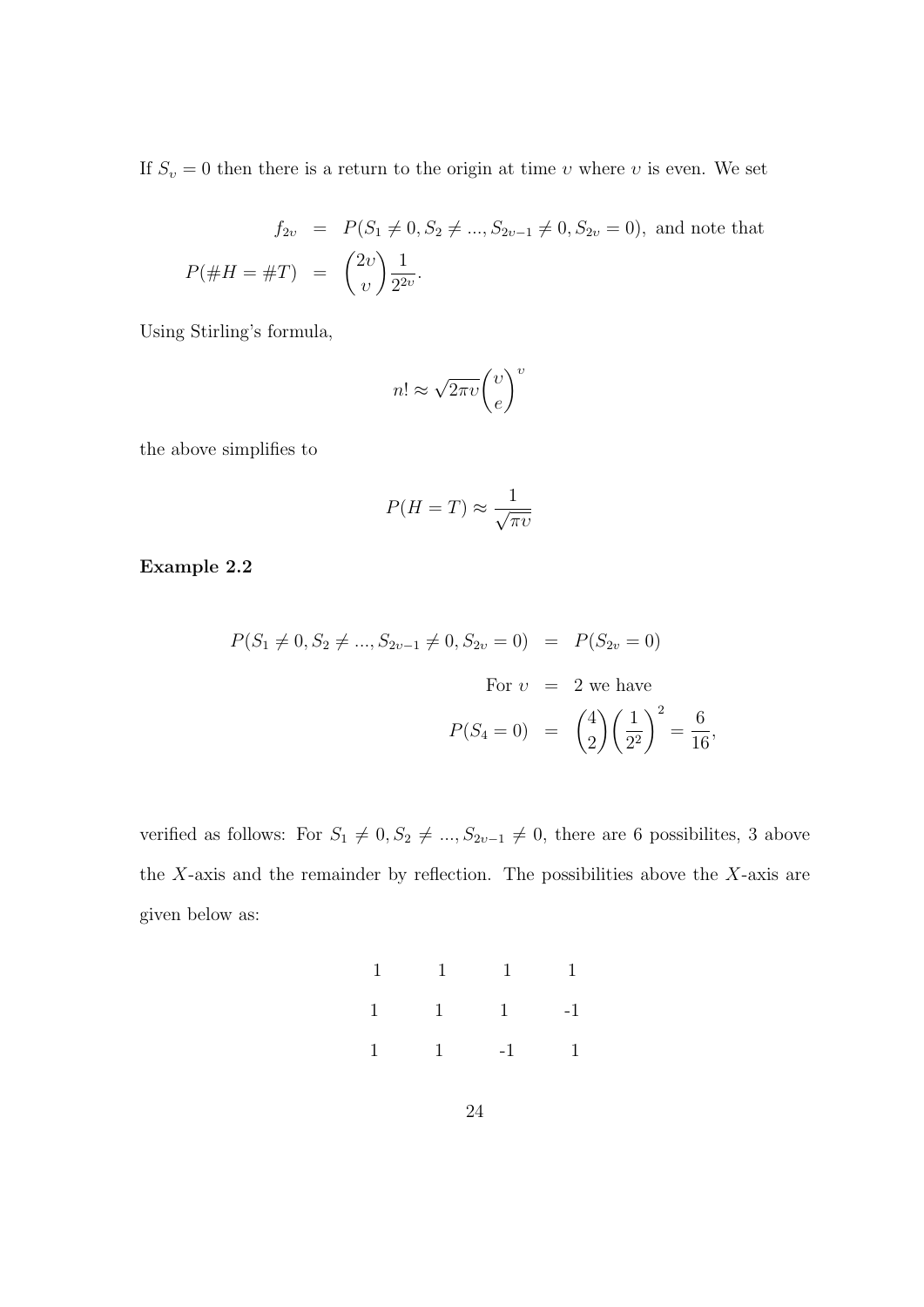There are 3 more paths by reflection that are below the *X*-axis

| $-1 \qquad \quad -1 \qquad \quad -1 \qquad \quad -1$ |  |
|------------------------------------------------------|--|
| $-1$ $-1$ $-1$ $1$                                   |  |
| $-1$ $-1$ $1$ $-1$                                   |  |

 $f_{2v}$  = *P*(1st return to origin occurs at 2*υ*) = 1  $2v - 1$ ( 2*υ υ* ) 1  $\frac{1}{2^{2v}}$ , and since  $f_{2v} = u_{2v-2} - u_{2v}$ , it follows that  $f_{2v}$  =  $(2v - 2)$ *υ −* 1  $\setminus$  (1) 2 )<sup>2</sup>*υ−*<sup>2</sup> *−* ( 2*υ υ*  $\setminus$  (1) 2  $\setminus^{2v}$ = 1  $\frac{1}{2v-1}u_{2v}$ .

The first passage of the random walk through *r* is at *n*



Figure 5: The first passage of the random walk through *r* is at *n*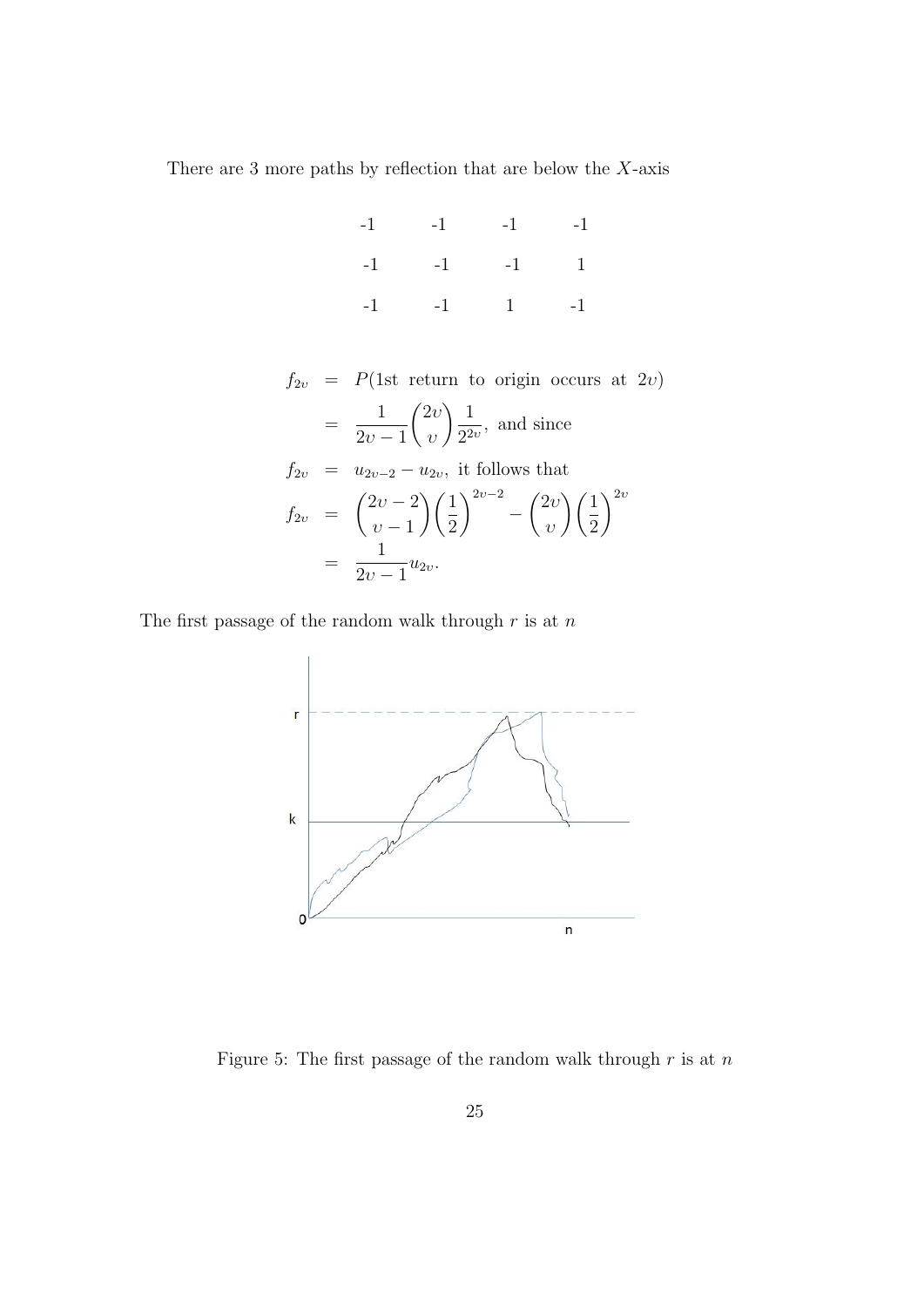*P*  $\left(\max \leq r \right)$  ending at  $\binom{n}{r}$  $\binom{n}{k}$  =  $P(S_n = 2r - k)$ , and since  $P_{n,r}$  = ( *n n*+*r* 2 ) 1  $\frac{1}{2^n}$ ,

*P*(max of a path of length n is  $r \ge 0$ ) = max( $P_{n,r}, P_{n,r+1}$ ).

$$
P_{n,r} = \mathbb{P}(S - F = r)
$$

$$
= \mathbb{P}(S - (n - S) = r).
$$
 With

 $2S - n = r$ , we have that

$$
S = \frac{n+r}{2}.
$$

Thus  $\mathbb{P}(\text{1st passage through } r \text{ is at } n) = \frac{1}{2}$ 

$$
= \frac{1}{2}(P_{n-1,r-1}, P_{n-1,r+1})
$$
  
\n
$$
= \frac{1}{2}\left[\left(\frac{n-1}{\frac{n-1+r-1}{2}}\right)\frac{1}{2^{n-1}} - \left(\frac{n-1}{\frac{n-1+r+1}{2}}\right)\frac{1}{2^{n-1}}\right]
$$
  
\n
$$
= \frac{1}{2^n}\left[\left(\frac{n-1}{\frac{n+r}{2}}-1\right) - \left(\frac{n-1}{\frac{n+r}{2}}\right)\right]
$$
  
\n
$$
= \frac{1}{2^n}\frac{r}{n}\left(\frac{n}{\frac{n+r}{2}}\right).
$$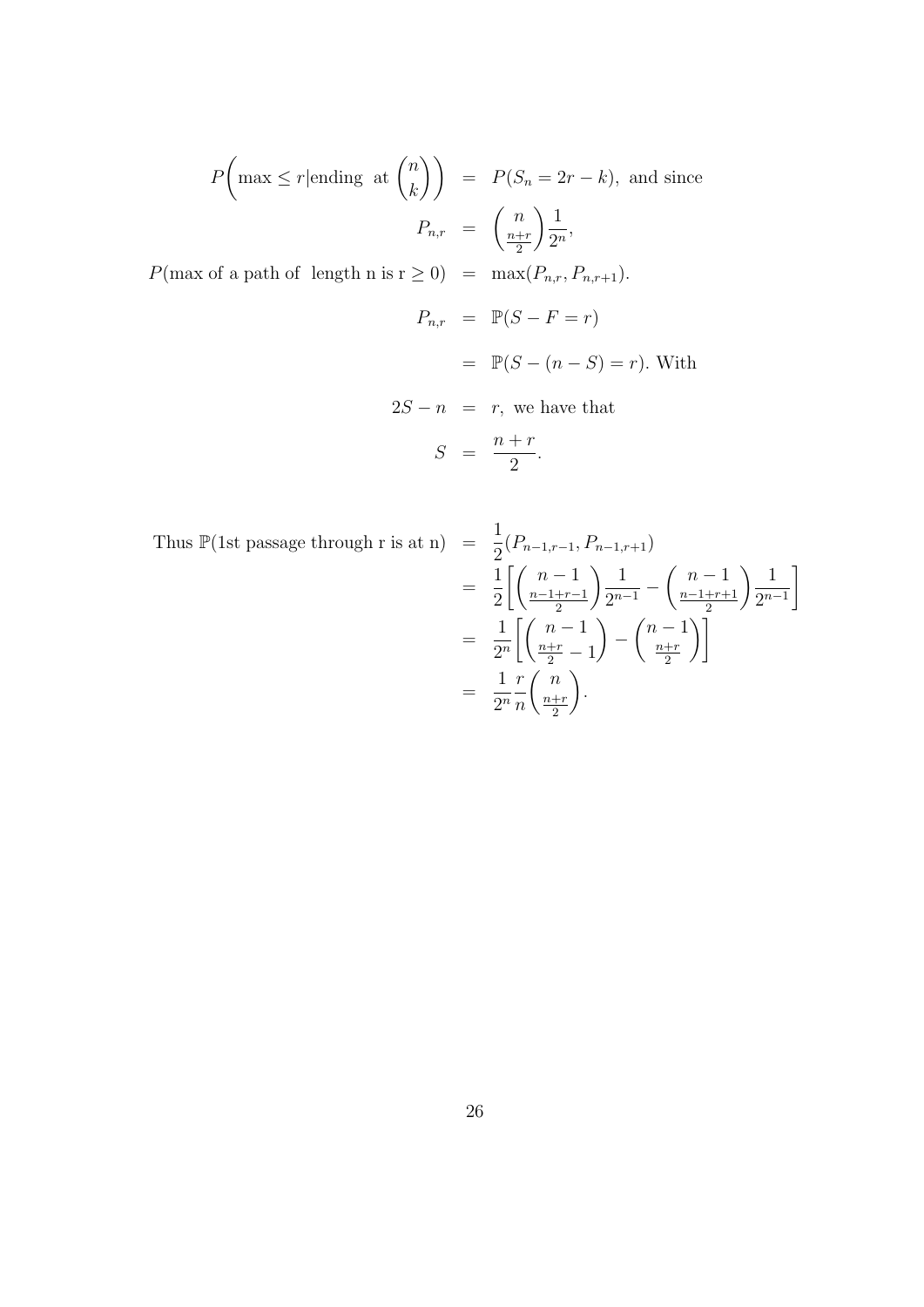# 3 VARIATIONS OF THE MODELS

Let us next consider a model where the next iterations are given as below:

#### **Model 4**

$$
X_{n+1} = \begin{cases} X_n + 2\varepsilon & \text{with probability } \frac{1}{2} \\ X_n - \varepsilon & \text{with probability } \frac{1}{2} \end{cases}
$$

In this case, it is easy to see that  $H = \varepsilon$  or  $H = 2\varepsilon$ , but writing the probabilities of these events is quite difficult, so that  $V(T)$  is difficult to write down. It is easy to see that

$$
\mu = \frac{2\varepsilon}{2} - \frac{\varepsilon}{2} = \frac{\varepsilon}{2}, \text{ and}
$$
  
\n
$$
\mathbb{E}(X_{i+1} - X_i)^2 = 4\varepsilon^2 \frac{1}{2} + \varepsilon^2 \frac{1}{2} = \frac{5\varepsilon^2}{2}, \text{ so}
$$
  
\n
$$
\mathbb{V}(X_i) = \frac{5}{2}\varepsilon^2 - \frac{\varepsilon^2}{4} = \frac{9\varepsilon^2}{4},
$$
  
\nor  $\sigma = \frac{3\varepsilon}{2}.$ 

We can use Keener's work [4] to find upper and lower bounds for the variance.

For this model,  $\varepsilon \leq EH \leq 2\varepsilon$  and (for example) the lower bound of the first term is bounded by  $\varepsilon$  when it appears in the numerator and by  $1/2\varepsilon$  when it appears in the numerator; the inverse is true for the upper bound. For the first term of *K*, we thus have,

$$
\frac{\sigma^2 \varepsilon^2}{2\mu 2\varepsilon} \leq \frac{\sigma^2 E H^2}{2\mu E H} \leq \frac{\sigma^2 4\varepsilon^2}{2\mu \varepsilon} = \frac{2\sigma^2 \varepsilon}{\mu}
$$

$$
\frac{\sigma^2 \varepsilon}{4\mu} \leq \frac{\sigma^2 E H^2}{2u E H} \leq \frac{2\sigma^2 \varepsilon}{\mu}
$$

$$
\frac{9\varepsilon^2}{16} \leq \frac{\sigma^2 E H^2}{2u E H} \leq 9\varepsilon^2
$$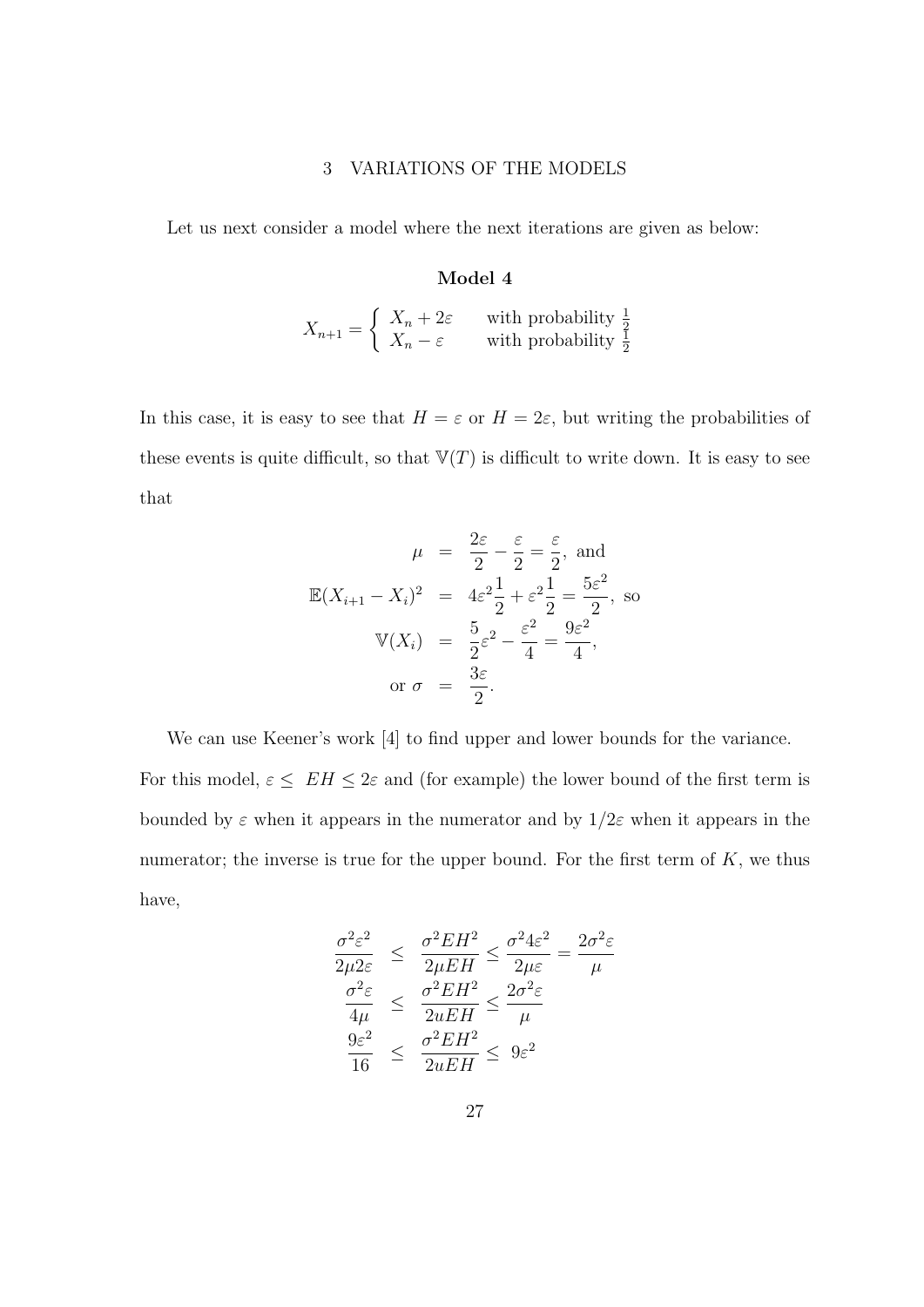$$
\frac{9\varepsilon^2}{16} \le \frac{\sigma^2 E H^2}{2u E H} \le 9\varepsilon^2 \tag{1}
$$

The 2nd term of *K* is bounded as:

$$
\frac{3}{4} \left(\frac{\varepsilon^2}{2\varepsilon}\right)^2 \le \frac{3}{4} \left(\frac{EH^2}{EH}\right)^2 \le \frac{3}{4} \left(\frac{4\varepsilon^2}{\varepsilon}\right)^2, \text{yielding}
$$
\n
$$
\frac{3}{16}\varepsilon^2 \le \frac{3}{4} \left(\frac{EH^2}{EH}\right)^2 \le 12\varepsilon^2 \tag{2}
$$

The rest of the calculation is as follows:

3rd term of *K*:

$$
\frac{-2}{3} \frac{8\varepsilon^3}{\varepsilon} \le \frac{-2}{3} \frac{EH^3}{EH} \le \frac{-2}{3} \frac{\varepsilon^3}{2\varepsilon}
$$
\n
$$
\frac{-16\varepsilon^2}{3} \le \frac{-2EH^3}{3EH} \le \frac{-\varepsilon^2}{3} \tag{3}
$$

4th term of *K*:

$$
\frac{-8\varepsilon^3}{\varepsilon} \le -\frac{EH^2EH\tau + \varepsilon}{EHE\tau + \varepsilon} \le \frac{-\varepsilon^3}{2\varepsilon}
$$

$$
-8\varepsilon^2 \le -\frac{EH^2EH\tau + \varepsilon}{EHE\tau + \varepsilon} \le \frac{-\varepsilon^2}{2} \tag{4}
$$

5th term of *K*:

$$
\varepsilon^2 \le -\frac{EH^2H_{\tau+}}{E_{\tau+}} \le 4\epsilon^2
$$
 (5)

Putting it all together, our bounds for *K* are:

$$
-\frac{57}{4}\varepsilon^2 \le K \le \frac{145}{6}\varepsilon^2;
$$

this is a wide range and later we use simulations to estimate the exact value of *K*.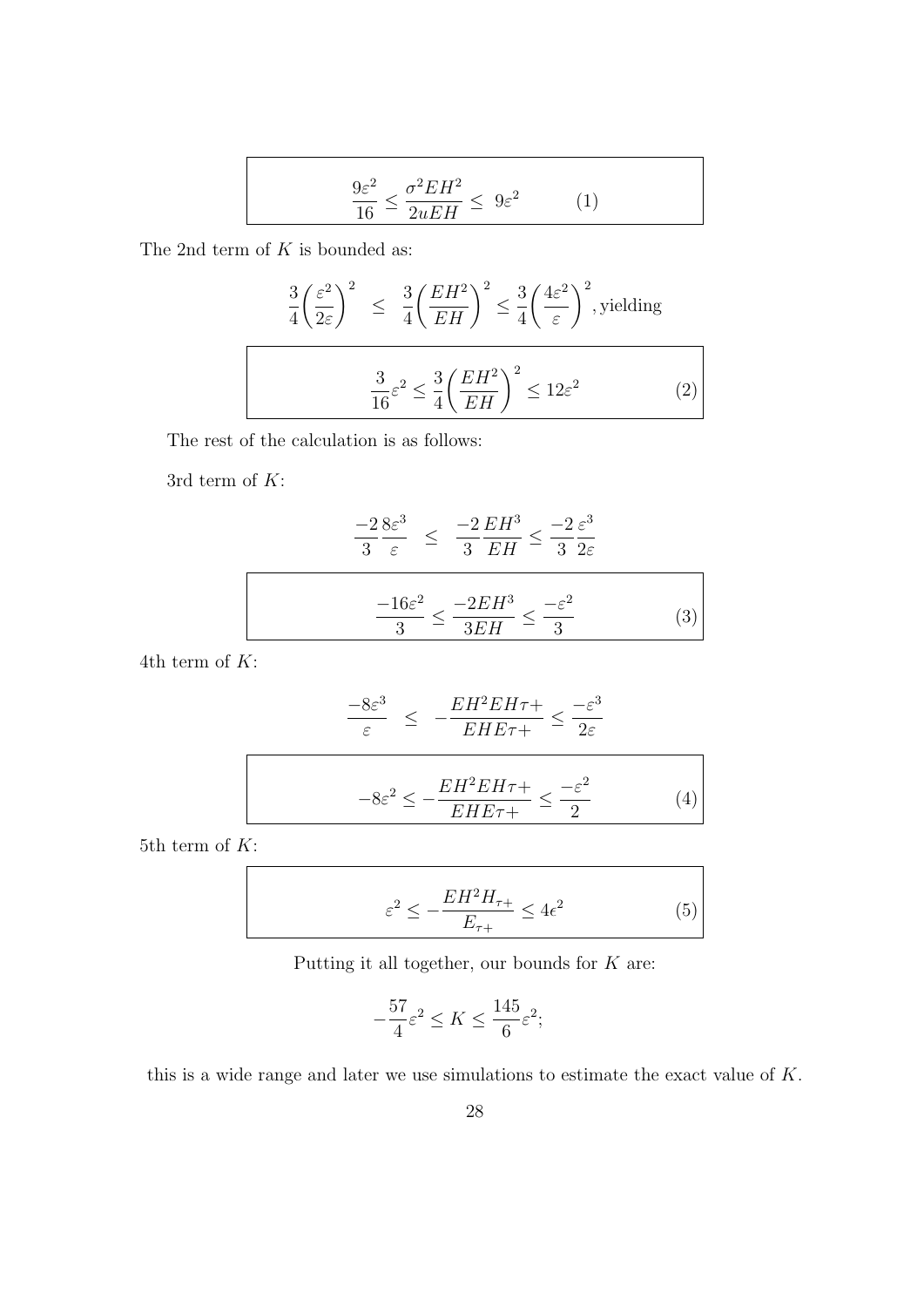Bound for the variance are thus as follows,

$$
\frac{\frac{9(S-B)\varepsilon^2}{4}}{\frac{\varepsilon^3}{8}} - \frac{\frac{57\varepsilon^2}{4}}{\frac{\varepsilon^2}{4}} \le \mathbb{V}(\tau_b) \le \frac{\frac{9(S-B)\varepsilon^2}{4}}{\frac{\varepsilon^3}{8}} + \frac{\frac{145\varepsilon^2}{6}}{\frac{\varepsilon^2}{4}}, \text{ which gives}
$$

$$
\frac{18(S-B)}{\varepsilon} - \frac{57}{4} \le \mathbb{V}(\tau_b) \le \frac{18(S-B)}{\varepsilon} + \frac{290}{3}, \text{i.e.,}
$$

$$
\frac{18(S-B)}{\varepsilon} - \frac{91}{3} \le \mathbb{V}(\tau_b) \le \frac{18(S-B)}{\varepsilon} + \frac{290}{3}
$$

According to Theorem 3.3.2 in [5] we have

$$
\frac{\tau - \frac{S-B}{\frac{\epsilon}{2}}}{\sqrt{\frac{18(S-B)}{\epsilon}}} \to N(0, 1).
$$

Simulations with  $\varepsilon = 0.1$ ,  $S = 50$ ,  $B = 10$  produce a mean time of 800.00125 and a standard deviation  $\approx$  28. It is worth noting that the computed mean  $\frac{S-B}{\frac{\varepsilon}{2}} = 800$  is quite close to the simulated value. Likewise we know,

$$
\sqrt{\frac{18(S-B)}{\varepsilon} + \frac{K}{\mu^2}} \approx 28.
$$

Solving for *K* with  $S - B = 40$ ,  $\varepsilon = 0.1$ ,  $\mu^2 = \frac{\varepsilon^2}{4} = \frac{0.01}{4} = 0.0025$ , we obtain a value for  $K = -16.04$ , which falls in the range  $-57 \leq K \leq \frac{145}{6}$  $\frac{45}{6}$ .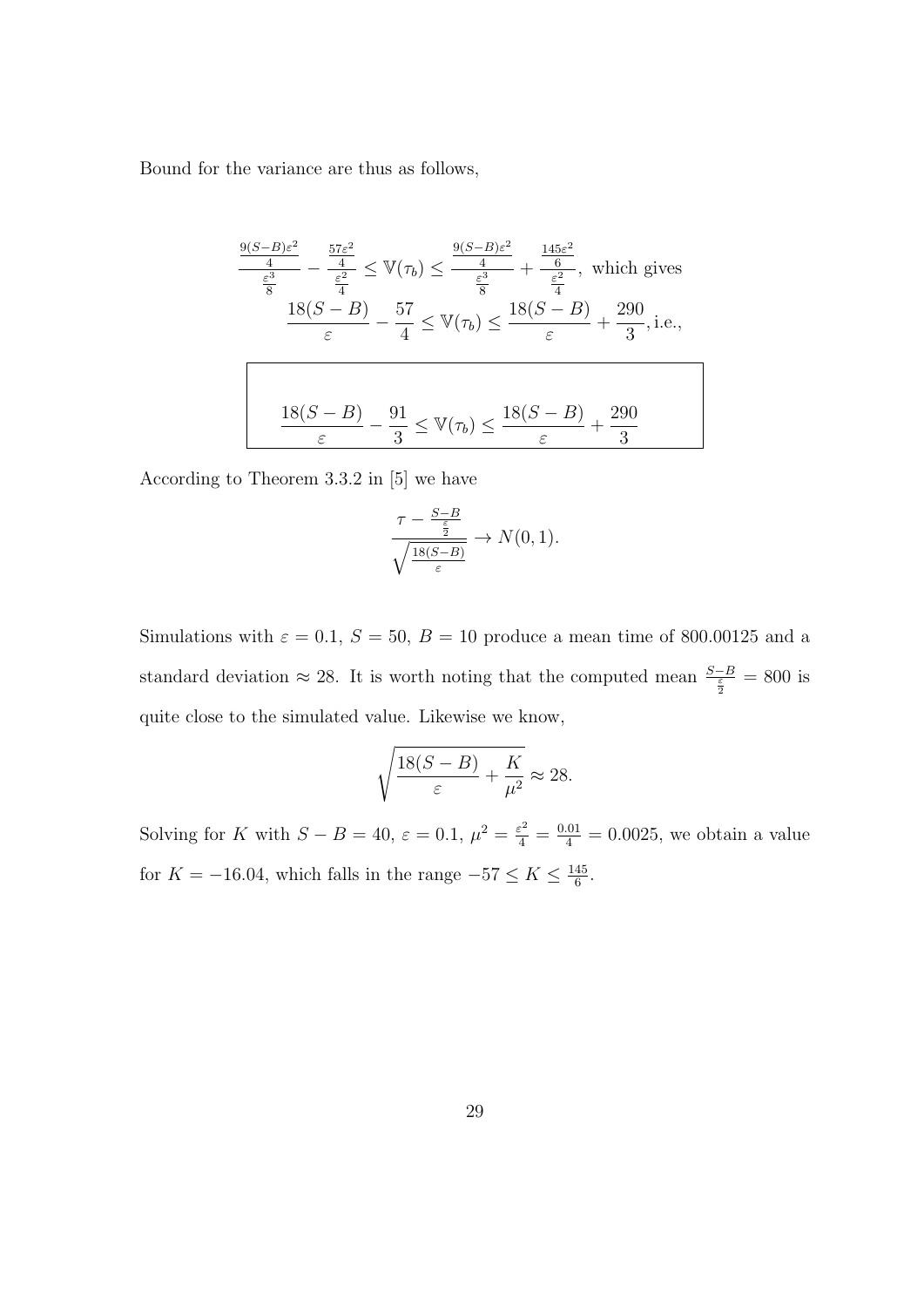# **Model 5: Multiplicative Model**

This model is as follows:

$$
X_{n+1} = \begin{cases} uX_n & \text{if probability is } p \\ X_n & \text{if probability is } 1-p \end{cases}
$$

We define the stopping time

$$
T = \inf \bigg\{ n : \prod_{j=0}^{n} \frac{X_{j+1}}{X_j} \ge \frac{S}{B} \bigg\},\
$$

or,

$$
T = \inf \bigg\{ n : \sum_{j=0}^{n} \log \frac{X_{j+1}}{X_j} \ge \log \frac{S}{B} \bigg\}.
$$

Since  $\mathbb{E}(Z_j) := \mathbb{E}(\log \frac{X_{j+1}}{X_j}) = p \log u$ , we see by Wald's lemma that

$$
\mathbb{E}(T) = \frac{\log \frac{S}{B}}{p \log u}.
$$

Let

$$
Y_j = \log \frac{X_{j+1}}{X_j} = \log \mu; \quad \text{with probability } p
$$
  

$$
Y_j = 0; \quad \text{with probability } 1 - p
$$

It follows that  $\mathbb{E} Y_j = p \log u$ 

and 
$$
\mathbb{E}Y_j^2 = p \log^2 u
$$
, so that  
\n
$$
\mathbb{V}(Y_j) = p \log^2 u - p^2 \log^2 u
$$
. Since  
\n
$$
\mathbb{E}(T)\mathbb{E}(Y) = \log \frac{S}{B},
$$

the expectation of the stopping time is thus given as,

$$
\mathbb{E}(T) = \frac{\log \frac{S}{B}}{p \log u}.
$$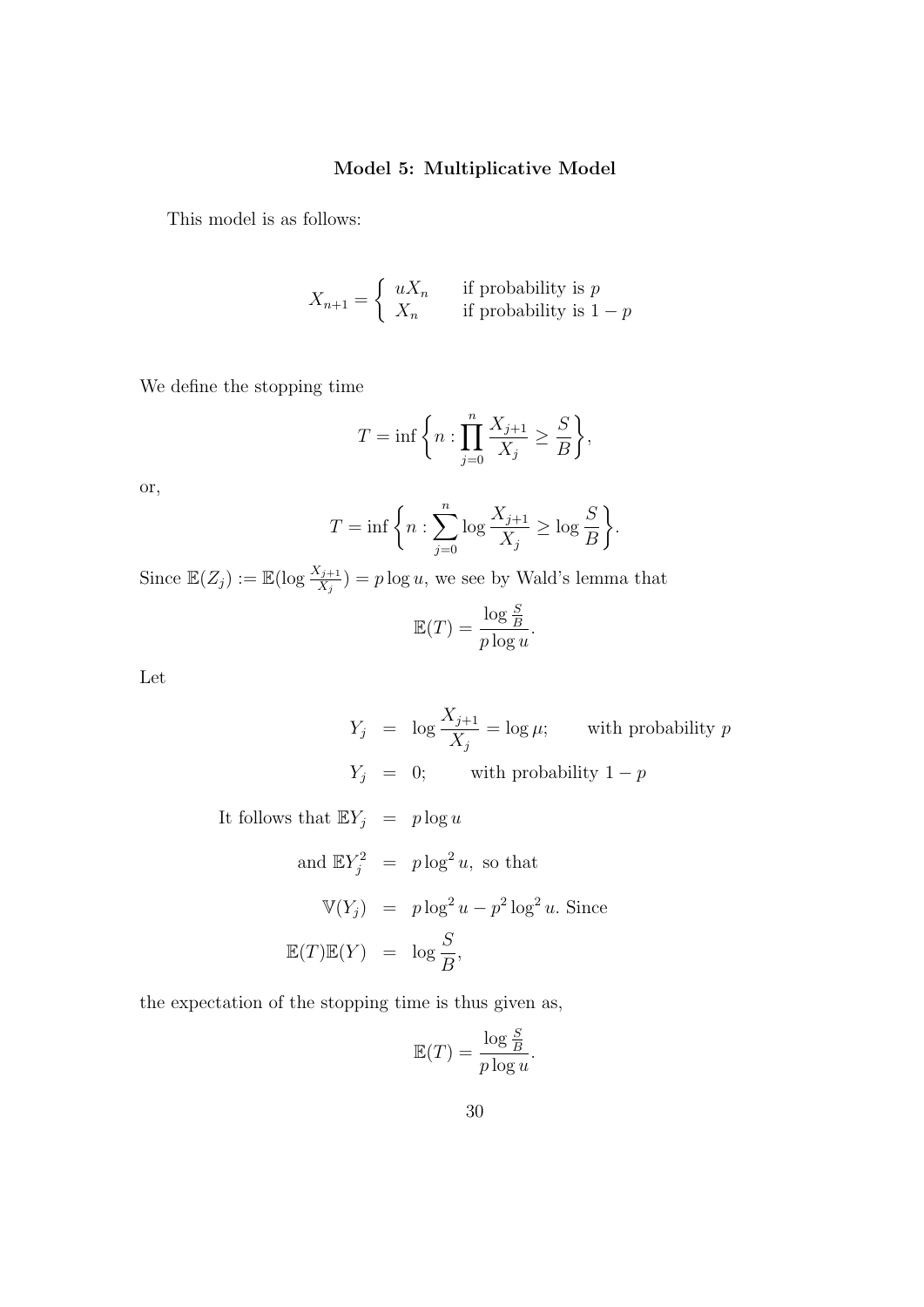Using Keener's work to find a value of *K* (which can be found exactly) and solving for the variance, we get

$$
K = \frac{\sigma^2 \varepsilon^2}{2\varepsilon p \log u} + \frac{3}{4} \left(\frac{\varepsilon^2}{\varepsilon}\right)^2 - \frac{2}{3} \left(\frac{\varepsilon^3}{\varepsilon}\right) - \left(\frac{\varepsilon^2 \frac{1}{p \log u}}{\varepsilon \frac{1}{p \log u}}\right) + \frac{\varepsilon^2 \frac{1}{p \log u}}{\frac{1}{p \log u}}
$$
  
= 
$$
\frac{\sigma^2 \varepsilon^2}{2p \log u} + \frac{3\varepsilon^2}{4} - \frac{2\varepsilon^2}{3} - \varepsilon + \varepsilon^2
$$
  
= 
$$
\frac{\sigma^2 \varepsilon}{2p \log u} + \frac{13\varepsilon^2}{12} - \varepsilon, \text{ and so}
$$

$$
\mathbb{V}(\tau_b) = \frac{\log \frac{S}{B}(p \log^2 u)(1-p)}{p^3 \log^3 u} + \frac{1}{p^2 \log^2 u} \left\{ \frac{\sigma^2 \varepsilon}{2p \log u} + \frac{13\varepsilon^2}{12} - \varepsilon \right\}.
$$

Thus as  $\log \frac{S}{B} \to \infty$ , we can find the expectation and variance of the stopping time

$$
\mathbb{E}(T) = \frac{\log \frac{S}{B}}{p \log u}
$$

$$
\sigma(\tau_b) = \sqrt{\frac{\log \frac{S}{B}(p \log^2 u)(1-p)}{p^3 \log^3 u}}.
$$

Also, the Central Limit Theorem [5], holds and thus

$$
\frac{\tau - \mathbb{E}(\tau)}{\sigma(\tau)} \rightarrow N(0, 1), \text{ or}
$$
\n
$$
\frac{\tau - \frac{\log \frac{S}{B}}{p \log u}}{\sqrt{\frac{\log \frac{S}{B}(1-p)}{p^2 \log u}}} \rightarrow N(0, 1).
$$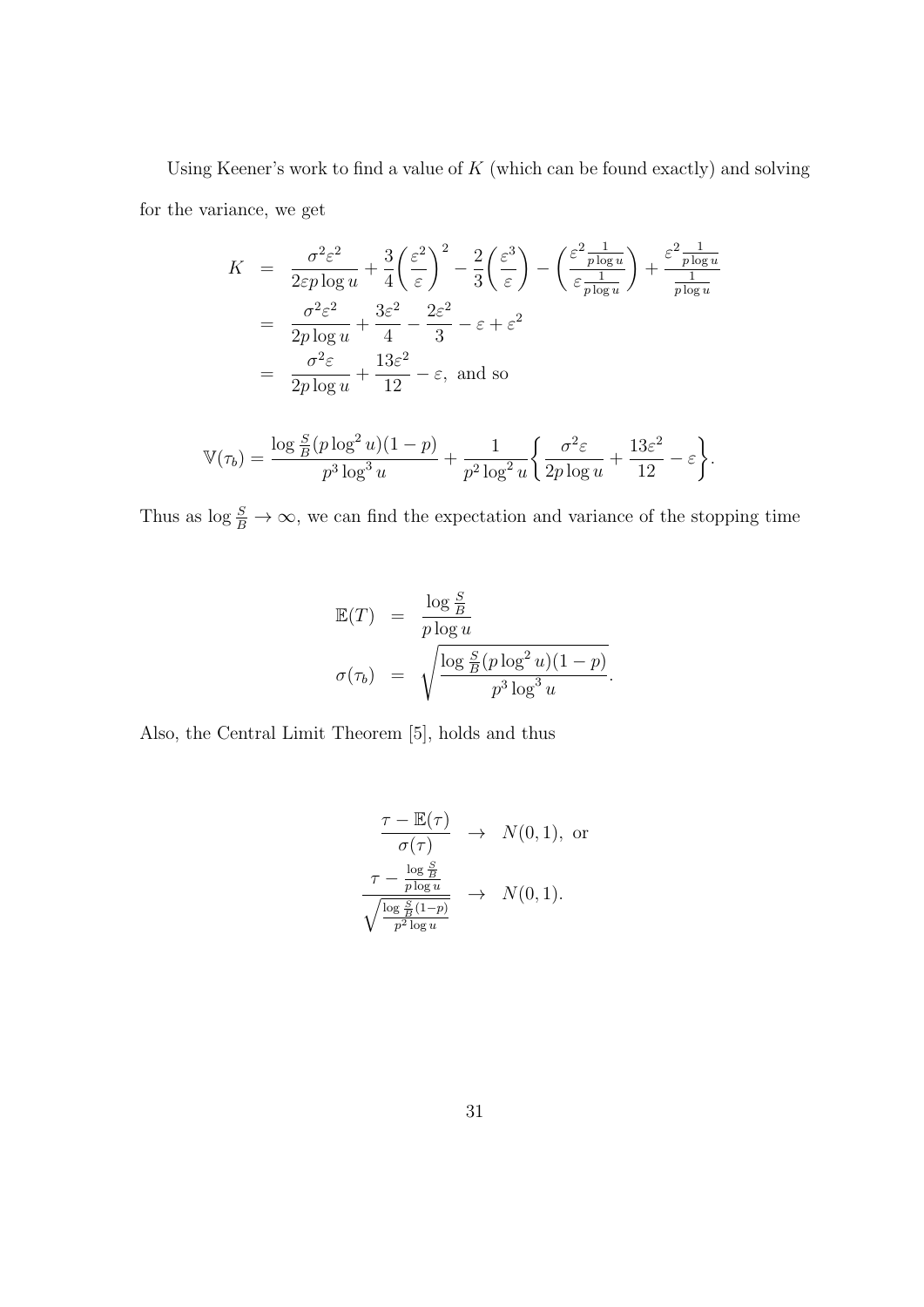## **Model 6: Multiplicative Model with Increments and Decrements**

This model is a slight modification of Model 5:

$$
X_{n+1} = \begin{cases} uX_n & \text{with probability } p \\ dX_n & \text{with probability is } p \\ X_n & \text{with probability is } 1 - 2p \end{cases}
$$

Now, when *u >* 1 *> d*, *ud >* 1 and

$$
\prod_{n=1}^{T} \frac{X_{j+1}}{X_j} = \frac{S}{B},
$$

we see as before by Wald's lemma that

$$
\mathbb{E}(T)\mathbb{E}(\log \frac{X_{j+1}}{X_j}) = \log \frac{S}{B},
$$

which yields

$$
\mathbb{E}(T) = \frac{\log \frac{S}{B}}{p(\log ud)},
$$

which reduces to the previous model on setting  $d = 1$ . Now,

$$
\sum \log \frac{X_{j+1}}{X_j} \ge \sum \log \frac{S}{B} = \text{``b''}.
$$
 With  

$$
Y_j = \log \frac{X_{j+1}}{X_j},
$$

either  $Y_j = \log u > 0$  or  $\log d < 0$  or 0. It is difficult to compute bounds on this model so we use simulations:

Using values of  $u = 1.05$ ,  $d = 0.97$ ,  $B = 5$ ,  $S = 20$ , we can find a simulated standard deviation and use it as an estimate of  $\sigma_T$ . Thus, we can estimate  $\mathbb{V}T$ .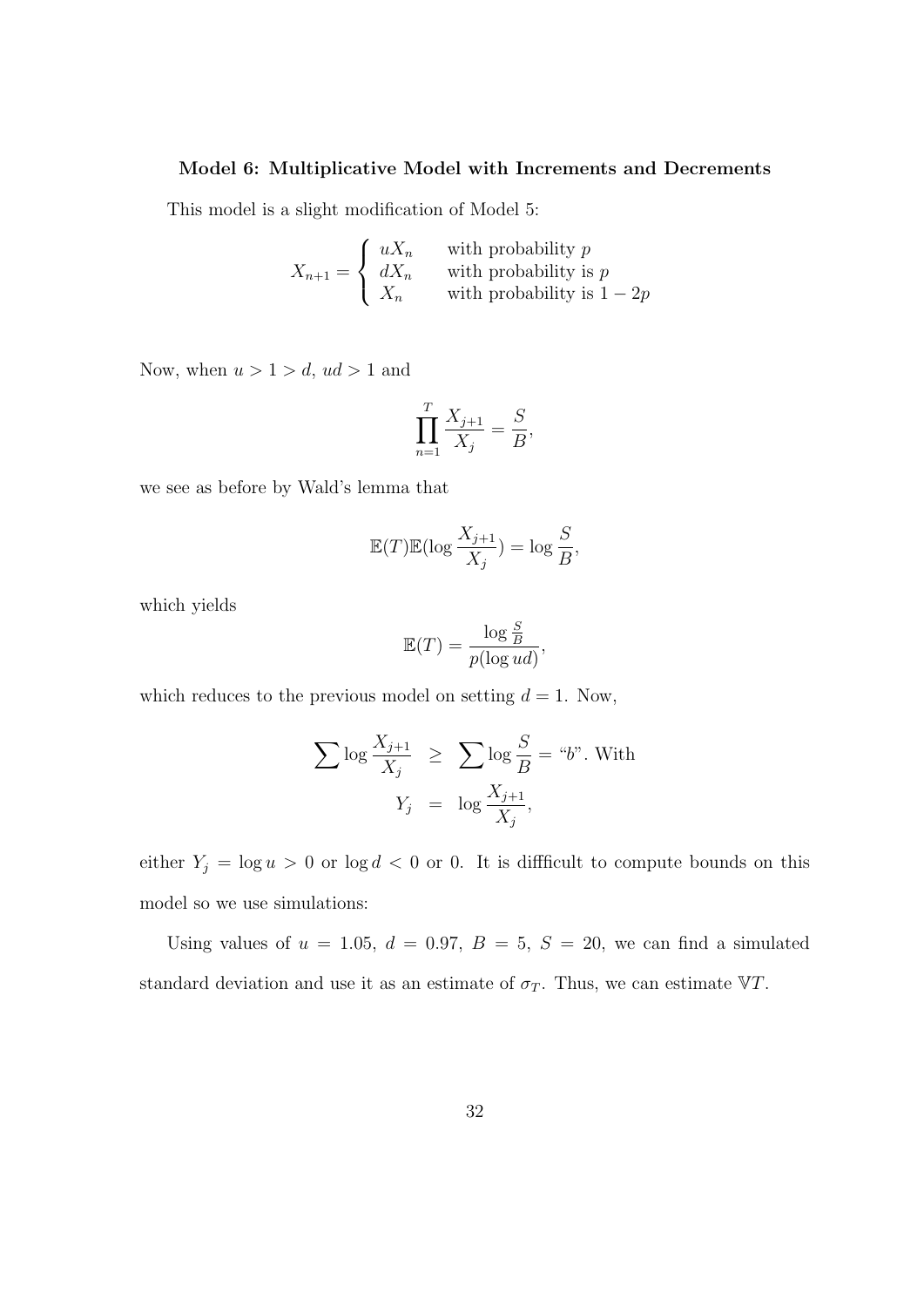$$
\mathbb{V}(\tau) = \frac{b\sigma^2}{\mu^3} + \frac{k}{\mu^2},
$$

We can estimate a value for  $k,$  since all the other parameters are known, and  $\mathbb{V}(\tau)$ could be derived through simulation.

From the model,

$$
\mu = p \log u + p \log d
$$
  
\n
$$
= p \log u d;
$$
  
\n
$$
\mathbb{E}X_i^2 = p \log^2 u + p \log^2 d, \text{ so}
$$
  
\n
$$
\mathbb{V}(X_i) = p(\log^2 u + \log^2 d) - p^2(\log u + \log d)^2
$$
  
\n
$$
= p \log^2 u + p \log^2 d - p^2 \log^2 u - p^2 \log^2 d - 2p^2 \log u \log d
$$
  
\n
$$
= (p - p^2) \log^2 u + (p - p^2) \log^2 d - 2p^2 \log u \log d
$$
  
\n
$$
= (p - p^2) \{ \log^2 u + \log^2 d \} - 2p^2 \log u \log d
$$
  
\n
$$
= (p - p^2)(\log^2 u d) - 2p^2 \log u \log d.
$$

Setting

$$
S_{\tau}^2 = \frac{\log \frac{S}{B} \sigma^2}{\mu^3} + \frac{k}{\mu^2},
$$

we can estimate a value for *k*.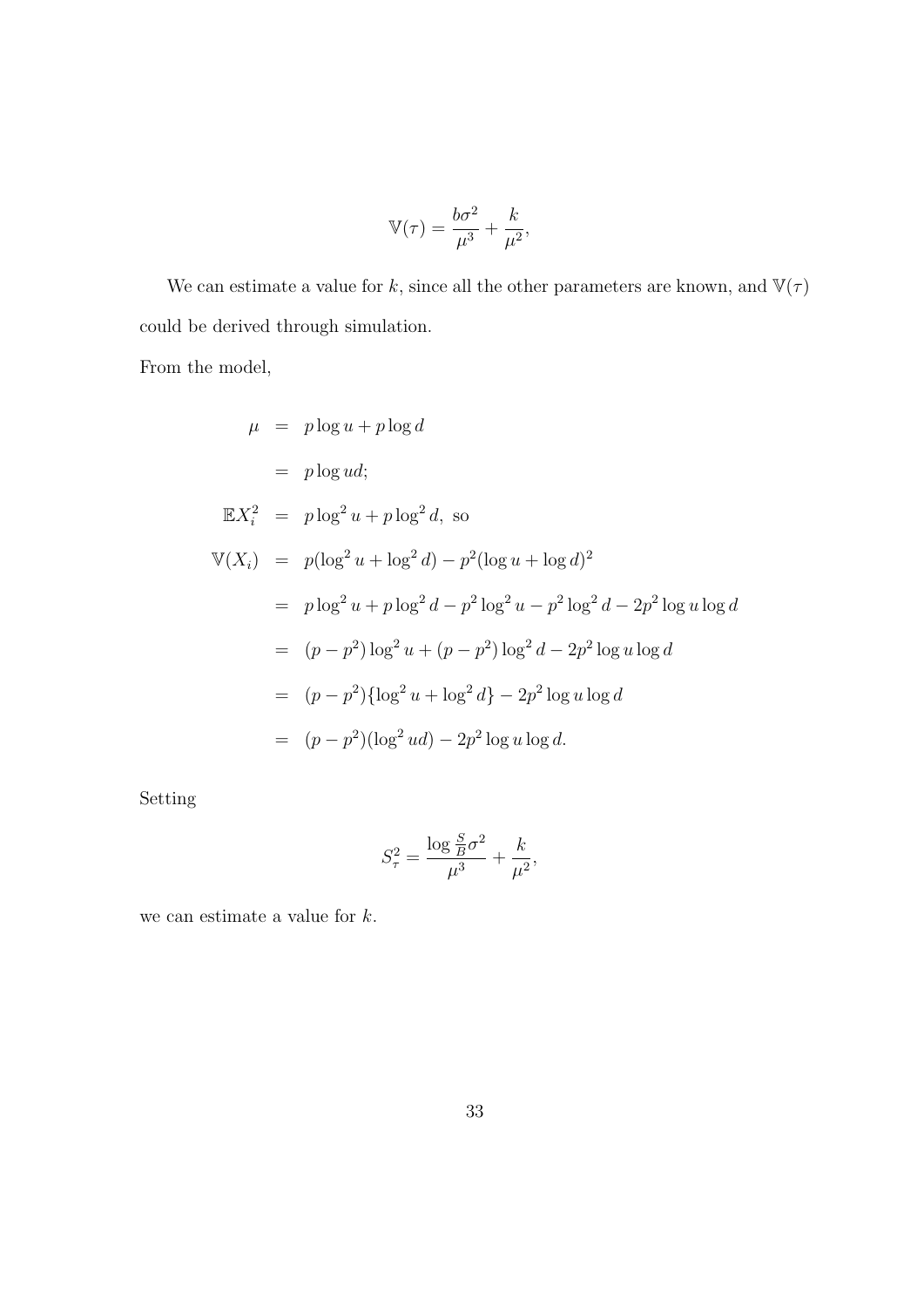#### **Model 7: Damped Additive Model**

This is the same as the additive model, but the *j*th increase is by  $\frac{\varepsilon}{j}$ . Specifically *X*<sub>*j*+1</sub> equals *X*<sup>*j*</sup> with probability 1 *− p*, and increases to *X*<sup>*j*</sup> +  $\frac{\varepsilon}{j}$  with probability *p*. In general, we can do the following for any divergent series  $\sum f(j)$  for which  $\sum f^2(j) < \infty$ ; the reasons for these conditions will become clear later. Let *T* be the same stopping time, i.e.,  $T = \inf\{n : X_n \geq S\}$ . Set

$$
\sum_{i=1}^{T} \frac{1}{j} \ge S - B, \text{ or,}
$$

$$
\sum_{i=1}^{T} \frac{1}{j} \approx \int_{1}^{T} \frac{dx}{x} \approx \ln T \ge S - B.
$$

More exactly, with  $\gamma$  representing Euler's constant,

$$
\sum_{i=1}^{T} \frac{1}{j} = \ln T + \gamma + o(1) \text{ so that}
$$

$$
\varepsilon p(\ln \mathbb{E}(T) + \gamma + o(1)) = S - B \text{ i.e.,}
$$

$$
\varepsilon p \ln \mathbb{E}(T) = S - B - \varepsilon p \gamma - o(1) \text{ i.e.,}
$$

$$
\mathbb{E}(T) = e^{\frac{S - B - \varepsilon p \gamma}{\varepsilon p}}.
$$

From the above model, if the next iteration increases by either the ratio  $\frac{\varepsilon}{j}$  or remains the same then we have

$$
X_{j+1} = \begin{cases} X_j + \frac{\varepsilon}{j} & \text{with probability } p \\ X_j & \text{with probability } 1 - p \end{cases}
$$

Suppose the increment in the  $X'_j s$  is given as  $Y_j$  where,

$$
Y_j = X_{j+1} - X_j
$$
  
Then  $\mathbb{E}(Y_j) = \frac{\varepsilon p}{j}$   

$$
\mathbb{E}\left(\sum_{1}^{T} Y_i\right) = \mathbb{E}\left(\sum_{1}^{T} \mathbb{E}(Y_i)\right).
$$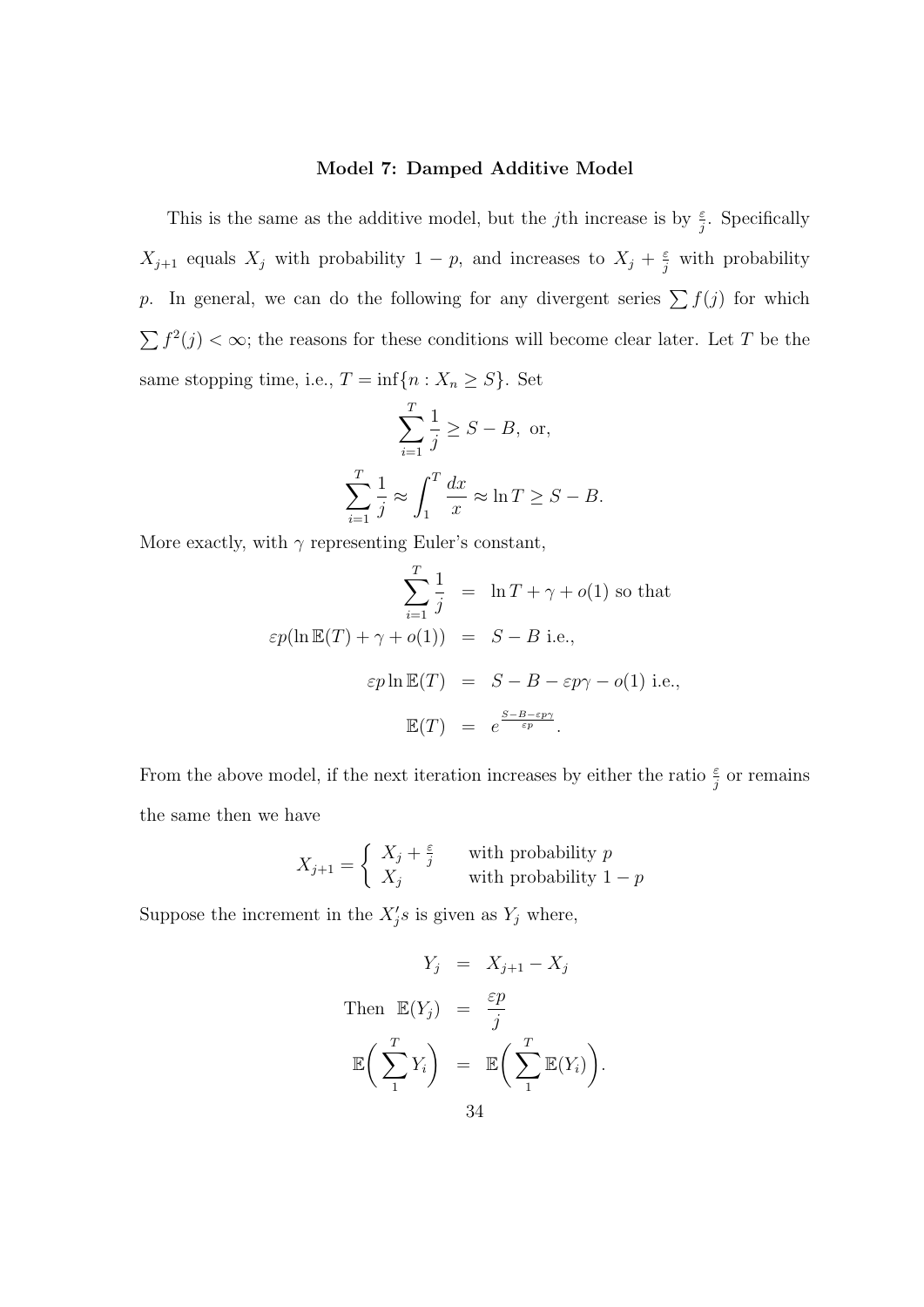Under certain conditions, we know that Wald's lemma holds even when the variables are non-i.i.d. Thus if these conditions are satisfied, we have

$$
\mathbb{E}\left(\sum_{1}^{T} \frac{\varepsilon}{j}\right) = S - B
$$

$$
\mathbb{E}\left(\sum_{1}^{T} \frac{1}{j}\right) = \frac{S - B}{\varepsilon}
$$

**Conditions:** From work in [7], we see that we need, with

$$
Z_j = Y_j - \frac{\varepsilon p}{j},
$$
  

$$
\mathbb{E}\left|\sum Z_j\right| = \mathbb{E}\left|\sum_{1}^{T} Y_j - \frac{\varepsilon p}{j}\right| < \infty
$$

Using the triangle inequality, and Hölder's inequality, we need to show that

$$
\sum_{1}^{T} \mathbb{E} \left| Y_j - \frac{\varepsilon p}{j} \right| \leq \sqrt{\sum_{1}^{T} \mathbb{E} \left| Y_j - \frac{\varepsilon p}{j} \right|^2} = \sqrt{\sum \mathbb{V}(Y_j)} < \infty.
$$

Now,

$$
\mathbb{E}(Y_j) = \frac{\varepsilon p}{j} \text{ and}
$$
  
\n
$$
\mathbb{E}(Y_j^2) = \frac{\varepsilon^2 p}{j^2} \text{ so}
$$
  
\n
$$
\mathbb{V}(Y_j) = \frac{\varepsilon^2 p}{j^2} - \frac{(\varepsilon p)^2}{j^2}
$$
  
\n
$$
= \frac{\varepsilon^2 p (1-p)}{j^2}.
$$
  
\n
$$
\therefore \sqrt{\sum \mathbb{V}(Y_j)} \le \sqrt{\frac{\varepsilon^2 p (1-p)}{j^2}} < \infty.
$$

Notice for the square summability condition appears.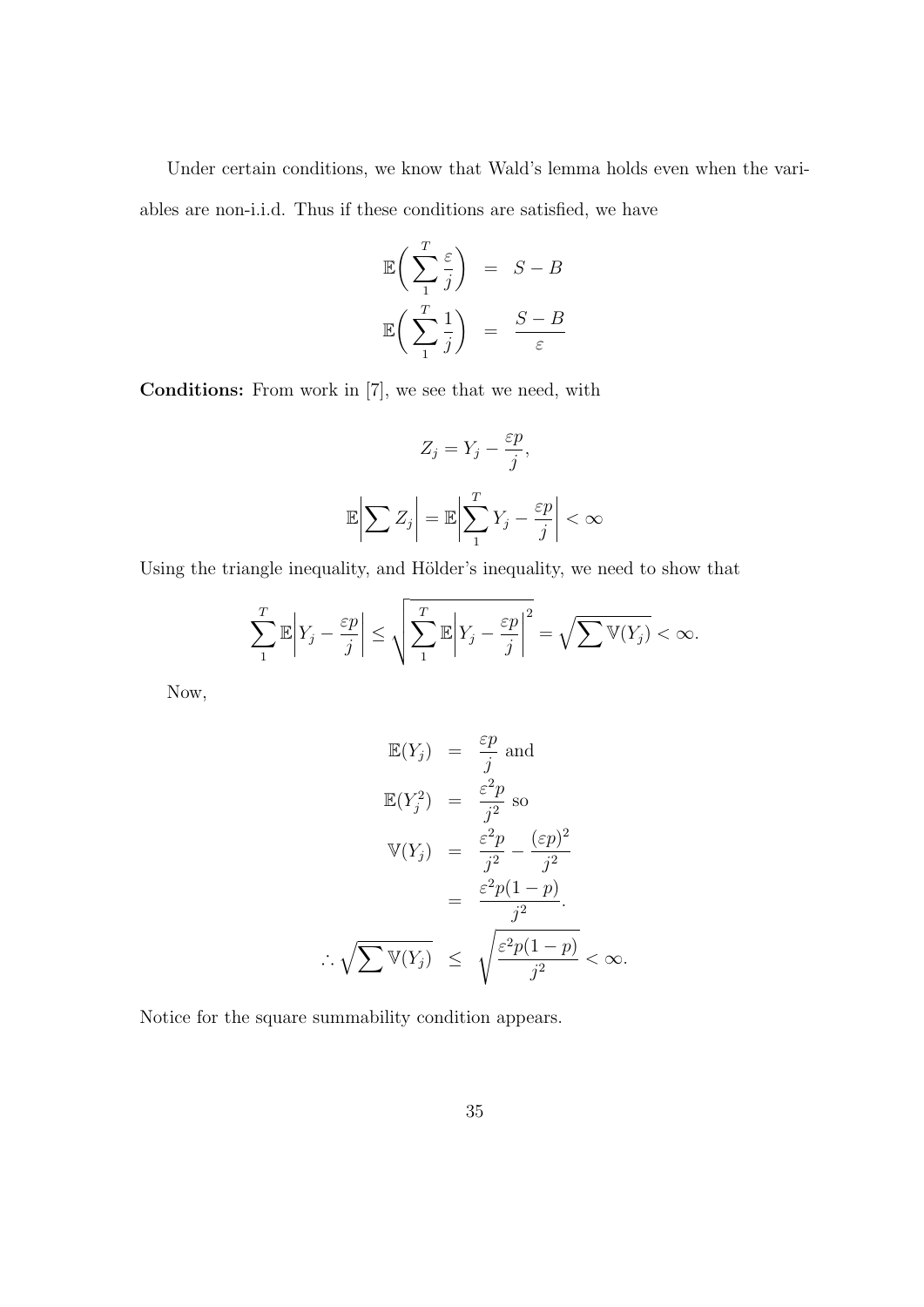#### **Other Models for Future Work**

The bulleted models have different distributions in comparison to the models incorporated in this research, and they can yield interesting results as to the expectations and variances of the increments with respective to their models.

**•** Consider a divergent series  $\sum f(j)$  by an increase of  $\varepsilon \cdot f(j)$  at the *j*th step. Let  $F$  be the antiderivative of  $f$  . Then we get

$$
E[T] \approx F^{-1}\bigg(\frac{S-B}{p\varepsilon}\bigg).
$$

*•* Consider positive random variables, *X*1*, X*2*, X*3*, ...* that are independent and identically distributed such that

$$
X_{n+1} = \begin{cases} X_n + \varepsilon \\ X_n \end{cases}
$$

If

$$
X_{n+1} = X_n + \varepsilon
$$
 then  $Y_{n+1} = 1$ 

and

$$
X_{n+1} = X_n
$$
 then  $Y_{n+1} = 0$ .

We can construct a Markov matrix for  $Y_{n+1}$  and  $Y_n$  with associated transition probabilities  $\alpha$  and  $\beta$  given in the table below.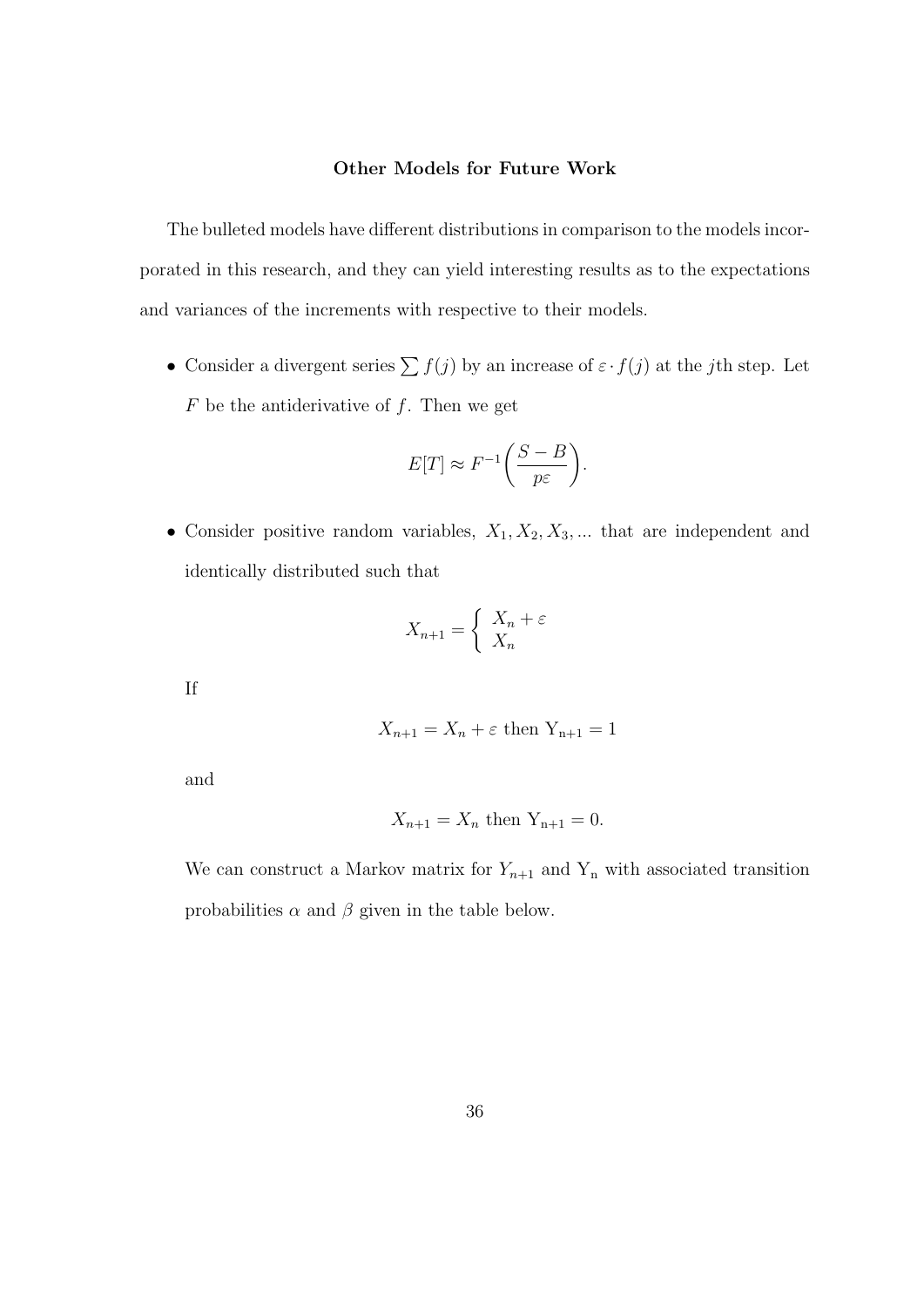Table 1: Markov Matrix

|       |   |          | $Y_{n+1}$ |           |
|-------|---|----------|-----------|-----------|
|       |   |          |           |           |
|       |   | $\alpha$ |           | $-\alpha$ |
| $Y_n$ |   |          |           |           |
|       | 0 |          |           |           |

- *•* More complicated Markov Chains related to Models 2, 3, 4, 5, 6, 7.
- *•* Time Series models, e.g.,  $X_{n+1} = \alpha X_n + \beta X_{n-1} + N[0, \varepsilon^2]$
- Nonlattice Models such as  $X_{n+1} = X_n + U[0, \theta]$  on uniform distributions where it can be established that finding bounds on the variance is not a trite calculation
- Exponential Families, e.g.,  $X_{n+1} = X_i + N(\theta, 1)$ .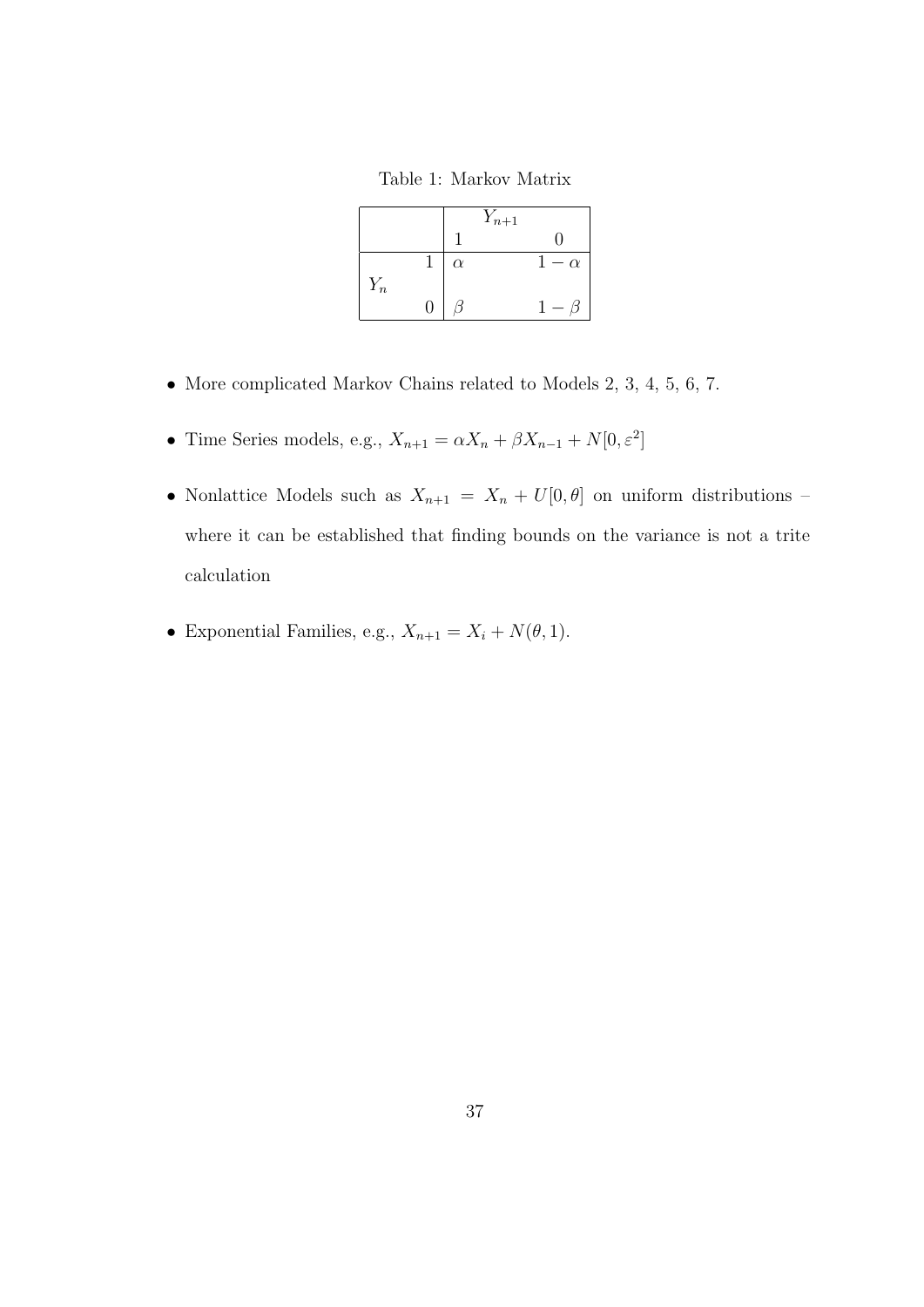#### 4 THEORETICAL RESULTS FROM RENEWAL PROCESS

In this chapter, we look at theoretical results and sufficient conditions from the theory of renewal processes (sums of non negative random variables) and random walks with positive drift that are applicable to the models that have been treated in earlier Chapters. The reader will notice that, in all cases, the level we need to to cross must tend to infinity for the results to be valid, which is definitely not the case for us.

Let  $\{X_n, n \geq 0\}$  be a random walk, $\{N(t), t \geq 0\}$  be a family of random indices and the family of randomly indexed random walk be  $\{X_{N(t)}, t \geq 0\}$ . A key assumption made is that the random walk drifts to  $+\infty$  and the increments of the random variables  $\{X_k, k \geq 1\}$ have positive, finite mean. The first passage time is  $\tau = \min\{n | X_n > t\}$  and the family of random indices in the case of renewal counting processes is defined by  $N(t) = \max\{n : X_n \leq t\}$ , thus  $N(t)$  is not a stopping time. Clearly,  $\tau = N(t) + 1$  for renewal processes, since we consider nonnegative increments in renewal processes.

The renewal function is given by  $U(t) = \sum_{1}^{\infty} P(X_n \le t) = EN(t)$ , which is finite for all *t*. A sufficient and necessary condition for this to hold for all random walks is that  $E(X_1^-)^2 < \infty$  i.e the second moment of the negative part of the random variable *X*<sup>1</sup> should be finite.

The following are from [8]:

**Theorem 4.1** *[8] Let*  $X_k, k \geq 1$  *be i.i.d random variables such that*  $E|X_1|^r < \infty$  *for some*  $r \geq 1$  *and let*  $S_n = \sum_{k=1}^n X_k, n \geq 1$ *. Then*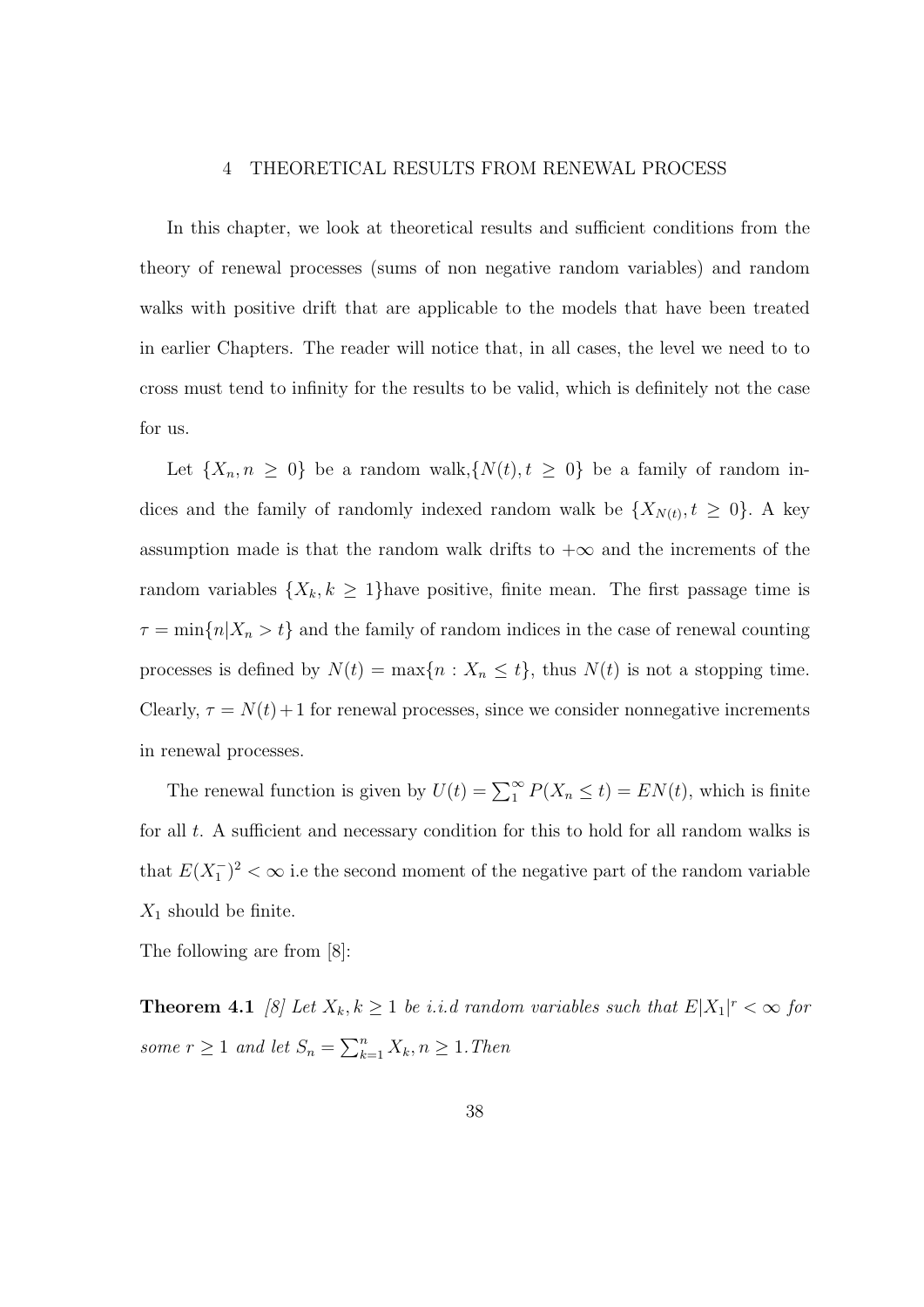$\frac{S_n}{n}$  →  $EX_1$  *almost surely and in*  $L^r$  *as*  $n \to \infty$ *.* 

**Theorem 4.2** [8] Let  $X_k, k \ge 1$  be i.i.d random variables and let  $S_n = \sum_{k=1}^n n \ge 1$ 1.Assume that  $EX_1 = 0$ , that  $Var X_1 = \sigma^2 < \infty$ , and that the rth moment of X is *finite for some*  $r \geq 2$ *. Then E*  $\frac{S_n}{\sqrt{n}}$  *p*  $\rightarrow$  *E*|*Z*|<sup>*p*</sup> *as*  $n \rightarrow \infty$  *for all*  $p, 0 < p \leq r$ , where *Z is a normal random variable with mean 0 and variance*  $\sigma^2$ 

**Theorem 4.3** [8] Suppose that  $E|X_1|^r \leq \infty$  for some  $r$  (1  $\leq r < \infty$ ). There exist a numerical constant  $K'_r$  depending on r only such that  $E|S_\tau|^r \leq K'_r E|X_1|^r E\tau^r$ . *Remark:* If  $\tau$  *is the stopping time and*  $X_1$ *, an i.i.d increment of a random variable have finite moments of order*  $r \geq 1$ *, then the partial sums of the stopping times also has a finite moment. If*  $EX_1 = 0$  *then a weaker condition in Theorem 4.4 suffices.* 

**Theorem 4.4** [8] Suppose that  $E|X_1|^r < \infty$  for some  $r$  (0  $< r < \infty$ ) and that  $EX_1 = 0$  *when*  $r \geq 1$ *. Then*  $(i)$   $E|S_{\tau}|^{r} \leq E|X_1|^{r}$   $E_{\tau}$  for  $0 < r \leq 1$ ;  $f(i)$   $E|S_{\tau}|^{r} \leq K'_{r}$   $E|X_{1}|^{r}$   $E\tau$  for  $1 \leq r \leq 2$ ; (iii)  $E|S_{\tau}|^r \le K'_r((EX_1^2)^{\frac{r}{2}} \cdot E\tau^{\frac{r}{2}} + E|X_1|^r \cdot E\tau) \le 2K'_r \cdot E|X_1|^r \cdot E\tau^{\frac{r}{2}}$  for  $r \ge 2$ , *where*  $K'_r$  *is a a numerical constant depending on r only* 

The next results are the Wald Lemmas.

**Theorem 4.5** *[8] If*  $EX_1 = \mu$  *and*  $E\tau < \infty$ *, then*  $ES\tau = \mu$   $E\tau$ *. If*  $Var X_1 = \sigma^2 < \infty$ , then  $E(S_\tau - \tau \mu)^2 = \sigma^2 E \tau$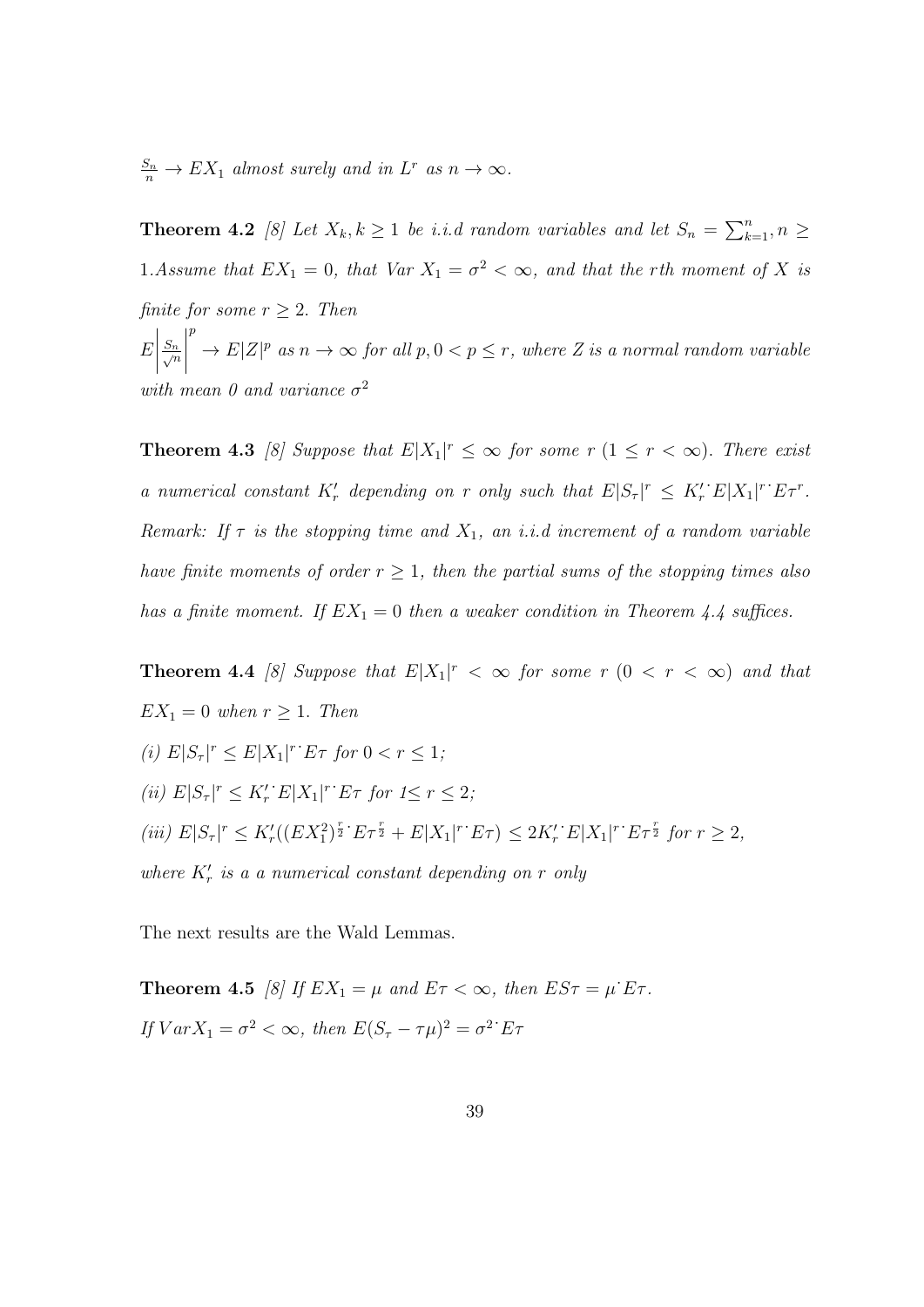#### 4.1 Nonnegative Drifts for Sums of Random Variables

Let  $\{X_k, k \geq 1\}$  be independent, identically distributed nonnegative random variables and their partial sums to be  $\{S_n, n \geq 0\}$ , thus the sequence  $\{S_n, n \geq 0\}$  defined is a renewal process. The renewal counting process  $\{N(t), t \ge 0\}$  is defined as  $N(t) = \min\{n : S_n \ge t\}$  which is in our context equal to  $N(t) = \min\{n : S_n \ge S - B\}$ for the models treated in the earlier chapters. There is an inverse relationship that exist between renewal processes and counting processes, i.e  $\{t > n\} = \{S_n < t\}.$ For a renewal function  $U(t) = \sum_{n=1}^{\infty} F_n(t)$ ,

$$
EN(t) = \sum_{n=1}^{\infty} P(N(t) \ge n) = \sum_{n=1}^{\infty} P(S_n \le t) = \sum_{n=1}^{\infty} F_n(t)
$$

**Theorem 4.6** *[8]* **(The Elementary Renewal Theorem)**  $Let$   $0 \le \mu = EX_1 \le \infty$ . *Then*

$$
\frac{U(t)}{t} \to \frac{1}{\mu}
$$

*the limit being*  $0$  *as*  $t \rightarrow +\infty$ *.* 

#### **Lattice and Non-Lattice Renewal Processes**

**Theorem 4.7** *[8] (i) For nonlattice renewal processes we have*

$$
U(t) - U(t - h) \to \frac{h}{\mu} \text{ as } t \to \infty
$$

*(ii) For lattice renewal processes, we have*

$$
u_n = \sum_{k=1}^{\infty} P(S_k = nd) \to \frac{d}{\mu} \text{ as } n \to \infty
$$

*the limit being*  $0$  *as*  $\mu \rightarrow +\infty$ *.*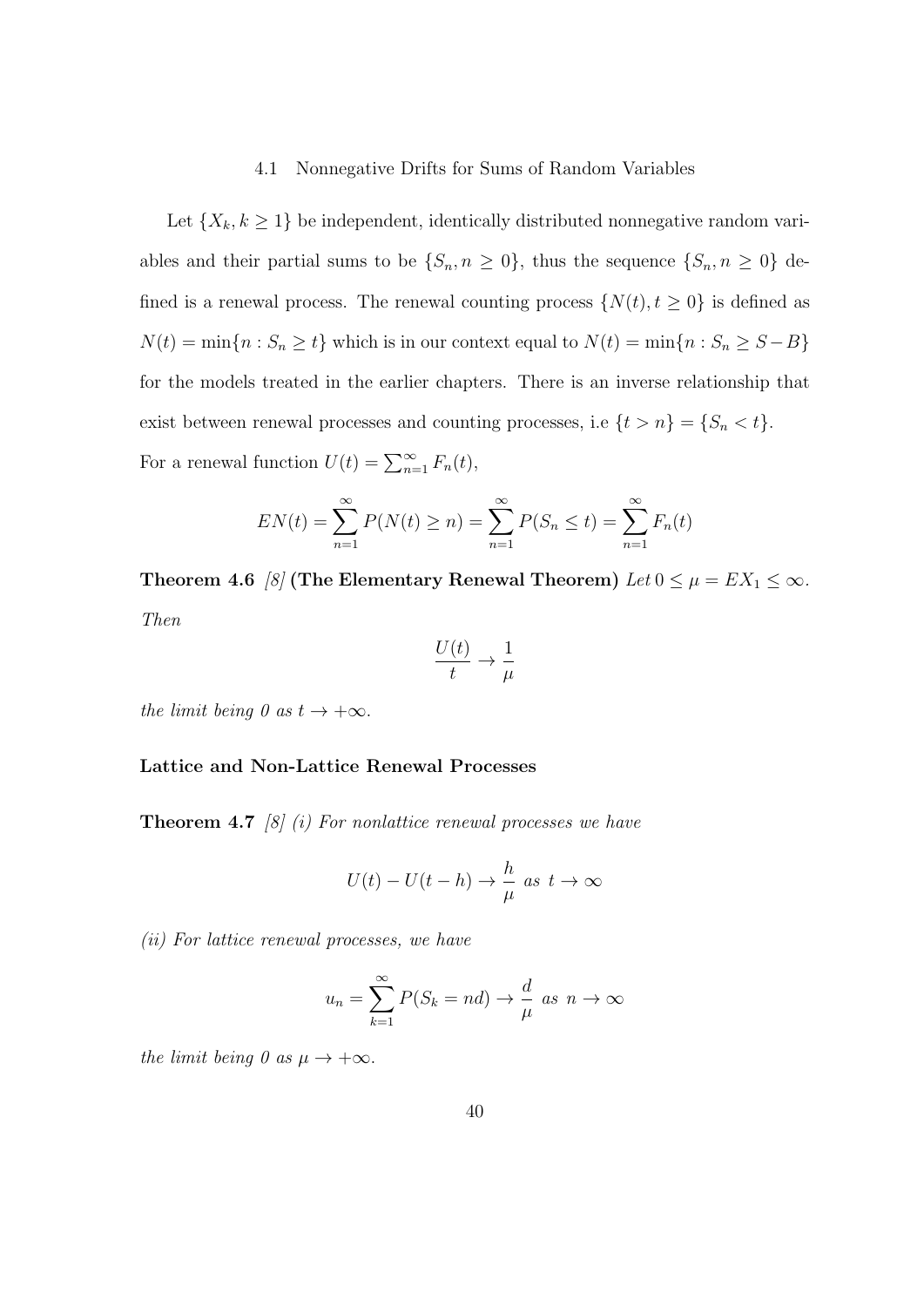*Remarks: For (i) For a change h, in the renewal function*  $U(t)$  *is given as*  $\frac{h}{\mu}$ , *where*  $\mu > 0$ 

*For (ii)* A probability distribution of the renewal process  $S_k$  for some k is given as  $\frac{d}{\mu}$ , *where d >* 0 *is the span of the lattice renewal process.*

#### 4.2 The Central Limit Theorem for Counting Processes

**Theorem 4.8** [8] Suppose that  $0 < \mu = EX_1 < \infty$  and  $\sigma^2 = Var X_1 < \infty$ . Then

(i) 
$$
\frac{N(t) - \frac{t}{\mu}}{\sqrt{\frac{\sigma^2 t}{\mu^3}}} \stackrel{d}{\to} N(0, 1) \text{ as } t \to \infty
$$

*(ii) If the renewal process is nonlattice, then*

$$
EN(t) = \frac{t}{\mu} + \frac{\sigma^2 - \mu^2}{2\mu^2} + o(1) \text{ as } t \to \infty
$$

$$
VarN(t) = \frac{\sigma^2 t}{\mu^3} + o(t) \text{ as } t \to \infty
$$

*If the renewal process is lattice, then*

$$
EN(nd) = \frac{nd}{\mu} + \frac{\sigma^2 - \mu^2}{2\mu^2} + \frac{d}{2\mu} + o(1) \text{ as } n \to \infty
$$

$$
VarN(nd) = \frac{\sigma^2 nd}{\mu^3} + o(n) \text{ as } n \to \infty
$$

Remarks: The first term of the expectation of the renewal counting process for the nonlattice case could be derived from Wald's equation and the second term describes the overshoot, which is the main issue when  $t \nrightarrow \infty$ . The nature of  $o(t)$  could be described by Keener's work [4] and the variance in the nonlattice case is valid as *t → ∞*.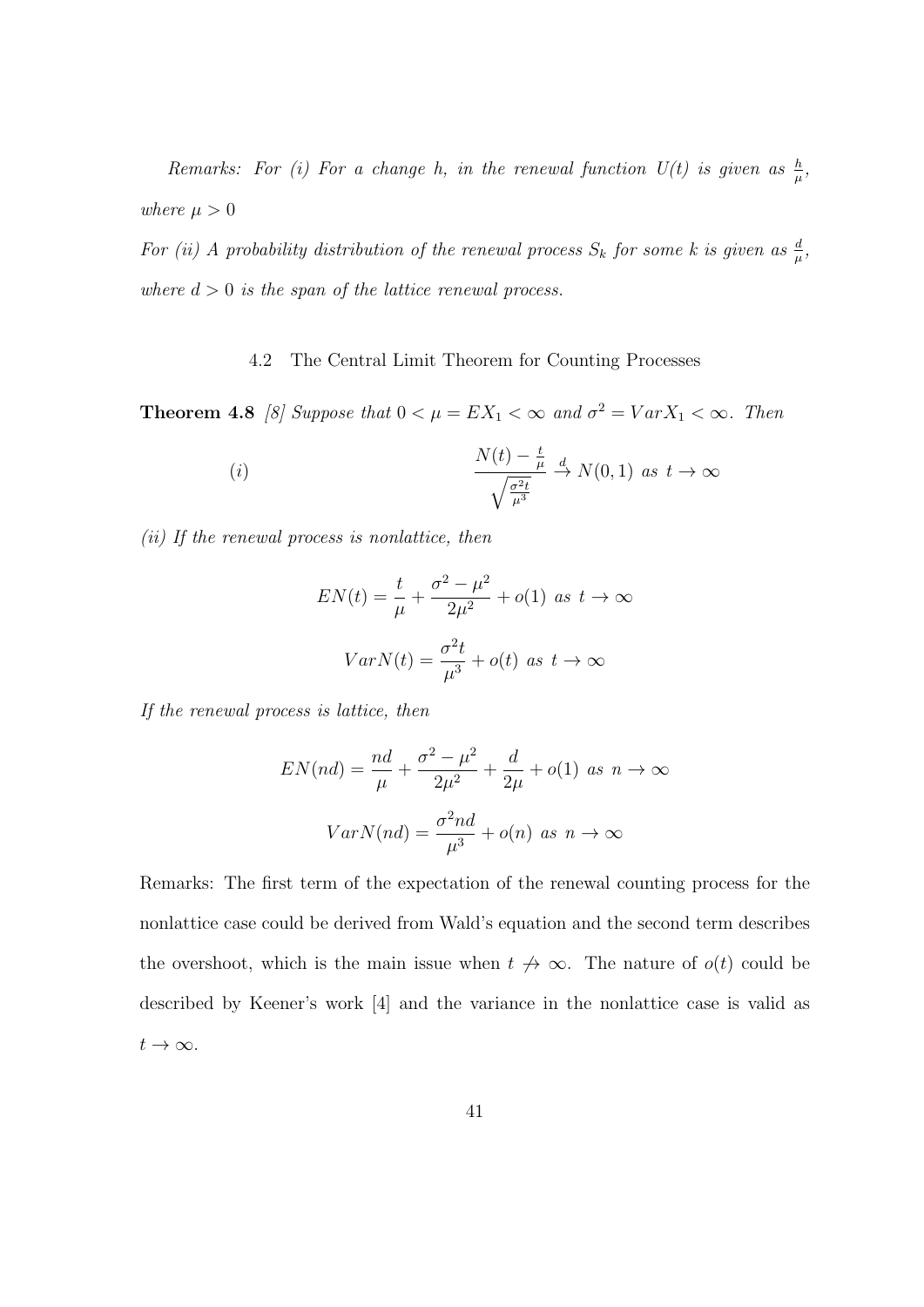#### 4.3 Expected Overshoot of Counting Renewal Processes

 $R(t) = S_{N(t)+1} - t = S_{\nu(t)} - t = H$  is the overshoot of the counting renewal process with the expected overshoot given as

$$
EH = ES_{v(t)} - t = \mu \bigg( Ev(t) - \frac{t}{\mu} \bigg),
$$

where  $v(t)$  is the first passage time of the renewal process. The expected overshoot for both lattice and nonlattice renewal processes is given below;

**Theorem 4.9** [8] Suppose that  $Var X_1 = \sigma^2 < \infty$ 

*(i) If the renewal process is nonlattice, then*

$$
EH \to \frac{\sigma^2 + \mu^2}{2\mu} \text{ as } t \to \infty
$$

*(i) If the renewal process is lattice, then*

$$
ER(nd) \rightarrow \frac{\sigma^2 + \mu^2}{2\mu} + \frac{d}{2} \text{ as } n \rightarrow \infty
$$

Remark: With reference to the models discussed  $t \to \infty \Rightarrow S - B \to \infty$ , which is again bringing us back to the same issue as before, namely that all the known results in the literature focus on the overshoot when the boundary to be crossed is large, which is not the case in portfolio finance situations.

4.4 Distribution of the Overshoot for a Renewal Process as  $S \to \infty$ 

**Theorem 4.10** *[8] Suppose that*  $0 < EX_1 = \mu < \infty$ *.* 

*(i) If the renewal process is nonlattice, then for*  $x > 0$ *, we have* 

$$
\lim_{t \to \infty} P(R(t) \le x) = \frac{1}{\mu} \int_0^x (1 - F(s)) ds.
$$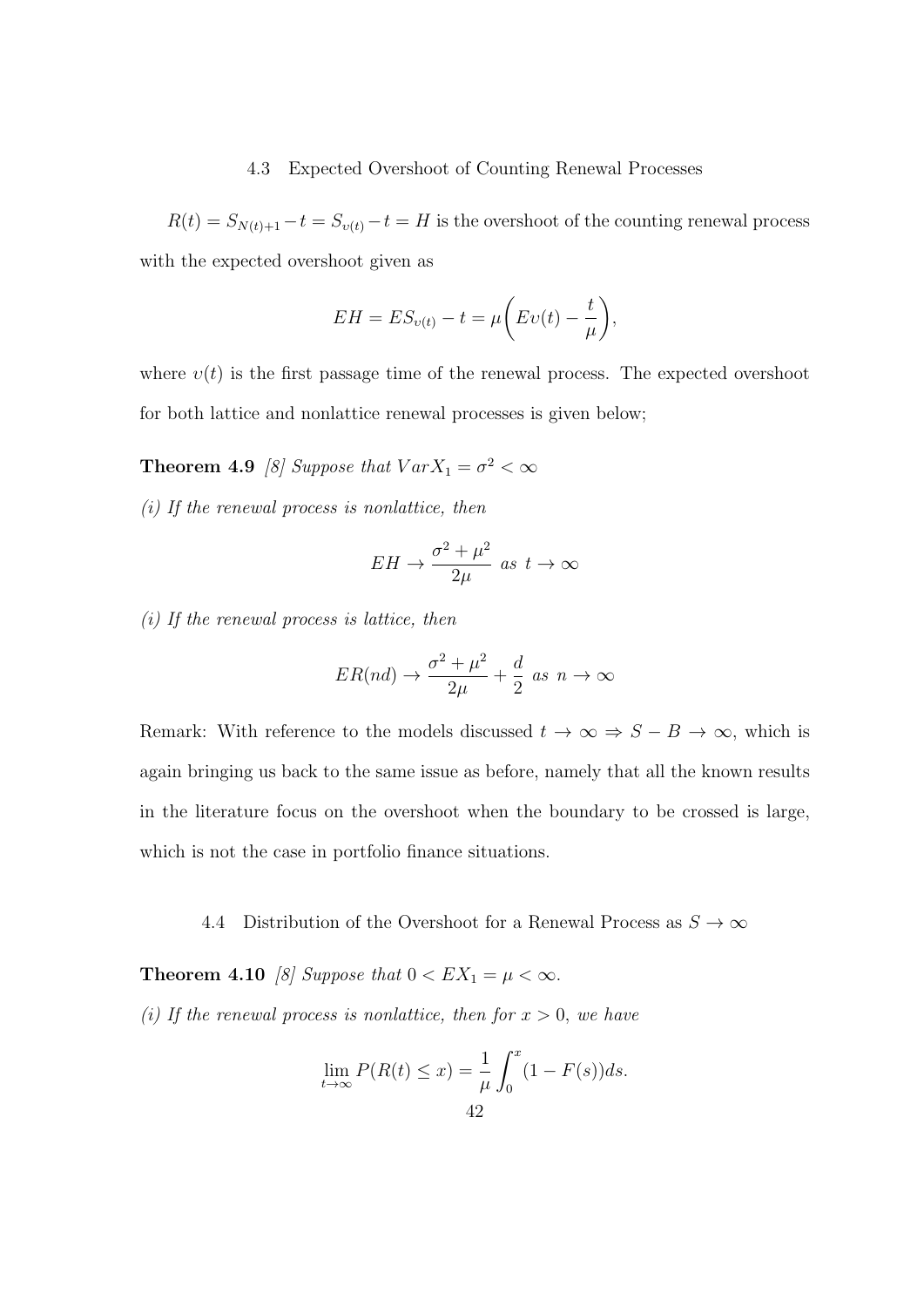*(ii)* If the renewal process is lattice, then for  $k = 1, 2, 3, \ldots$ *, we have* 

$$
\lim_{n \to \infty} P(R(nd) \le kd) = \frac{d}{\mu} \sum_{j=0}^{k-1} (1 - F(jd)).
$$

*or, equivalently,*

$$
\lim_{n \to \infty} P(R(nd) \le kd) = \frac{d}{\mu} P(X_1 \ge kd).
$$

Remark: The overshoot under appropriate conditions, may converge without normalization.

#### 4.5 Moments of Overshoot

**Theorem 4.11** [8] Suppose that  $EX_1^r < \infty$  for some  $r > 1$ . If the renewal process is *nonlattice, then*

$$
E(R(t))^{r-1} \to \frac{1}{r\mu} EX_1^r \text{ as } t \to \infty
$$

4.6 Condition for finite moments of overshoot and first passage time

**Theorem 4.12** *[8] Let*  $r \geq 1$ *. We have, in the case of random walk with positive drift,* (*i*)  $E(X_1^-)^r < \infty \Leftrightarrow E(v(t))^r = E(\tau^+)^r < \infty;$  (*i*)

 $\infty \Leftrightarrow E(S_v(t))^r = E(H) < \infty;$ 

Remark: The *r*-th moment of the expectation of the negative part of  $X_1$ , i.e.,  $X_1^ < \infty$ if and only if the expectation of the first passage time is less than  $\infty$ 

The *r*-th moment of the expectation of  $X_1^+ < \infty$  if and only if the expectation of the overshoot is less than *∞*.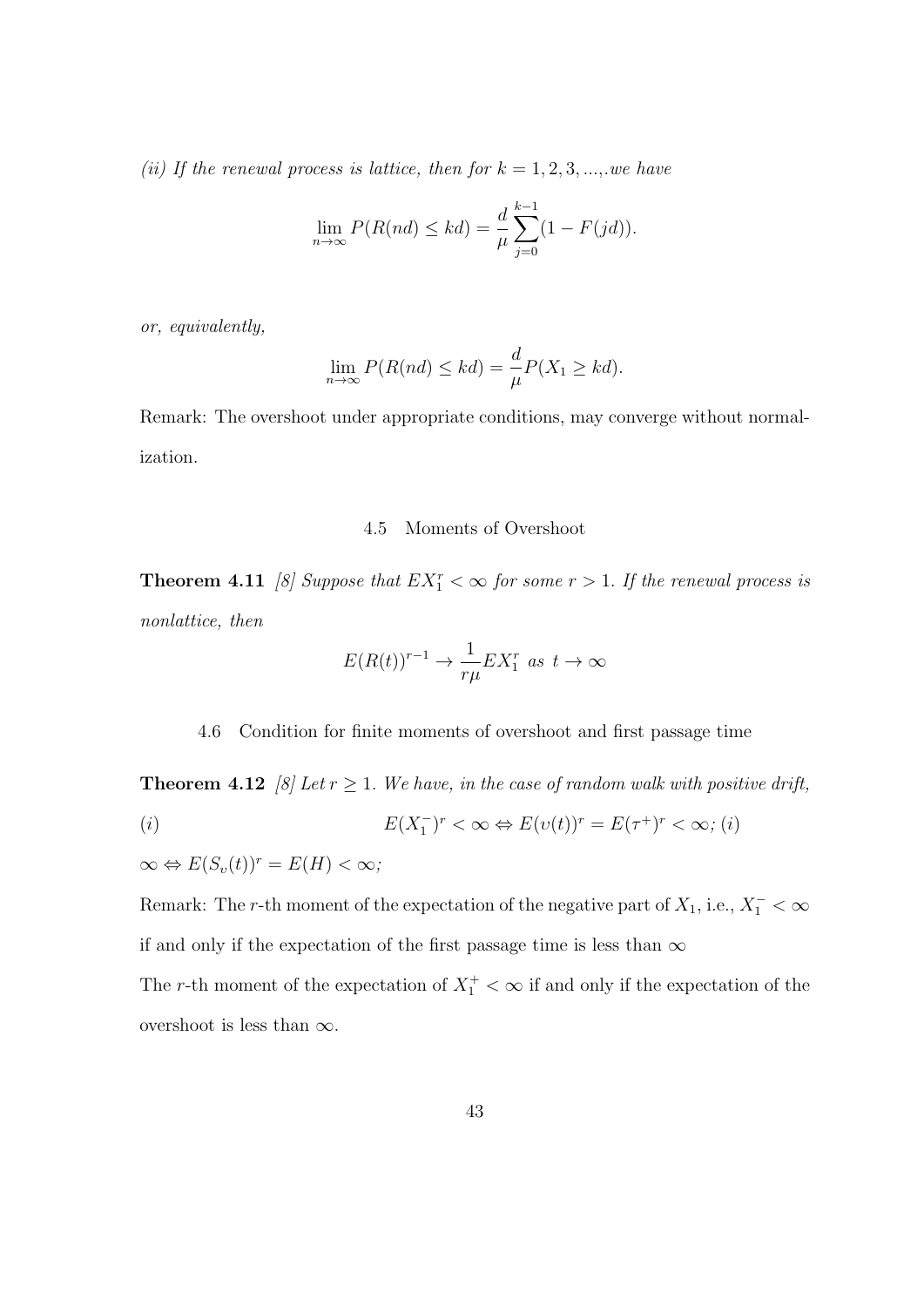**Theorem 4.13** *[8]*

$$
E\!\left(\frac{v(t)}{t}\right)\to \frac{1}{u}
$$

∴ *for large*  $t = (S - B)$ 

$$
E(v(t)) \approx \frac{t}{u}
$$

*for*  $p = 2$ 

$$
E\left(\frac{\upsilon^2(t)}{t^2}\right) \to \frac{1}{u^2}
$$

∴

$$
V(v(t)) \approx \frac{t^2}{u^2} - \frac{t^2}{u^2} = 0
$$

Remark:  $E(v(t)/t) \rightarrow 0$  for  $\mu = +\infty$  for theorem to hold. Now the variance of the  $v(t)$  is not really zero; the way to interpret the above is to note that second order terms force  $V(v(t))$  to be of order  $O(t)$ .

## 4.7 Distribution of the Overshoot for a Random Walk with Positive Drift

# **Theorem 4.14** *[8]*

*(i) Suppose that the random walk is nonlattice, then for*  $x > 0$ *, we have* 

$$
\lim_{t \to \infty} P(R(t) \le x) = \frac{1}{\mu_H} \int_0^x (S_{T_1} > y) dy.
$$

*(ii)* If the renewal process is lattice, then for  $k = 1, 2, 3, \ldots$ *, we have* 

$$
\lim_{n \to \infty} P(R(nd) \le kd) = \frac{d}{\mu_H} \sum_{j=0}^{k-1} (S_{T_1} > jd)
$$

*or, equivalently,*

$$
\lim_{n \to \infty} P(R(nd) \le kd) = \frac{d}{\mu} P(S_{T_1} \ge kd).
$$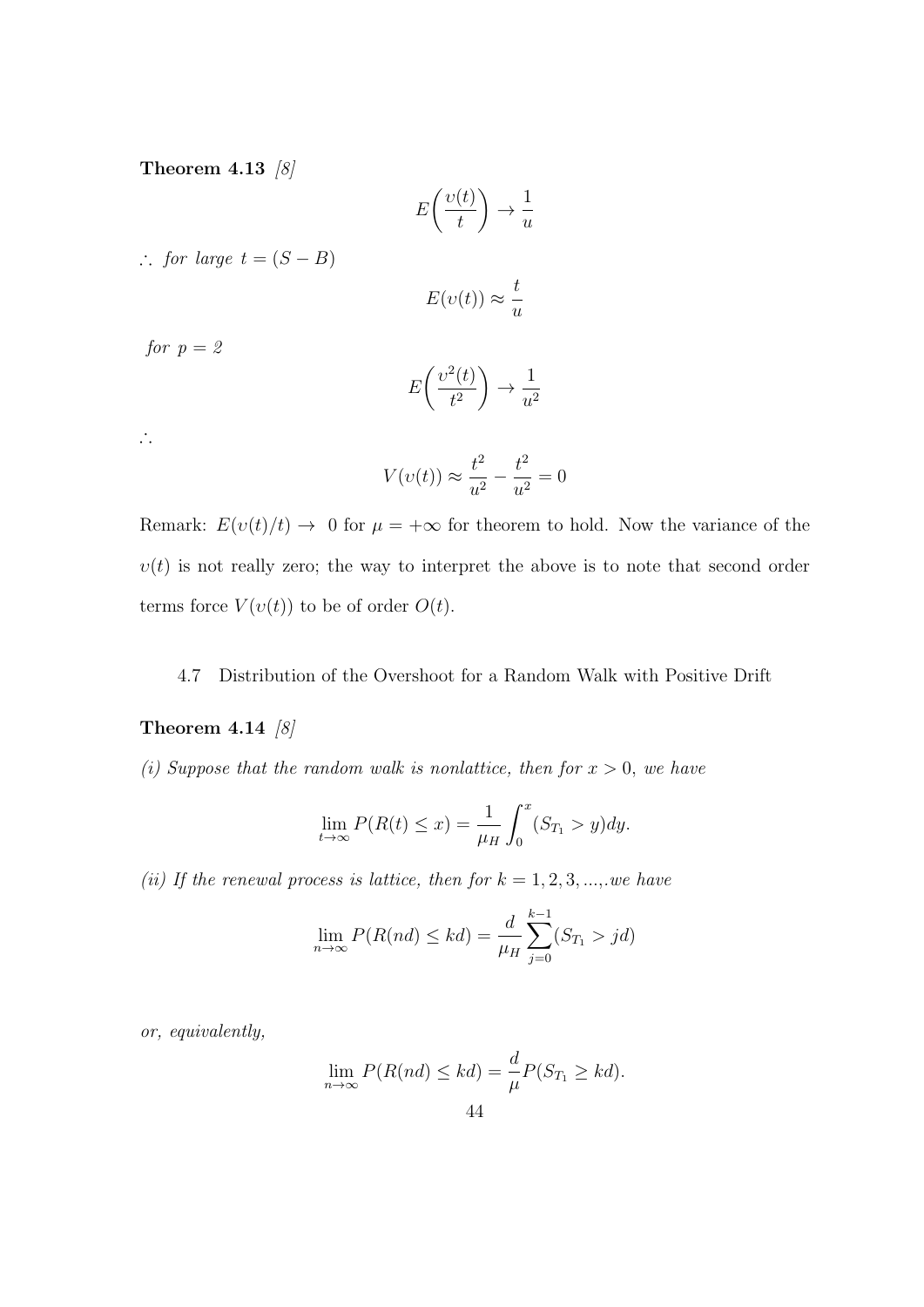Remark: The overshoot for a positive random walk, in fact converges without normalization, but as with all the above results, we need the level to be crossed to be going to infinity.

## 4.8 Expectation of the Overshoot for a Random Walk with Positive Drift

**Theorem 4.15** *[8] Suppose that*  $E(X_1^+)^2 < \infty$ *, then (i)If the random walk is nonlattice, we have*

$$
\lim_{t \to \infty} ER(t) = \frac{EY_1^2}{2\mu_H}
$$

*(i)If the random walk is lattice, we have*

$$
\lim_{t \to \infty} ER(nd) = \frac{EY_1^2}{2\mu_H} + \frac{d}{2}
$$

Bounds in Theorem 4.15 are not easy to calculate.

**Theorem 4.16** *[8] Suppose that*  $E(X_1^+)^2 < \infty$ *, then (i) If the random walk is nonlattice, we have*

$$
\lim_{t \to \infty} ER(t) \le \frac{E(X_1^+)^2}{2\mu} + o(1) \text{ as } t \to \infty.
$$

*(i) If the random walk is lattice, we have*

$$
\lim_{n \to \infty} ER(nd) \le \frac{E(X_1^+)^2}{2\mu} + \frac{d}{2} + o(1) \text{ as } n \to \infty.
$$

# 4.9 Lorden's Inequality

Let  $R_\infty$  be a *positive* random variable having the distribution

$$
P\{R_{\infty} \in dx\} = g(x) = \frac{P(x > x)}{\mu} dx
$$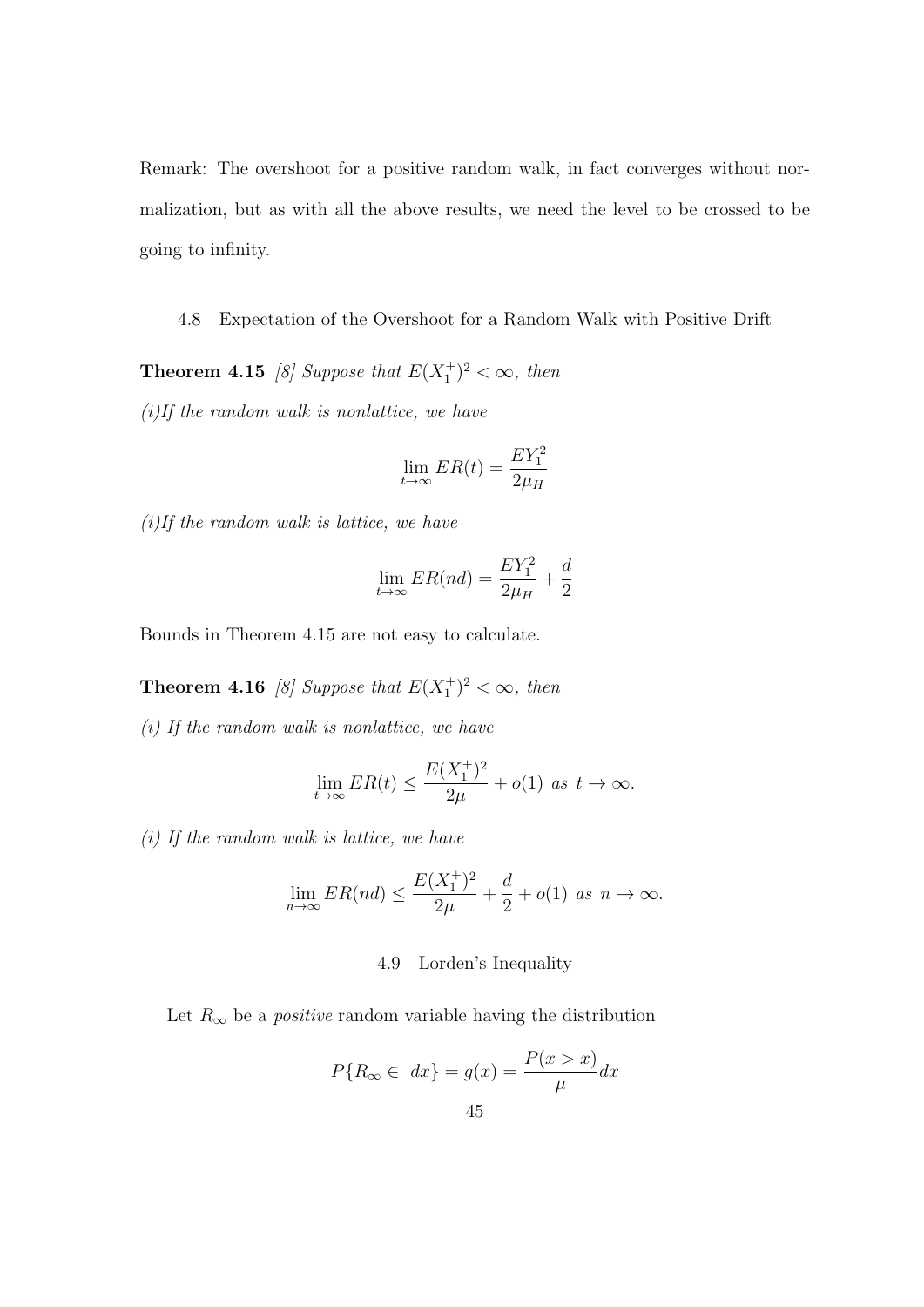and let  $L_{\infty}$  be positive random variable having the distribution

$$
P\{L_{\infty} \in dx\} = h(x) = \frac{xP\{X \in dx\}}{\mu} dx,
$$

then it can be shown that

$$
E(R_{\infty}^p) = \frac{1}{\mu(p+1)} E(X^{p+1})
$$
 and  $E(L_{\infty}^p) = \frac{1}{\mu} E(X^{p+1})(p>0)$ 

Moreover, Lorden's inequality states that if  $X \geq 0$  then

$$
E(R_b^p) \le (p+2)E(R_\infty^p).
$$

Moreover for  $p = 1$ , the first moment of the overshoot is bounded as follows:

$$
E(R_b) \leq 2E(R_{\infty}).
$$

Comparing this result with the first moment of Theorem 4.16

$$
E(R_b) \leq 2E(R_{\infty})
$$

and

$$
E(R) \le \frac{1}{2\mu} E(X_1^2) \text{ if } E(X_1^2) < \infty \text{ and } t \to \infty,
$$

Lorden comes closest to giving answers for all nonnegative *b* (not just  $b \to \infty$ , but with an upper bound inequality.) Also, Lorden's work gives a bound on the tail probability distribution of *R<sup>b</sup>*

$$
R(R_b > x) \le \frac{b + ER_b}{b + x} P(L_{\infty} > x)
$$

Is this of use in better computing or bounding the quantities in Keener's work for positive random variables? We leave this question for future work.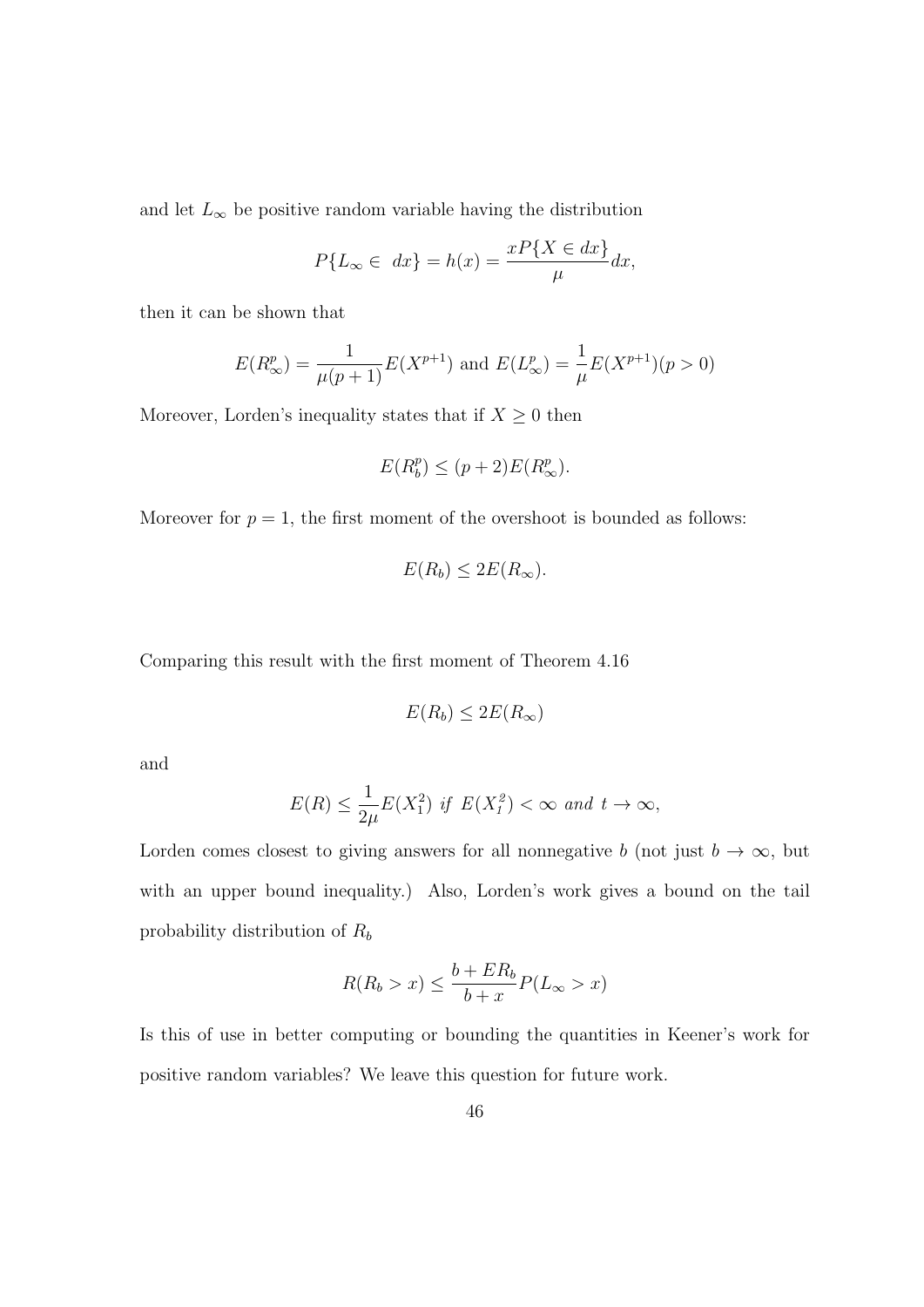#### BIBLIOGRAPHY

- [1] Sheldon M. Ross, *An Introduction to Probability Models*, 6th edition,Academic Press, San Diego CA, 1997.
- [2] P.H.Brill *Level Crossing Methods in Stochastic Models*, 1st edition Kluwer Academic Publishers, 1996
- [3] W. Feller, *An Introduction to Probability Theory and Its Application*, 3rd edition, Wiley Eastern Private Limited, New Delhi, 1974.
- [4] R. Keener, A note on the variance of a stopping time, *The Annals of Statistics*, 15(4) (1987) 1709-1712.
- [5] S. Resnick, *Adventures in Stochastic Processess*, 1st edition, Birkhäuser, Boston, 1992.
- [6] M. Loeve, *Probability Theroy I*, 1st edition, Springer-Verlag, New York, 1977.
- [7] V. de la Peña, *Decoupling: From Dependence to Independence*, Springer-Verlag Inc, 1999.
- [8] A. Gut, *Stopped Randow Walks: Limit Theorems and Applications*, 2nd edition, Springer-Verlag, New York.
- [9] J. Chang, Inequalities for the overshoot , *The Annals of Applied Probability*, 4(4)(1994) 1223-1233 .